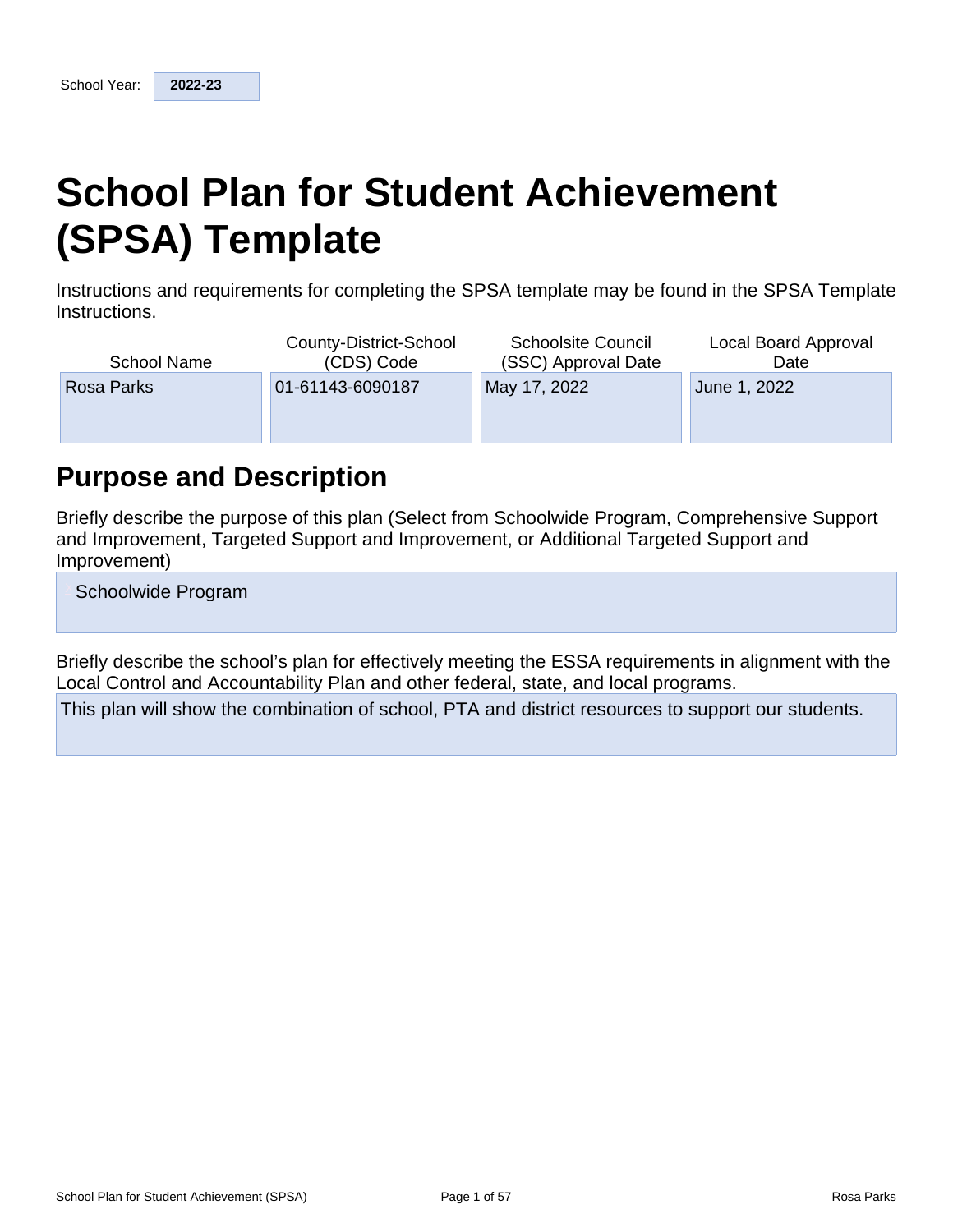## **Comprehensive Needs Assessment Components**

## **Data Analysis**

Please refer to the School and Student Performance Data section where an analysis is provided.

### **Surveys**

This section provides a description of surveys (i.e., Student, Parent, Teacher) used during the school-year, and a summary of results from the survey(s).

## **Classroom Observations**

This section provides a description of types and frequency of classroom observations conducted during the school-year and a summary of findings.

The school principal observes teachers through weekly informal classroom walkthroughs and formal observations. The formal observation process consists of teachers identifying and setting professional goals, formal observations by the principal, pre and post observation conferences, and a summative evaluation. Both informal and formal observations provide information about

instruction, curriculum, and student learning. This information is used to plan staff development and guide staff/ collaboration meetings.

## **Analysis of Current Instructional Program**

The following statements are derived from the Elementary and Secondary Education Act (ESEA) of 1965 and Essential Program Components (EPCs). In conjunction with the needs assessments, these categories may be used to discuss and develop critical findings that characterize current instructional practice for numerically significant subgroups as well as individual students who are:

- Not meeting performance goals
- Meeting performance goals
- Exceeding performance goals

Discussion of each of these statements should result in succinct and focused findings based on verifiable facts. Avoid vague or general descriptions. Each successive school plan should examine the status of these findings and note progress made. Special consideration should be given to any practices, policies, or procedures found to be noncompliant through ongoing monitoring of categorical programs.

## **Standards, Assessment, and Accountability**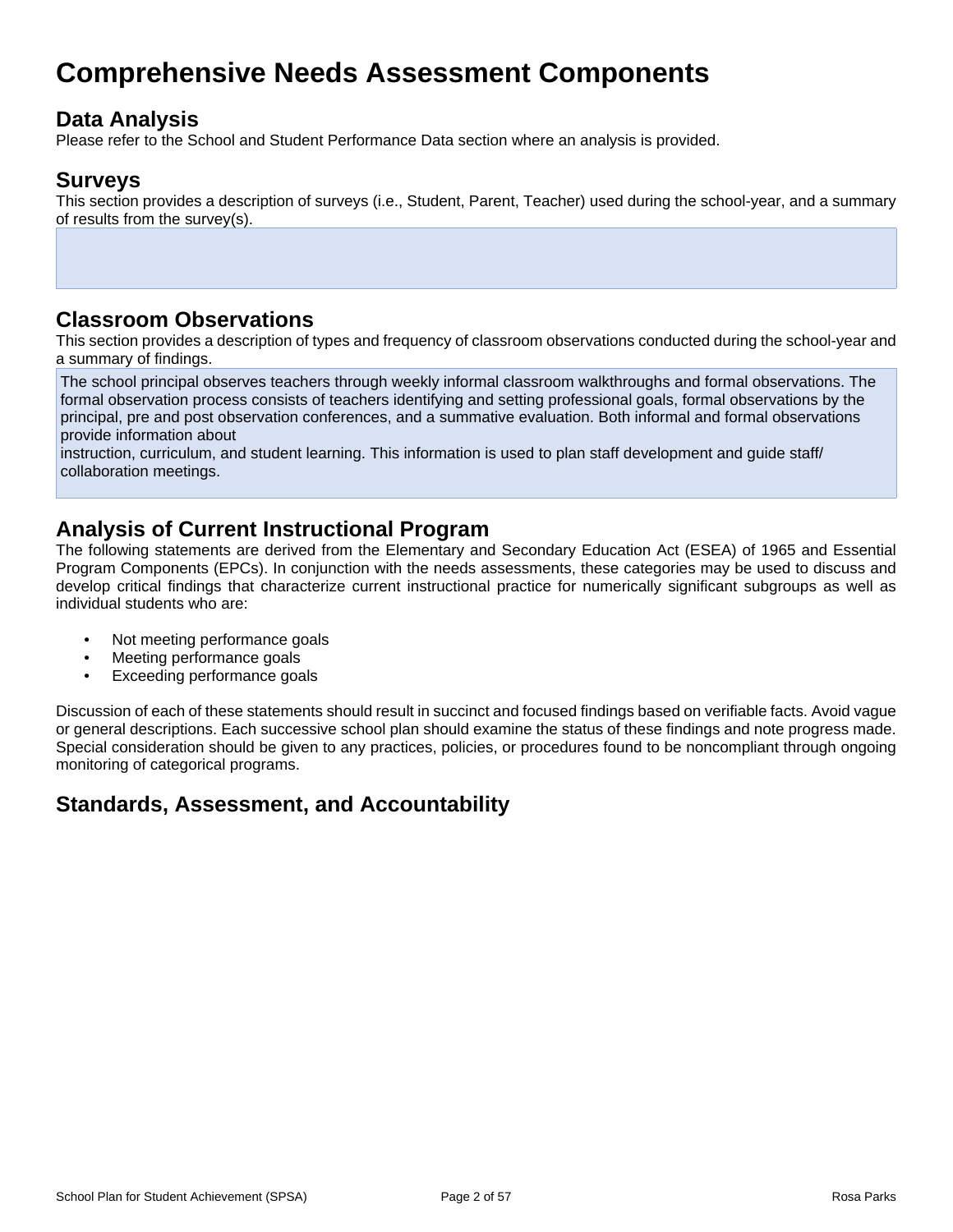Use of state and local assessments to modify instruction and improve student achievement (ESEA)

During each trimester, K-5 teachers give a battery of assessments to monitor the development of the core areas of literacy including reading, writing and spelling. These informal assessments provide classroom teachers, support staff, and intervention teachers information about students' literacy and math development so that teachers can use this information to modify instruction based on student needs during the course of the year. Staff meetings and collaboration meetings are provided for teachers to study assessments, plan, and work on specific lessons for targeting low achieving students.

Local assessments in reading, math, and writing guide instruction. Reading Tests, STAR 360, given 3 times yearly and record student comprehension and fluency levels. Assessments for spelling (BEAR, DOLCH), and reading (Running Records), and math are also used to assess student performance. They are administered on an ongoing basis, and the results are used to provide teachers with data to revise lesson goals, plan interventions, and individualize learning. The Literacy Coach has instructed staff on the use of our school-wide data tacker to post most-recent reading/writing data. Local math assessments are given at the end of each unit.

State assessments identify student proficiency and provide data for analysis of effective instructional practice in the areas of English Language Arts, Math, and Science (5th grade). ELPAC is administered to all EL students each fall to provide information on their academic progress. Many of these strategies are integral parts of most Berkeley schools including GLAD, Math Assessment Collaborative (MAC), differentiated instruction, Writing Workshop, enrichment through art, music,gardening, and after school programs. In addition every teacher formally plans and assesses their own teaching plans and delivery.

Use of data to monitor student progress on curriculum-embedded assessments and modify instruction (EPC)

Student assessments guide the individualized development of curriculum units,instruction, and strategies. Staff meetings and collaboration meetings are provided for teachers to study assessments, plan, and work on specific lessons for targeting low achieving students.

Weekly gathered data, running records and STAR 360 assessments, guide the development of literacy and spelling groups and designate just-right book levels for guided reading instruction and specific spelling lessons. The COS team uses this assessment information along with datawise information to identify students for Tier 2 intervention services.

## **Staffing and Professional Development**

Status of meeting requirements for highly qualified staff (ESEA)

All teaching staff at Rosa Parks are certificated and teaching within their credentialed area.

In addition, roughly half of the staff are BCLAD certified. Professional development in the areas of reading, writing, and math are delivered by various outside providers and staff at Rosa Parks and through Teachers on Special Assignment through the district office. This year, BUSD had an in depth focus on professional development in math instruction, through a math collaborative with Stanford University. Embedded in this approach to teaching math are engagement strategies with a focus on equity.

Sufficiency of credentialed teachers and teacher professional development (e.g., access to instructional materials training on SBE-adopted instructional materials) (EPC)

Attend regular training to support SOU, TCRWP and Fast Track.

Alignment of staff development to content standards, assessed student performance, and professional needs (ESEA)

All site-based and district-wide staff development is aligned with grade level content standards and addresses the professional needs of teachers to increase student achievement.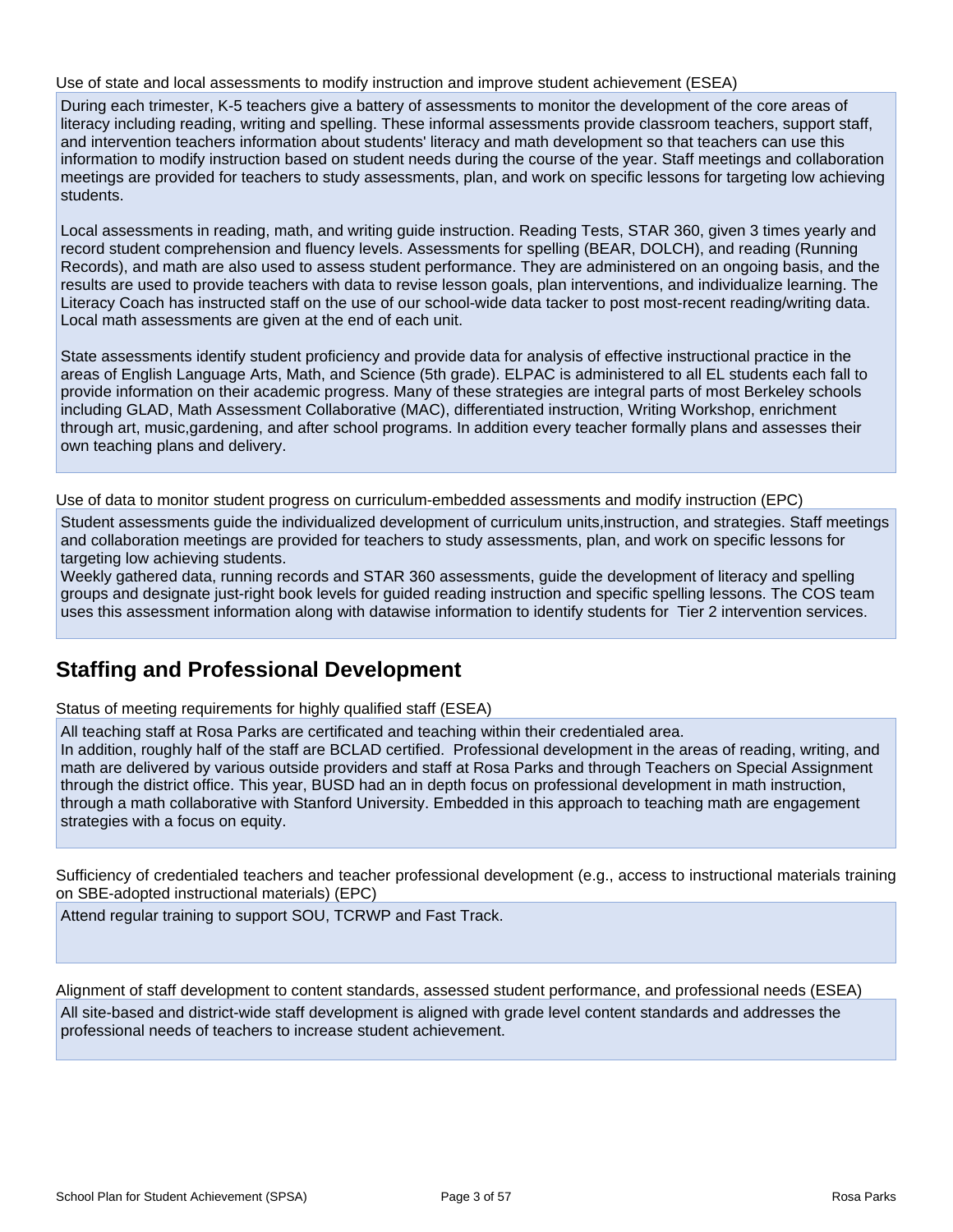Ongoing instructional assistance and support for teachers (e.g., use of content experts and instructional coaches) (EPC) Literacy instructional assistance is provided by our site-based Literacy Coach. Support for our large English Language Learner population provided by our ELD Coach. The Literacy and ELD Coaches provide ongoing support and assistance for teachers through collaborative planning, co-teaching, and small group instruction. This is in-classroom support that allows teachers to observe and learn best literacy practices and assessment techniques.

District math coaches along with our math teacher leader, model lessons, help teachers build SOU curriculum, and set up yearly math teaching plans.

The Evaluation and Assessment office has teachers on special assignment, who prepare and present student assessment data to teachers, and instruct teachers on how to use data to inform instruction.

Teacher collaboration by grade level (kindergarten through grade eight [K–8]) and department (grades nine through twelve) (EPC)

Teachers collaborate a minimum of four hours each month. This collaboration includes curriculum planning, analysis of student work, and planning lesson strategies and materials. The focus for site-based collaboration is determined by the Leadership team. In addition, district-based collaboration occurs throughout the year and provides teachers an opportunity to network and collaborate with grade-level colleagues from other sites.

## **Teaching and Learning**

Alignment of curriculum, instruction, and materials to content and performance standards (ESEA)

Teachers follow the designated grade-level state standards to build their curriculum units; and all teachers use state/district mandated materials to teach units in math, literacy, science, and social studies. Specific performance standards for each curriculum area is designated, and students are expected to make grade-level progress

Adherence to recommended instructional minutes for reading/language arts and mathematics (K–8) (EPC)

1.Grades 4-5 minutes based on the average day of 305 instructional minutes, with no allowance for passing time or transitions. (Note that there are 315 minutes on MTThF and 265 minutes on Wednesday.)

Daily minutes: 90 English Language Arts (some of the language arts minutes can be combined with social studies and science curriculums) 30 English Language Development 60 Math

2. Grades 1-2-3, based on 305 daily instructional minutes, with no allowance for passing times.

Daily minutes: 120 English Language Arts (with 45 for writing and 75 for reading, including reading in the content areas) 30 English Language Development 60 Math

3. Kindergarten, based on 260 daily instructional minutes with no allowance for passing times.

Daily minutes:

60 English Language Arts (reading and writing)

30 English Language Development and other English Language Arts interventions

50 Math, including interventions

Lesson pacing schedule (K–8) and master schedule flexibility for sufficient numbers of intervention courses (EPC) The district has created and provided a pacing guide for math which ensures that all students receive the complete standards-based curriculum in this area. Local assessments are aligned with the pacing guide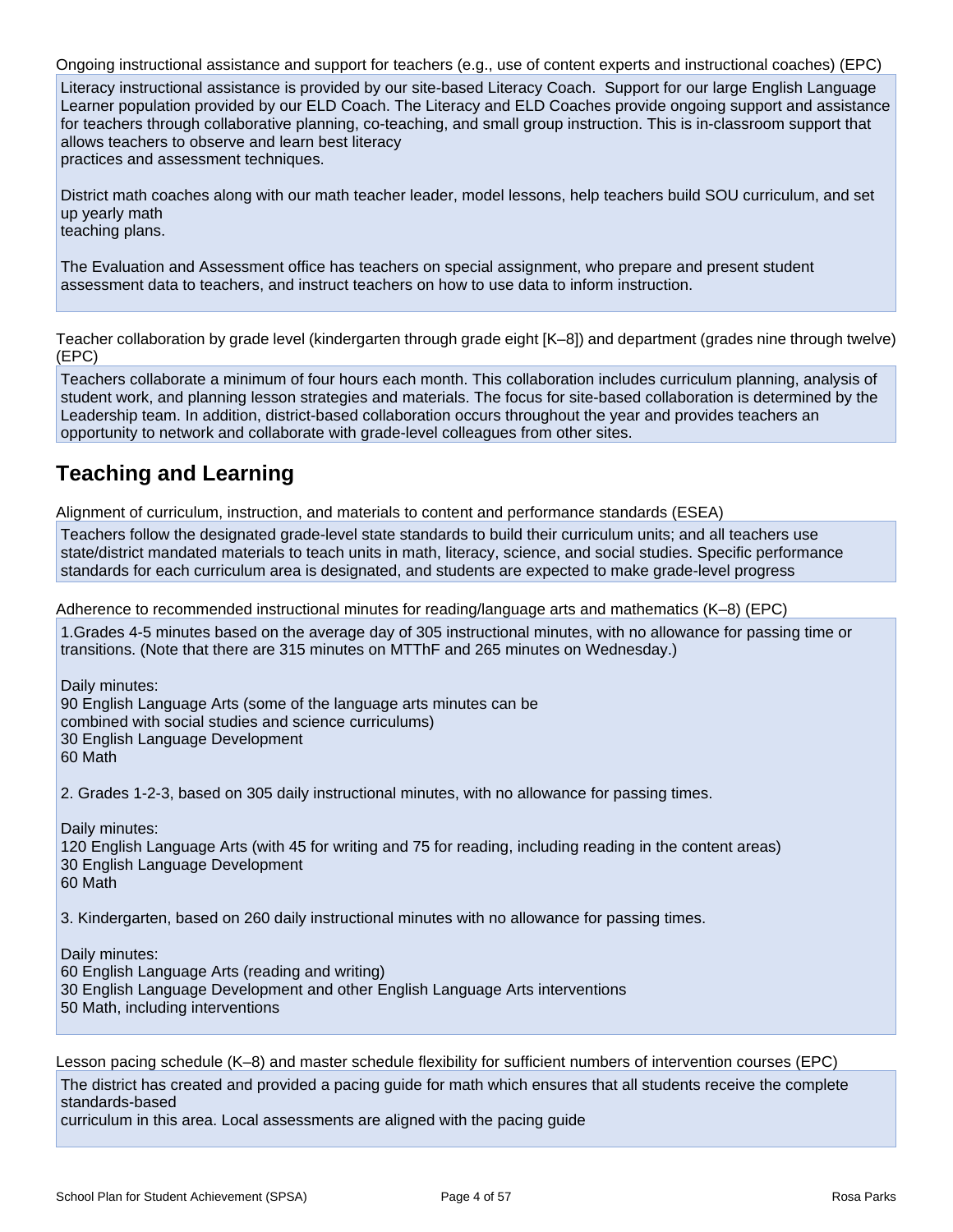Availability of standards-based instructional materials appropriate to all student groups (ESEA)

Standards-based instructional materials are used at every grade level for core curriculum. Additional materials in Spanish have been purchased with site funds to provide English Language Learners and students in the bilingual program access to the core curriculum.

Use of SBE-adopted and standards-aligned instructional materials, including intervention materials, and for high school students, access to standards-aligned core courses (EPC)

Teachers use SBE-adopted, standards-aligned instructional materials for the core curriculum. A goal for 2019-20 is to purchase and implement standards-aligned, state approved intervention materials for our afterschool interventions

## **Opportunity and Equal Educational Access**

Services provided by the regular program that enable underperforming students to meet standards (ESEA)

There are during school and after school support services that enable underperforming students to meet standards. The services include: Reading Recovery, support through the COS program, tutorials in ELA, ELD, and school-based support from the Resource Teacher and Full Inclusion Teacher. Further, after school math and reading club are part of the program.

Evidence-based educational practices to raise student achievement

From classroom teachers, students receive individualized instruction, enhanced instruction time, and scaffolded lessons to increase learning success. Teachers use research-based practices when teaching guided reading, spelling, and math. Specialists support individual students with the delivery of targeted educational strategies and methods. Instructional Assistants support the learning of students in Special Education by using specific support strategies which enable students to meet their IEP goals and objectives

## **Parental Engagement**

Resources available from family, school, district, and community to assist under-achieving students (ESEA)

Parents/guardians receive information and resources through Parent-Teacher Conferences, IEP goals and SST meetings. Back to School Night and Open House encourage parent participation, help staff receive input, and enable us to communicate standards and opportunities for assistance. Teacher, Principal, and PTA Newsletters keep families informed. All school communications are translated into Spanish. Free and Reduced price meals help students receive balanced nutrition. Our Special Education teachers and staff provide a range of services for students in Special Education. In addition, our Resource Teacher and Full Inclusion Teacher work towards meeting student needs (both IEP and general education students) both in the classroom and as a pull-out program.The Psychologist provides testing and student/family support.

Other support services include: Adaptive Physical Education, Speech Therapy, and Occupational Therapy. These services are provided to students as designated in students' IEP or 504 plan. Counseling is available for identified students and our counselors provide free parenting trainings and talks.

Involvement of parents, community representatives, classroom teachers, other school personnel, and students in secondary schools, in the planning, implementation, and evaluation of ConApp programs (5 California Code of Regulations 3932)

School Site Council is composed of 6 parents and 6 teachers who meet regularly to follow the state and federal guidelines for funding

sources. Beginning in September, parents/guardians are encouraged to join the nomination/voting process to become members of this team. A goal for 2019-20 is to have the make up of the SSC represent the demographics of our student population in order to have full representation and voice from all groups.

An annual survey is conducted by the SSC and given to parents/guardians and staff, . Survey information is used to develop

priorities for the school and identify areas to improve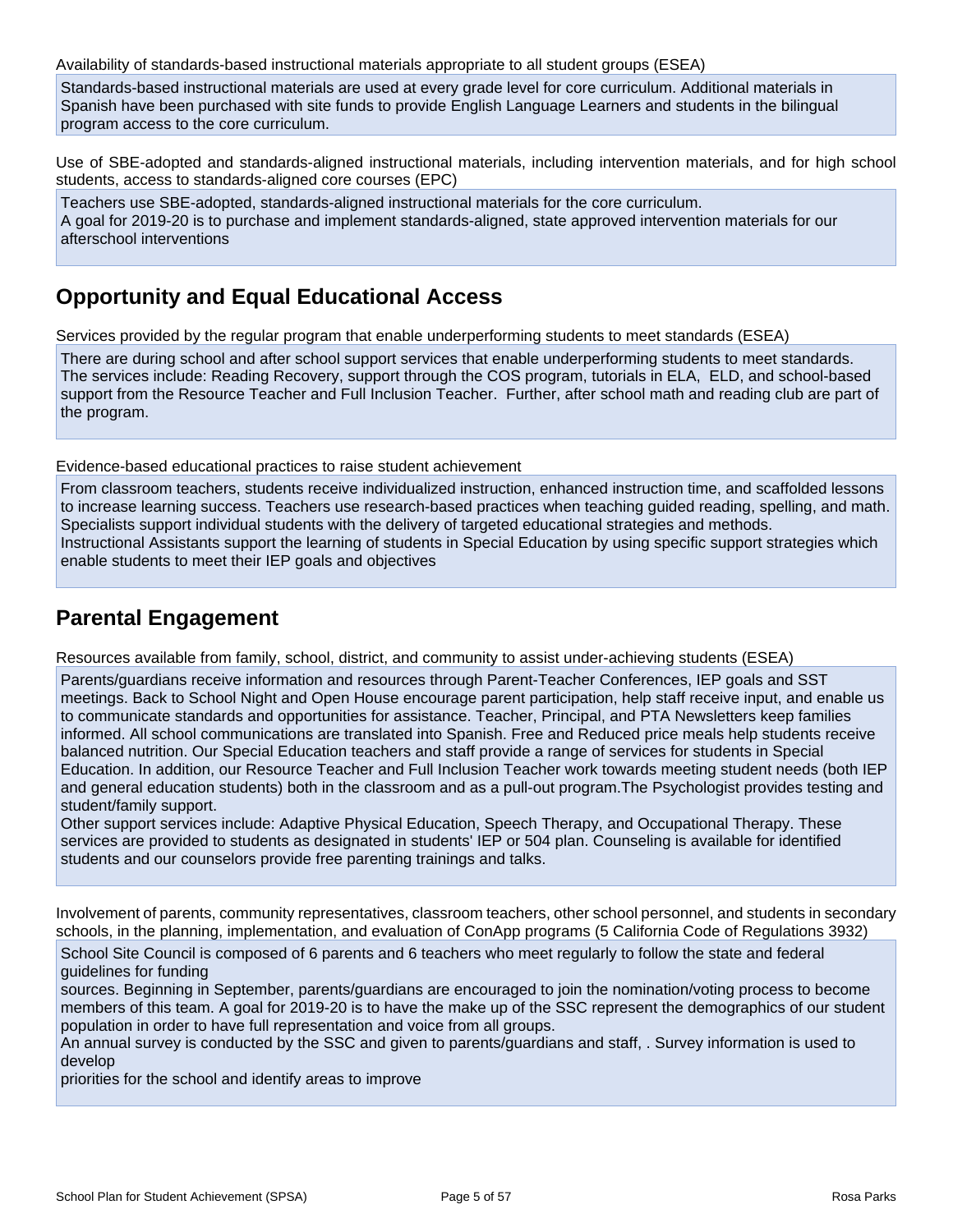Services provided by categorical funds that enable underperforming students to meet standards (ESEA)

N/A

Fiscal support (EPC)

Rosa Parks is one of the largest Elementary schools in the district. We truly have a diverse student population, including a high percentage of English Language Learners, and students receiving free and/or reduced lunch. This diversity enriches our school and also poses challenges as at times we have limited resources to best meet the needs of our students. Students would benefit from increased resources in the areas of Literacy support, Speech and Language, and RTI support. It is our hope that through strategic budgeting and by identifying and acquiring additional funding sources (such as grants) that we can more fully serve our growing and diverse student population. In addition, we know that meeting the needs of diverse learners entails ongoing professional development for our teachers in order to continually enhance differentiation and impart equity-based classroom practices. This requires an ongoing commitment to allocating resources to site-based professional development and release time for collaboration.

## **Stakeholder Involvement**

How, when, and with whom did the school consult as part of the planning process for this SPSA/Annual Review and Update?

### **Involvement Process for the SPSA and Annual Review and Update**

Our School Site Council, our PTA executive board and our site Leadership Team have reviewed the plan and made suggestions for changes.

## **Resource Inequities**

Briefly identify and describe any resource inequities identified as a result of the required needs assessment, as applicable.

We have a number of students that are below grade level in reading in math. We have a robust RTI program both during and after school. As we move into the year 2022-23, in light of economic changes and financial cuts to schools, we will need to remain committed to ensuring that we commit resources to support students below grade level as well as continue to allocate resources to ensuring that social and emotional support is available both through program and meeting the needs of student groups. In addition, resources need to continually go toward professional development for teachers that enhances their ability to respond to the needs of students below grade level during the school day in Tier 1 instruction. This includes professional development in culturally and linguistically responsive teaching and learning methods, engagement strategies and social and emotional learning that focuses on student agency and belonging.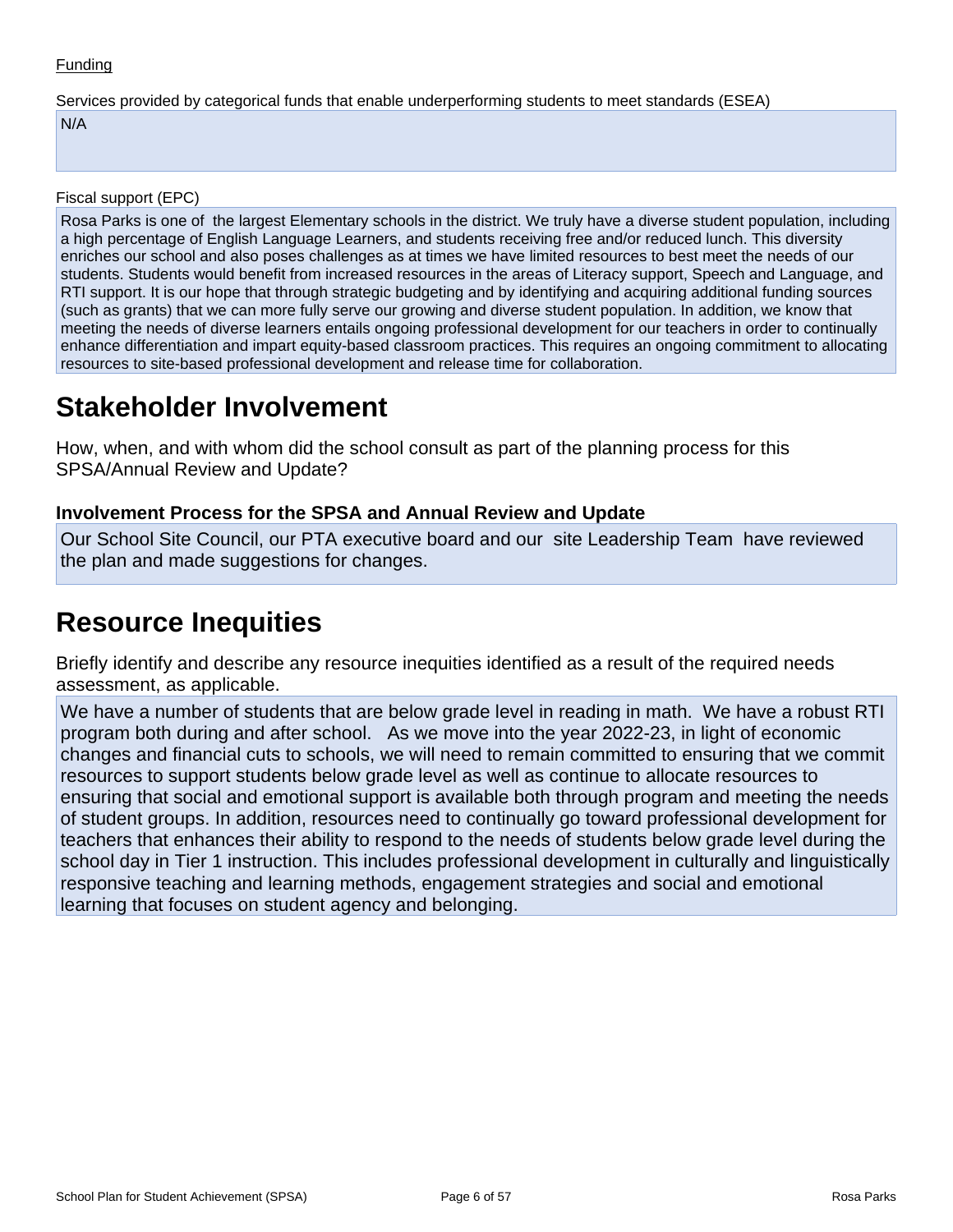## **Student Enrollment Enrollment By Student Group**

## **Student Enrollment Enrollment By Grade Level**

| <b>Student Enrollment by Grade Level</b> |                           |       |           |  |  |  |  |  |  |  |  |
|------------------------------------------|---------------------------|-------|-----------|--|--|--|--|--|--|--|--|
|                                          | <b>Number of Students</b> |       |           |  |  |  |  |  |  |  |  |
| Grade                                    | 18-19                     | 19-20 | $20 - 21$ |  |  |  |  |  |  |  |  |
| Kindergarten                             | 69                        | 89    | 73        |  |  |  |  |  |  |  |  |
| Grade 1                                  | 67                        | 64    | 59        |  |  |  |  |  |  |  |  |
| Grade 2                                  | 84                        | 68    | 62        |  |  |  |  |  |  |  |  |
| Grade3                                   | 75                        | 82    | 67        |  |  |  |  |  |  |  |  |
| Grade 4                                  | 70                        | 78    | 79        |  |  |  |  |  |  |  |  |
| Grade 5                                  | 84                        | 70    | 79        |  |  |  |  |  |  |  |  |
| <b>Total Enrollment</b>                  | 449                       | 451   | 419       |  |  |  |  |  |  |  |  |

#### **Conclusions based on this data:**

- **1.** Our student population is relatively stable, changes due to COVID in enrollment
- **2.** Our school is gentrifying as is the Berkeley community
- **3.** We continue to be a fairly diverse public school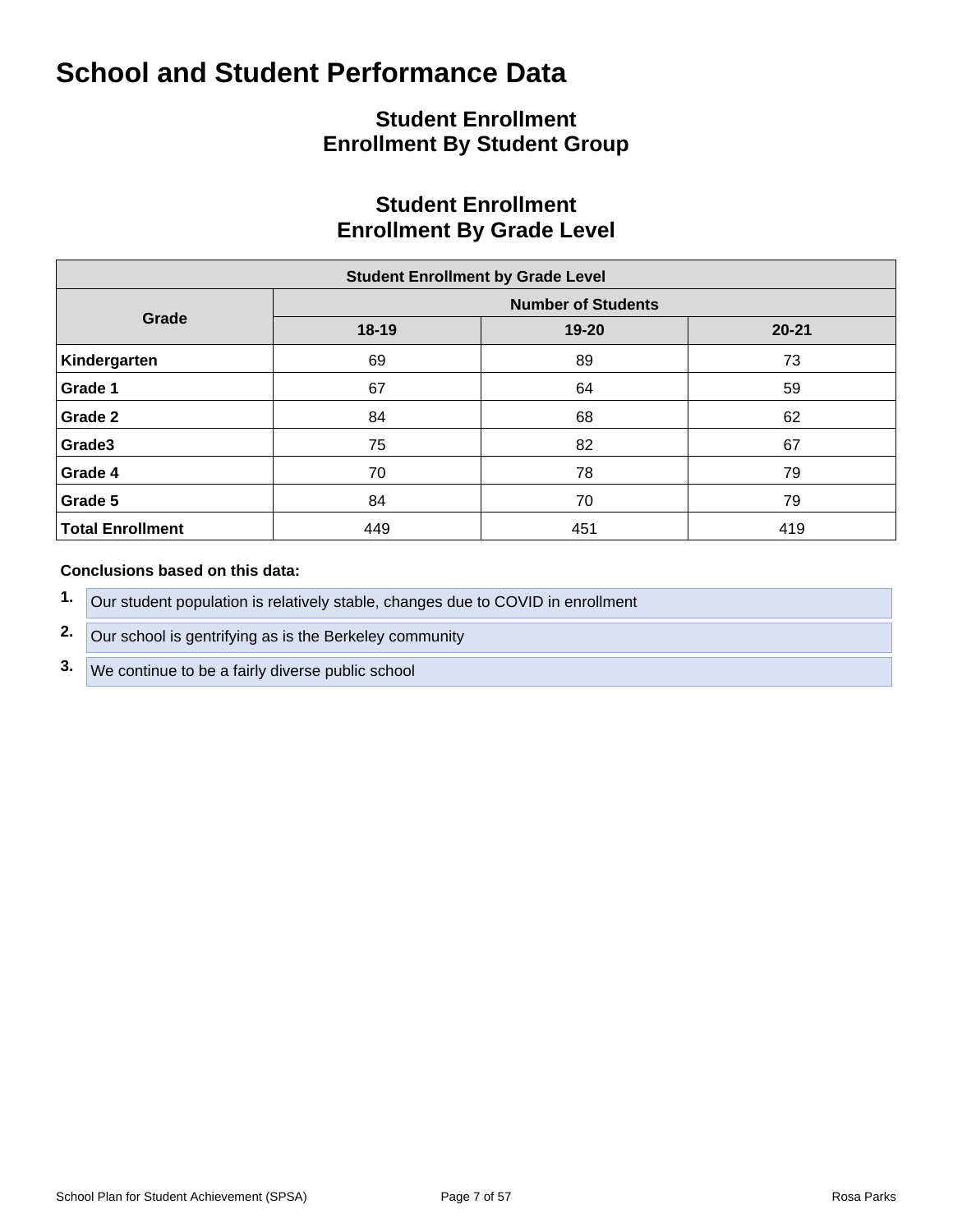## **Student Enrollment English Learner (EL) Enrollment**

| <b>English Learner (EL) Enrollment</b>               |           |                           |           |                            |           |           |  |  |  |  |  |  |
|------------------------------------------------------|-----------|---------------------------|-----------|----------------------------|-----------|-----------|--|--|--|--|--|--|
|                                                      |           | <b>Number of Students</b> |           | <b>Percent of Students</b> |           |           |  |  |  |  |  |  |
| <b>Student Group</b>                                 | $18 - 19$ | $19 - 20$                 | $20 - 21$ | $18-19$                    | $19 - 20$ | $20 - 21$ |  |  |  |  |  |  |
| <b>English Learners</b>                              | 45        | 32                        | 30        | 10.0%                      | 7.1%      | 7.2%      |  |  |  |  |  |  |
| <b>Fluent English Proficient (FEP)</b>               | 28        | 38                        | 27        | 6.2%                       | 8.4%      | 6.4%      |  |  |  |  |  |  |
| <b>Reclassified Fluent English Proficient (RFEP)</b> | 0         | 10                        | 0         | $0.0\%$                    | 22.2%     | 0.0%      |  |  |  |  |  |  |

#### **Conclusions based on this data:**

| Our EL population continues to decrease |
|-----------------------------------------|
| 2. Our FEP % of students is increasing  |
| 3. Our RFEP percentage is increasing    |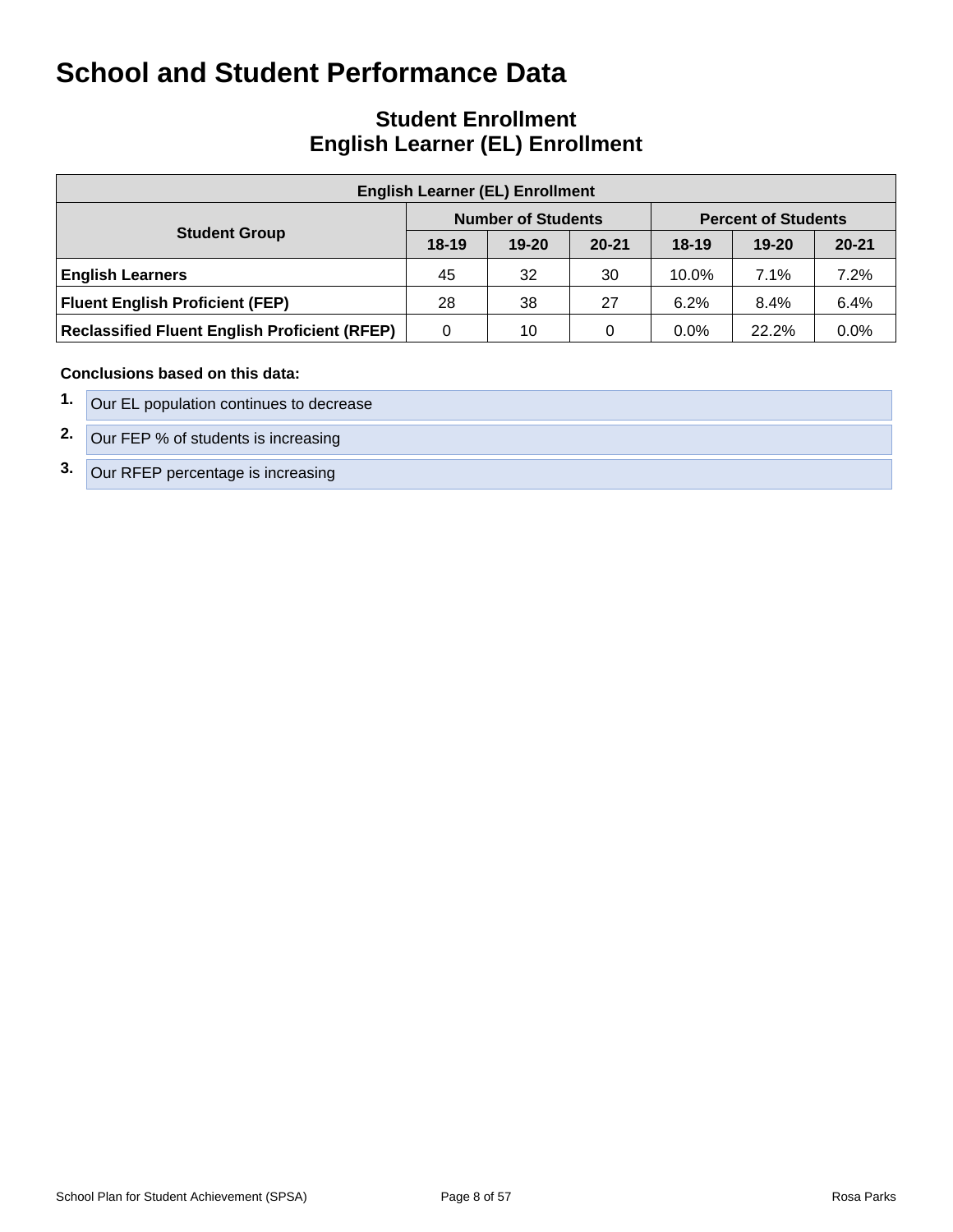## **CAASPP Results English Language Arts/Literacy (All Students)**

| <b>Overall Participation for All Students</b> |           |                        |           |                      |         |           |           |                    |           |                        |           |           |  |
|-----------------------------------------------|-----------|------------------------|-----------|----------------------|---------|-----------|-----------|--------------------|-----------|------------------------|-----------|-----------|--|
| Grade                                         |           | # of Students Enrolled |           | # of Students Tested |         |           |           | # of Students with |           | % of Enrolled Students |           |           |  |
| Level                                         | $17 - 18$ | 18-19                  | $20 - 21$ | $17 - 18$            | $18-19$ | $20 - 21$ | $17 - 18$ | $18-19$            | $20 - 21$ | $17 - 18$              | $18 - 19$ | $20 - 21$ |  |
| Grade 3                                       | 65        | 74                     | 54        | 64                   | 74      | 0         | 64        | 72                 | 0         | 98.5                   | 100       | 0.0       |  |
| Grade 4                                       | 81        | 68                     | 65        | 77                   | 65      | 0         | 77        | 65                 | 0         | 95.1                   | 95.6      | 0.0       |  |
| Grade 5                                       | 75        | 78                     | 73        | 72                   | 71      | 0         | 72        | 71                 | 0         | 96                     | 91        | 0.0       |  |
| <b>All Grades</b>                             | 221       | 220                    | 192       | 213                  | 210     | 0         | 213       | 208                | 0         | 96.4                   | 95.5      | 0.0       |  |

The "% of Enrolled Students Tested" showing in this table is not the same as "Participation Rate" for federal accountability purposes.

#### 2019-20 Data:

Executive Order N-30-20 was issued which waived the assessment, accountability, and reporting requirements for the 2019-2020 school year, thus no data is available to report for this year.

|                   | <b>Overall Achievement for All Students</b> |                         |     |            |                    |  |                |               |  |                   |                    |  |                                                                                           |       |  |
|-------------------|---------------------------------------------|-------------------------|-----|------------|--------------------|--|----------------|---------------|--|-------------------|--------------------|--|-------------------------------------------------------------------------------------------|-------|--|
| Grade             |                                             | <b>Mean Scale Score</b> |     | % Standard |                    |  | % Standard Met |               |  | % Standard Nearly |                    |  | % Standard Not                                                                            |       |  |
| Level             |                                             |                         |     |            |                    |  |                |               |  |                   |                    |  | 17-18 18-19 20-21 17-18 18-19 20-21 17-18 18-19 20-21 17-18 18-19 20-21 17-18 18-19 20-21 |       |  |
| Grade 3           | 2483.                                       | 2488.                   |     |            | $53.13 \mid 50.00$ |  |                | 29.69 27.78   |  | 4.69              | 13.89              |  | $12.50$ $\mid$                                                                            | 8.33  |  |
| Grade 4           | 2491. 2525.                                 |                         |     |            | 37.66 58.46        |  |                | 20.78   16.92 |  |                   | 16.88 12.31        |  | 24.68                                                                                     | 12.31 |  |
| Grade 5           | 2535.                                       | 2529.                   |     |            | 37.50 38.03        |  |                | 27.78 25.35   |  |                   | 13.89   12.68      |  | 20.83 23.94                                                                               |       |  |
| <b>All Grades</b> | N/A                                         | N/A                     | N/A |            | 42.25   48.56      |  |                | 25.82   23.56 |  |                   | $12.21 \mid 12.98$ |  | 19.72   14.90                                                                             |       |  |

#### 2019-20 Data:

Executive Order N-30-20 was issued which waived the assessment, accountability, and reporting requirements for the 2019-2020 school year, thus no data is available to report for this year.

| Reading<br>Demonstrating understanding of literary and non-fictional texts |           |                  |           |           |                       |           |                  |           |           |  |  |  |  |
|----------------------------------------------------------------------------|-----------|------------------|-----------|-----------|-----------------------|-----------|------------------|-----------|-----------|--|--|--|--|
|                                                                            |           | % Above Standard |           |           | % At or Near Standard |           | % Below Standard |           |           |  |  |  |  |
| <b>Grade Level</b>                                                         | $17 - 18$ | $18-19$          | $20 - 21$ | $17 - 18$ | $18 - 19$             | $20 - 21$ | $17 - 18$        | $18 - 19$ | $20 - 21$ |  |  |  |  |
| Grade 3                                                                    | 48.44     | 52.78            |           | 40.63     | 40.28                 |           | 10.94            | 6.94      |           |  |  |  |  |
| Grade 4                                                                    | 37.66     | 52.31            |           | 44.16     | 33.85                 |           | 18.18            | 13.85     |           |  |  |  |  |
| Grade 5                                                                    | 43.66     | 42.25            |           | 45.07     | 33.80                 |           | 11.27            | 23.94     |           |  |  |  |  |
| <b>All Grades</b>                                                          | 42.92     | 49.04            |           | 43.40     | 36.06                 |           | 13.68            | 14.90     |           |  |  |  |  |

#### 2019-20 Data: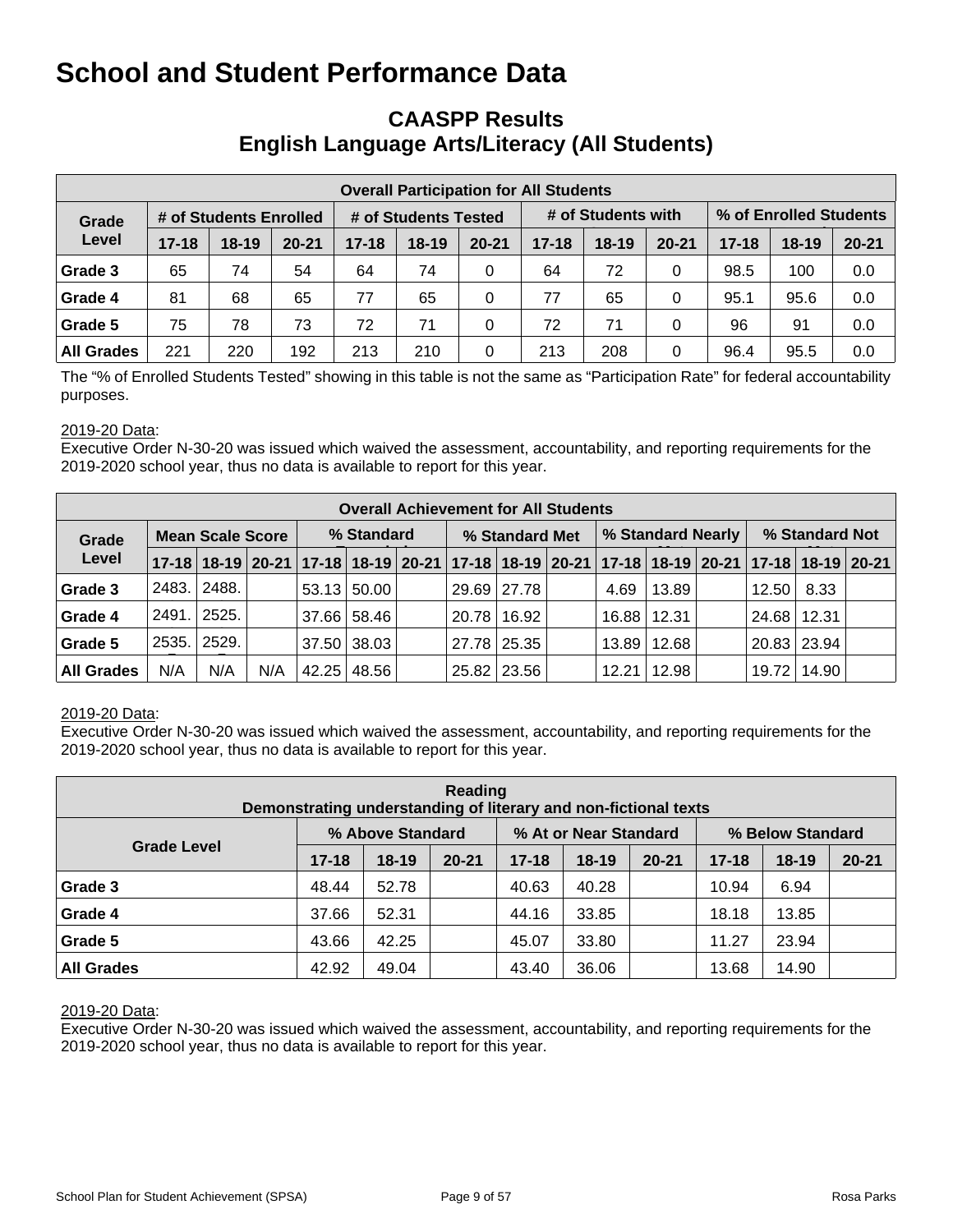| Writing<br>Producing clear and purposeful writing |           |                  |           |           |                       |           |                  |           |           |  |  |  |  |
|---------------------------------------------------|-----------|------------------|-----------|-----------|-----------------------|-----------|------------------|-----------|-----------|--|--|--|--|
|                                                   |           | % Above Standard |           |           | % At or Near Standard |           | % Below Standard |           |           |  |  |  |  |
| <b>Grade Level</b>                                | $17 - 18$ | $18-19$          | $20 - 21$ | $17 - 18$ | $18 - 19$             | $20 - 21$ | $17 - 18$        | $18 - 19$ | $20 - 21$ |  |  |  |  |
| Grade 3                                           | 40.63     | 31.94            |           | 46.88     | 56.94                 |           | 12.50            | 11.11     |           |  |  |  |  |
| Grade 4                                           | 27.27     | 40.00            |           | 45.45     | 41.54                 |           | 27.27            | 18.46     |           |  |  |  |  |
| Grade 5                                           | 43.66     | 38.03            |           | 38.03     | 35.21                 |           | 18.31            | 26.76     |           |  |  |  |  |
| <b>All Grades</b>                                 | 36.79     | 36.54            |           | 43.40     | 44.71                 |           | 19.81            | 18.75     |           |  |  |  |  |

Executive Order N-30-20 was issued which waived the assessment, accountability, and reporting requirements for the 2019-2020 school year, thus no data is available to report for this year.

| Listening<br>Demonstrating effective communication skills |           |                  |           |           |                       |           |                  |           |           |  |  |  |  |
|-----------------------------------------------------------|-----------|------------------|-----------|-----------|-----------------------|-----------|------------------|-----------|-----------|--|--|--|--|
|                                                           |           | % Above Standard |           |           | % At or Near Standard |           | % Below Standard |           |           |  |  |  |  |
| <b>Grade Level</b>                                        | $17 - 18$ | $18-19$          | $20 - 21$ | $17 - 18$ | $18-19$               | $20 - 21$ | $17 - 18$        | $18 - 19$ | $20 - 21$ |  |  |  |  |
| Grade 3                                                   | 35.94     | 52.78            |           | 56.25     | 43.06                 |           | 7.81             | 4.17      |           |  |  |  |  |
| Grade 4                                                   | 28.57     | 38.46            |           | 57.14     | 50.77                 |           | 14.29            | 10.77     |           |  |  |  |  |
| Grade 5                                                   | 22.54     | 29.58            |           | 63.38     | 57.75                 |           | 14.08            | 12.68     |           |  |  |  |  |
| <b>All Grades</b>                                         | 28.77     | 40.38            |           | 58.96     | 50.48                 |           | 12.26            | 9.13      |           |  |  |  |  |

#### 2019-20 Data:

Executive Order N-30-20 was issued which waived the assessment, accountability, and reporting requirements for the 2019-2020 school year, thus no data is available to report for this year.

| <b>Research/Inquiry</b><br>Investigating, analyzing, and presenting information |           |                  |           |           |                       |           |                  |           |           |  |  |  |  |
|---------------------------------------------------------------------------------|-----------|------------------|-----------|-----------|-----------------------|-----------|------------------|-----------|-----------|--|--|--|--|
|                                                                                 |           | % Above Standard |           |           | % At or Near Standard |           | % Below Standard |           |           |  |  |  |  |
| <b>Grade Level</b>                                                              | $17 - 18$ | $18-19$          | $20 - 21$ | $17 - 18$ | $18 - 19$             | $20 - 21$ | $17 - 18$        | $18 - 19$ | $20 - 21$ |  |  |  |  |
| Grade 3                                                                         | 53.13     | 45.83            |           | 37.50     | 41.67                 |           | 9.38             | 12.50     |           |  |  |  |  |
| Grade 4                                                                         | 37.66     | 43.08            |           | 42.86     | 43.08                 |           | 19.48            | 13.85     |           |  |  |  |  |
| Grade 5                                                                         | 43.66     | 39.44            |           | 38.03     | 35.21                 |           | 18.31            | 25.35     |           |  |  |  |  |
| <b>All Grades</b>                                                               | 44.34     | 42.79            |           | 39.62     | 39.90                 |           | 16.04            | 17.31     |           |  |  |  |  |

#### 2019-20 Data:

Executive Order N-30-20 was issued which waived the assessment, accountability, and reporting requirements for the 2019-2020 school year, thus no data is available to report for this year.

#### **Conclusions based on this data:**

- **1.** Grade 3 (current grade 4) has decreased in achievement levels, especially in math
- **2.** Grade 4 (current grade 5) has decreased in achievement levels as a cohort, especially in math
- **3.** Grade 5 (current grade 6) is a cohort that increased in achievement, data shows they are consistently at a high achieving rate in both reading and math as a cohort.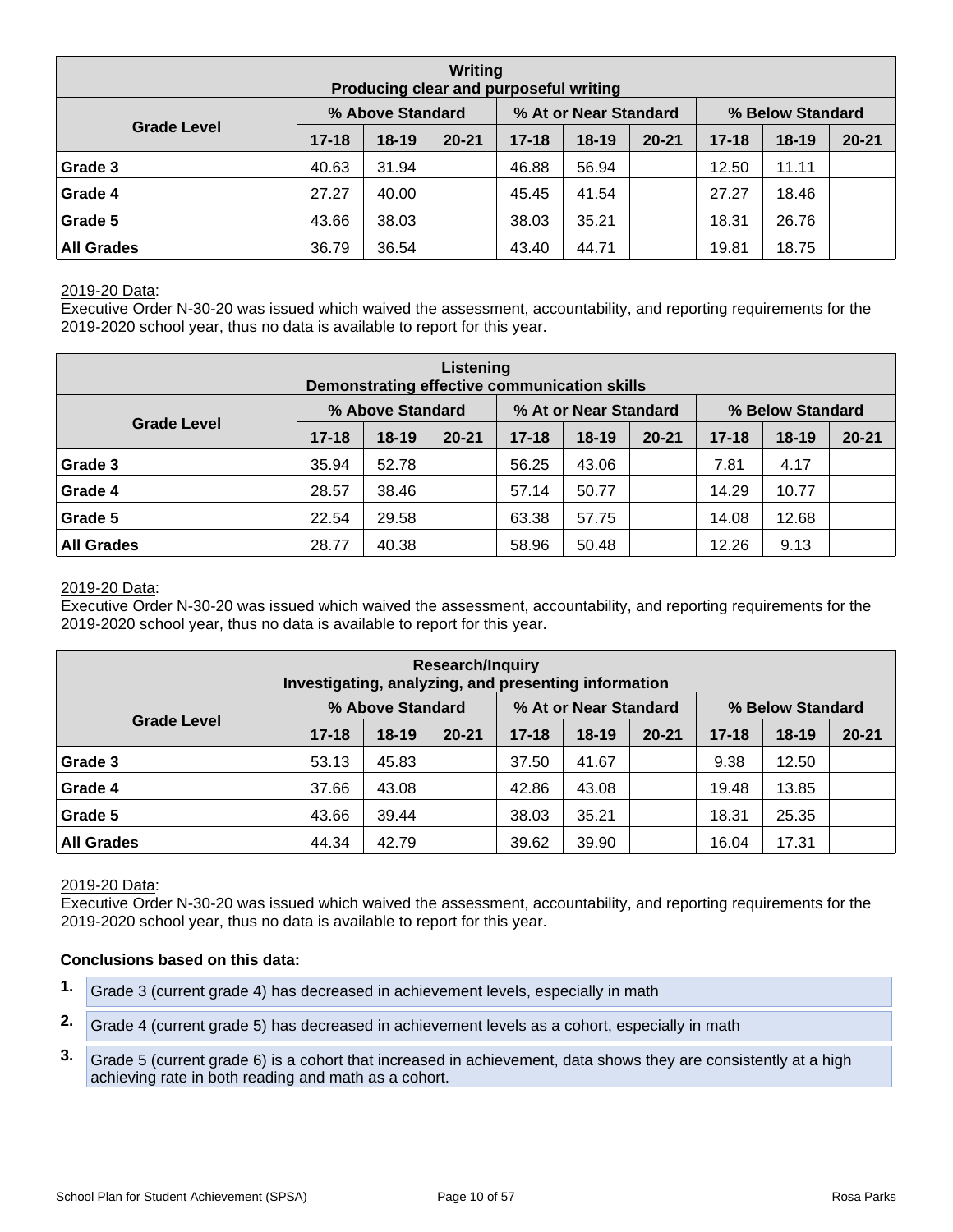## **CAASPP Results Mathematics (All Students)**

|                   | <b>Overall Participation for All Students</b> |                        |           |                      |           |           |           |                    |           |                        |         |           |  |  |  |
|-------------------|-----------------------------------------------|------------------------|-----------|----------------------|-----------|-----------|-----------|--------------------|-----------|------------------------|---------|-----------|--|--|--|
| Grade             |                                               | # of Students Enrolled |           | # of Students Tested |           |           |           | # of Students with |           | % of Enrolled Students |         |           |  |  |  |
| Level             | $17 - 18$                                     | $18 - 19$              | $20 - 21$ | $17 - 18$            | $18 - 19$ | $20 - 21$ | $17 - 18$ | $18 - 19$          | $20 - 21$ | $17 - 18$              | $18-19$ | $20 - 21$ |  |  |  |
| Grade 3           | 65                                            | 74                     | 54        | 64                   | 74        | 0         | 64        | 74                 | 0         | 98.5                   | 100     | 0.0       |  |  |  |
| Grade 4           | 81                                            | 68                     | 65        | 77                   | 65        | 0         | 77        | 65                 | 0         | 95.1                   | 95.6    | 0.0       |  |  |  |
| Grade 5           | 75                                            | 78                     | 73        | 74                   | 71        | 0         | 74        | 71                 | 0         | 98.7                   | 91      | 0.0       |  |  |  |
| <b>All Grades</b> | 221                                           | 220                    | 192       | 215                  | 210       | 0         | 215       | 210                | 0         | 97.3                   | 95.5    | 0.0       |  |  |  |

\* The "% of Enrolled Students Tested" showing in this table is not the same as "Participation Rate" for federal accountability purposes.

#### 2019-20 Data:

Executive Order N-30-20 was issued which waived the assessment, accountability, and reporting requirements for the 2019-2020 school year, thus no data is available to report for this year.

|                   | <b>Overall Achievement for All Students</b> |       |     |            |                    |  |                |               |  |                   |               |  |                    |                                                                                           |  |
|-------------------|---------------------------------------------|-------|-----|------------|--------------------|--|----------------|---------------|--|-------------------|---------------|--|--------------------|-------------------------------------------------------------------------------------------|--|
| Grade             | <b>Mean Scale Score</b>                     |       |     | % Standard |                    |  | % Standard Met |               |  | % Standard Nearly |               |  | % Standard Not     |                                                                                           |  |
| Level             |                                             |       |     |            |                    |  |                |               |  |                   |               |  |                    | 17-18 18-19 20-21 17-18 18-19 20-21 17-18 18-19 20-21 17-18 18-19 20-21 17-18 18-19 20-21 |  |
| Grade 3           | 2499.                                       | 2489. |     |            | 51.56 44.59        |  |                | 32.81 37.84   |  | 10.94             | 8.11          |  | 4.69               | 9.46                                                                                      |  |
| Grade 4           | 2498.                                       | 2533. |     |            | $35.06 \mid 46.15$ |  |                | 18.18 26.15   |  |                   | 27.27   24.62 |  | 19.48              | 3.08                                                                                      |  |
| Grade 5           | 2540.                                       | 2533. |     |            | 43.24 38.03        |  |                | 13.51   15.49 |  |                   | 21.62   19.72 |  | $21.62 \mid 26.76$ |                                                                                           |  |
| <b>All Grades</b> | N/A                                         | N/A   | N/A |            | 42.79 42.86        |  |                | 20.93 26.67   |  | 20.47             | 17.14         |  | 15.81              | 13.33                                                                                     |  |

#### 2019-20 Data:

Executive Order N-30-20 was issued which waived the assessment, accountability, and reporting requirements for the 2019-2020 school year, thus no data is available to report for this year.

| <b>Concepts &amp; Procedures</b><br>Applying mathematical concepts and procedures |           |                  |           |           |                       |           |           |                  |           |  |
|-----------------------------------------------------------------------------------|-----------|------------------|-----------|-----------|-----------------------|-----------|-----------|------------------|-----------|--|
|                                                                                   |           | % Above Standard |           |           | % At or Near Standard |           |           | % Below Standard |           |  |
| <b>Grade Level</b>                                                                | $17 - 18$ | $18-19$          | $20 - 21$ | $17 - 18$ | $18-19$               | $20 - 21$ | $17 - 18$ | $18 - 19$        | $20 - 21$ |  |
| Grade 3                                                                           | 67.19     | 70.27            |           | 26.56     | 16.22                 |           | 6.25      | 13.51            |           |  |
| Grade 4                                                                           | 42.86     | 56.92            |           | 28.57     | 29.23                 |           | 28.57     | 13.85            |           |  |
| Grade 5                                                                           | 47.30     | 38.03            |           | 24.32     | 28.17                 |           | 28.38     | 33.80            |           |  |
| <b>All Grades</b>                                                                 | 51.63     | 55.24            |           | 26.51     | 24.29                 |           | 21.86     | 20.48            |           |  |

#### 2019-20 Data: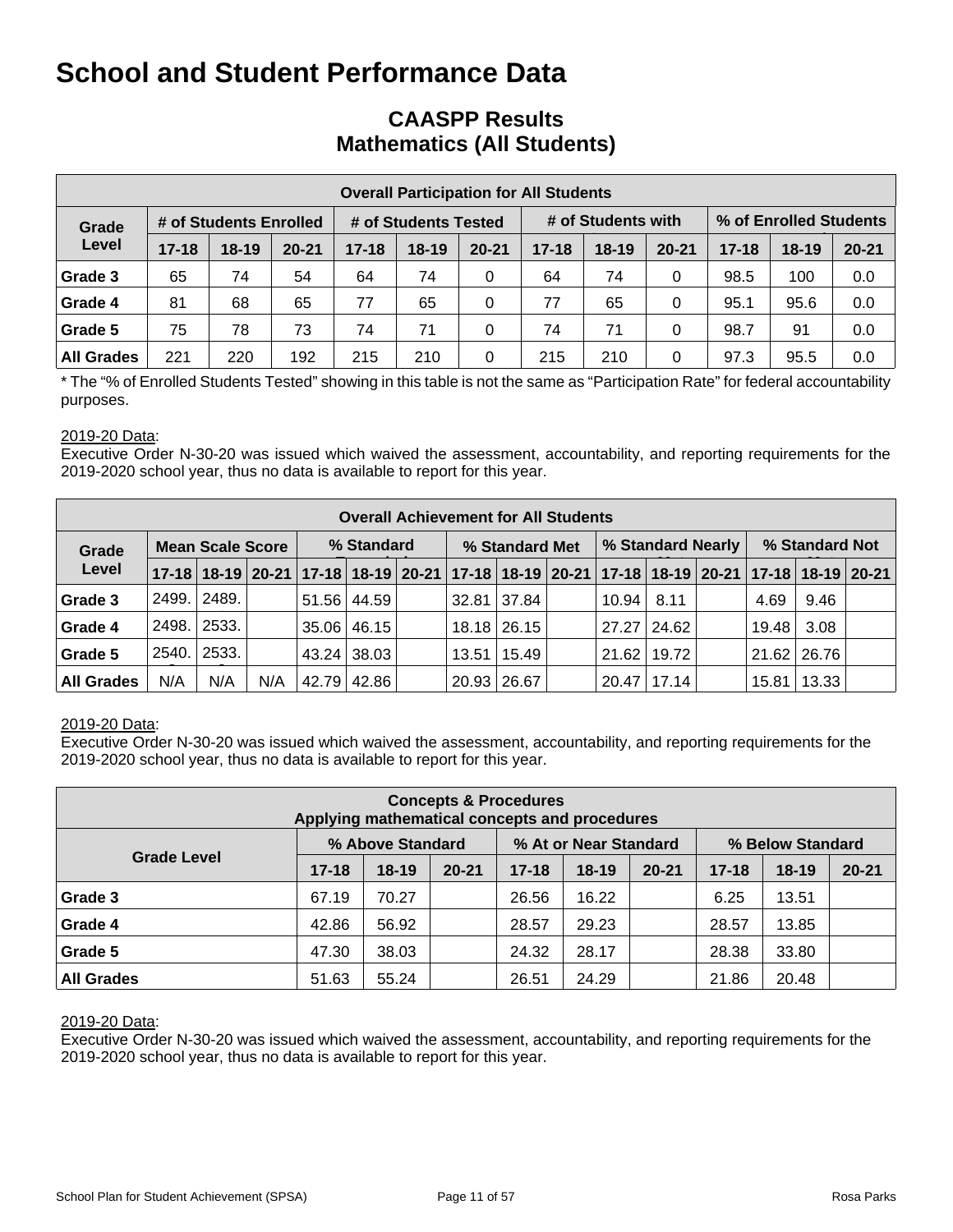| <b>Problem Solving &amp; Modeling/Data Analysis</b><br>Using appropriate tools and strategies to solve real world and mathematical problems |           |                  |           |           |                       |           |           |                  |           |  |  |
|---------------------------------------------------------------------------------------------------------------------------------------------|-----------|------------------|-----------|-----------|-----------------------|-----------|-----------|------------------|-----------|--|--|
|                                                                                                                                             |           | % Above Standard |           |           | % At or Near Standard |           |           | % Below Standard |           |  |  |
| <b>Grade Level</b>                                                                                                                          | $17 - 18$ | $18-19$          | $20 - 21$ | $17 - 18$ | $18-19$               | $20 - 21$ | $17 - 18$ | $18 - 19$        | $20 - 21$ |  |  |
| Grade 3                                                                                                                                     | 67.19     | 51.35            |           | 28.13     | 41.89                 |           | 4.69      | 6.76             |           |  |  |
| Grade 4                                                                                                                                     | 36.36     | 50.77            |           | 33.77     | 40.00                 |           | 29.87     | 9.23             |           |  |  |
| Grade 5                                                                                                                                     | 40.54     | 28.17            |           | 29.73     | 50.70                 |           | 29.73     | 21.13            |           |  |  |
| <b>All Grades</b>                                                                                                                           | 46.98     | 43.33            |           | 30.70     | 44.29                 |           | 22.33     | 12.38            |           |  |  |

Executive Order N-30-20 was issued which waived the assessment, accountability, and reporting requirements for the 2019-2020 school year, thus no data is available to report for this year.

| <b>Communicating Reasoning</b><br>Demonstrating ability to support mathematical conclusions |           |                  |           |           |                       |           |           |                  |           |  |
|---------------------------------------------------------------------------------------------|-----------|------------------|-----------|-----------|-----------------------|-----------|-----------|------------------|-----------|--|
|                                                                                             |           | % Above Standard |           |           | % At or Near Standard |           |           | % Below Standard |           |  |
| <b>Grade Level</b>                                                                          | $17 - 18$ | $18 - 19$        | $20 - 21$ | $17 - 18$ | 18-19                 | $20 - 21$ | $17 - 18$ | $18 - 19$        | $20 - 21$ |  |
| Grade 3                                                                                     | 60.94     | 41.89            |           | 34.38     | 45.95                 |           | 4.69      | 12.16            |           |  |
| Grade 4                                                                                     | 38.96     | 44.62            |           | 32.47     | 47.69                 |           | 28.57     | 7.69             |           |  |
| Grade 5                                                                                     | 36.49     | 32.39            |           | 41.89     | 42.25                 |           | 21.62     | 25.35            |           |  |
| <b>All Grades</b>                                                                           | 44.65     | 39.52            |           | 36.28     | 45.24                 |           | 19.07     | 15.24            |           |  |

#### 2019-20 Data:

Executive Order N-30-20 was issued which waived the assessment, accountability, and reporting requirements for the 2019-2020 school year, thus no data is available to report for this year.

#### **Conclusions based on this data:**

- **1.** The 3rd grade (current 4th grade) has decreased in achievement levels as a cohort.
- **2.** The 4th grade (current 5th grade) has decreased in achievement levels as a cohort.
- **3.** The 5th grade (current 6th grade) has remained high achieving as a cohort, yet has shown some decrease in achievement in Communicating and Reasoning in Mathematics.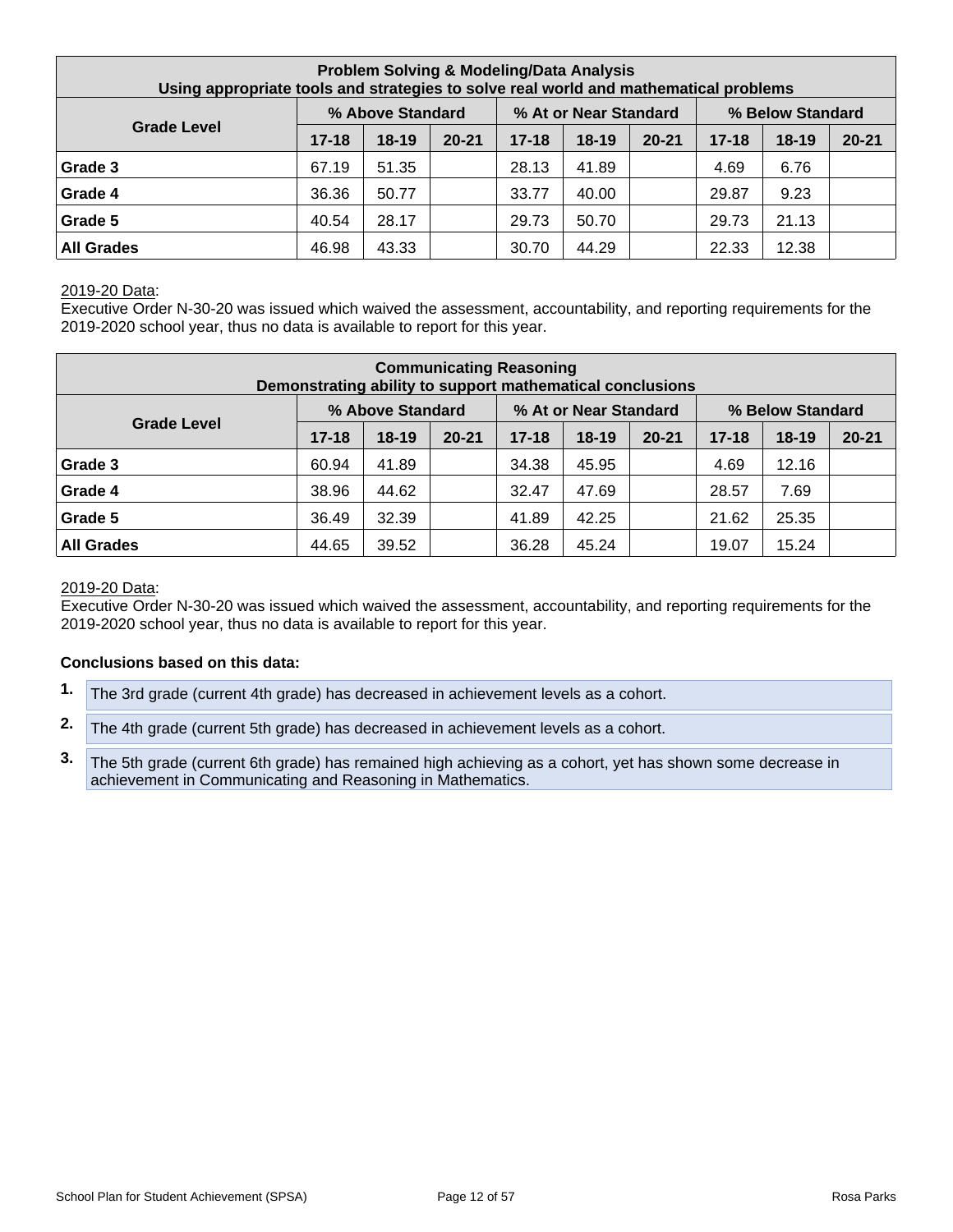## **ELPAC Results**

| <b>ELPAC Summative Assessment Data</b><br>Number of Students and Mean Scale Scores for All Students |                         |           |           |           |                      |           |           |                         |           |           |                                     |           |
|-----------------------------------------------------------------------------------------------------|-------------------------|-----------|-----------|-----------|----------------------|-----------|-----------|-------------------------|-----------|-----------|-------------------------------------|-----------|
| Grade                                                                                               | <b>Overall</b><br>Level |           |           |           | <b>Oral Language</b> |           |           | <b>Written Language</b> |           |           | Number of<br><b>Students Tested</b> |           |
|                                                                                                     | $17 - 18$               | $18 - 19$ | $20 - 21$ | $17 - 18$ | 18-19                | $20 - 21$ | $17 - 18$ | $18 - 19$               | $20 - 21$ | $17 - 18$ | $18 - 19$                           | $20 - 21$ |
| K                                                                                                   | $\star$                 | $\star$   | $\star$   | $\star$   | $\star$              | $\star$   | $\star$   | $\star$                 | $\star$   | $\star$   | 8                                   | 5         |
| 1                                                                                                   | $\star$                 | $\star$   | $\star$   | $\star$   | $\star$              | $\star$   | $\star$   | $\star$                 | $\star$   | $\star$   | 4                                   | $\star$   |
| $\mathbf{2}$                                                                                        | $\star$                 | $\star$   | $\star$   | $\star$   | $\star$              | $\star$   | $\star$   | $\star$                 | $\star$   | $\star$   | 8                                   | 5         |
| 3                                                                                                   | $\star$                 | $\star$   | $\star$   | $\star$   | $\star$              | $\star$   | $\star$   | $\star$                 | $\star$   | $\star$   | $\star$                             | 4         |
| $\boldsymbol{4}$                                                                                    | $\star$                 | $\star$   | $\star$   | $\star$   | $\star$              | $\star$   | $\star$   | $\star$                 | $\star$   | $\star$   | $\star$                             | $\star$   |
| 5                                                                                                   | 1522.5                  | $\star$   | $\star$   | 1522.0    | $\star$              | $\star$   | 1522.7    | $\star$                 | $\star$   | 13        | $\overline{7}$                      | $\star$   |
| <b>All Grades</b>                                                                                   |                         |           |           |           |                      |           |           |                         |           | 47        | 33                                  | 22        |

#### 2019-20 Data:

Executive Order N-30-20 was issued which waived the assessment, accountability, and reporting requirements for the 2019-2020 school year, thus no data is available to report for this year.

| <b>Overall Language</b><br>Percentage of Students at Each Performance Level for All Students |                  |           |           |         |                     |         |         |         |                   |                           |         |         |           |                                    |         |
|----------------------------------------------------------------------------------------------|------------------|-----------|-----------|---------|---------------------|---------|---------|---------|-------------------|---------------------------|---------|---------|-----------|------------------------------------|---------|
| Grade                                                                                        | Level 4<br>Level |           |           |         | Level 3             |         |         | Level 2 |                   |                           | Level 1 |         |           | <b>Total Number</b><br>of Students |         |
|                                                                                              | $17 - 18$        | $18 - 19$ | $20 - 21$ |         | $17-18$ 18-19 20-21 |         |         |         | 17-18 18-19 20-21 | $17 - 18$ 18 - 19 20 - 21 |         |         | $17 - 18$ | $18-19$ 20-21                      |         |
| K                                                                                            | $\star$          | $\star$   | $\star$   | $\star$ | $\star$             | $\star$ |         | $\star$ | $\star$           | $\star$                   | $\star$ | $\star$ | $\star$   | $\star$                            | $\star$ |
| 1                                                                                            | $\star$          | $\star$   | $\star$   | $\star$ | $\star$             | $\star$ |         | $\star$ | $\star$           |                           | $\star$ | $\star$ | $\star$   | $\star$                            | $\star$ |
| $\mathbf{2}$                                                                                 | $\star$          | $\star$   | $\star$   | $\star$ | $\star$             | $\star$ |         | $\star$ | $\star$           |                           | $\star$ | $\star$ | $\star$   | $\star$                            | $\star$ |
| 3                                                                                            | $\star$          | $\star$   | $\star$   | $\star$ | $\star$             | $\star$ | $\star$ | $\star$ | $\star$           |                           | $\star$ | $\star$ | $\star$   | $\star$                            | $\star$ |
| $\overline{\mathbf{4}}$                                                                      | $\star$          | $\star$   | $\star$   | $\star$ | $\star$             | $\star$ | $\star$ | $\star$ | $\star$           |                           | $\star$ | $\star$ | $\star$   | $\star$                            | $\star$ |
| 5                                                                                            | $\star$          | $\star$   | $\star$   | $\star$ | $\star$             | $\star$ |         | $\star$ | $\star$           | $\star$                   | $\star$ | $\star$ | 13        | $\star$                            | $\star$ |
| All Grades                                                                                   | 53.19            | 27.27     | 27.27     | 34.04   | 51.52               | 36.36   | $\star$ | 21.21   | 27.27             | $\star$                   | 0.00    | 9.09    | 47        | 33                                 | 22      |

#### 2019-20 Data: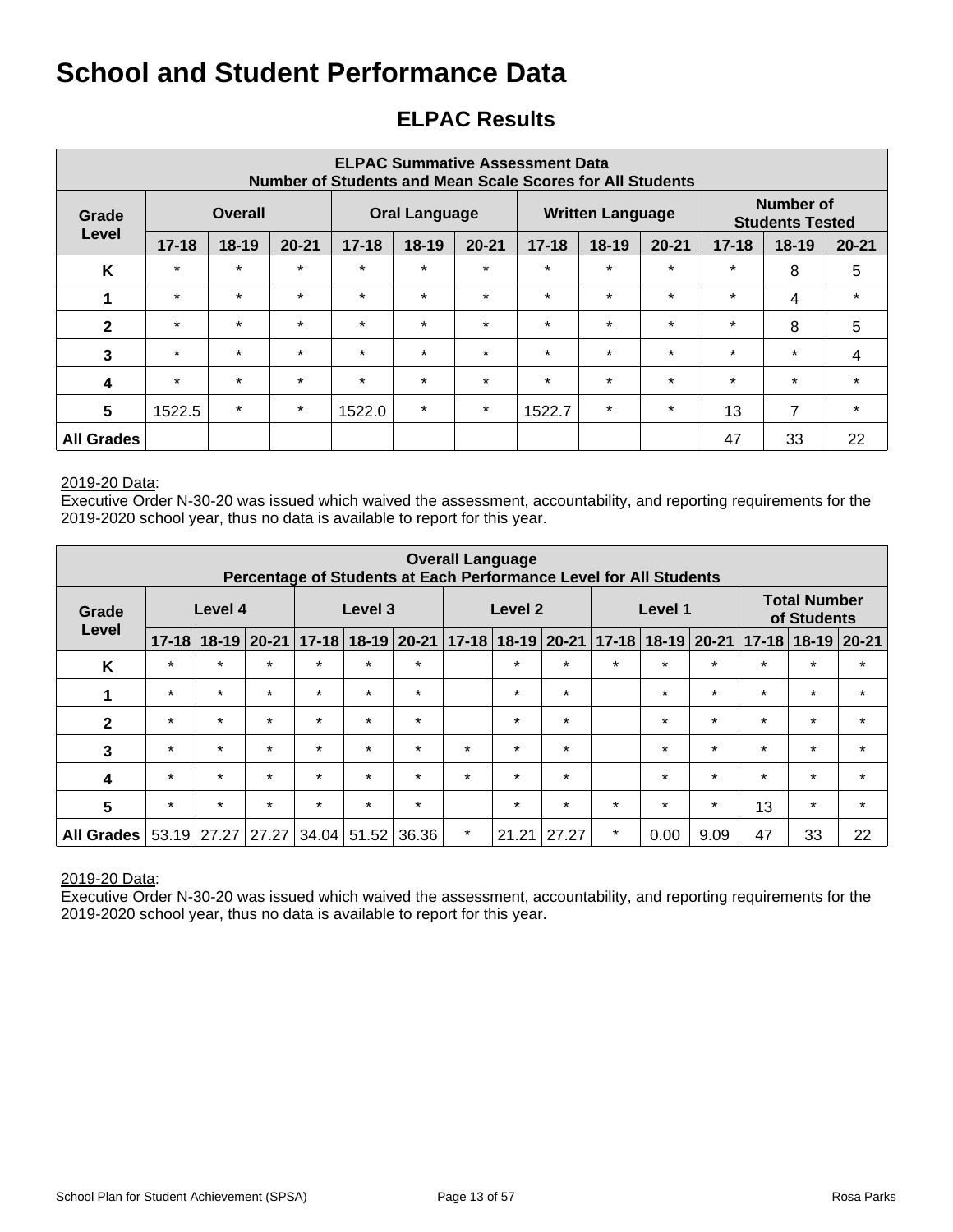| <b>Oral Language</b><br>Percentage of Students at Each Performance Level for All Students |                  |                   |         |         |         |             |  |         |                                                 |                                     |         |         |         |                                    |         |
|-------------------------------------------------------------------------------------------|------------------|-------------------|---------|---------|---------|-------------|--|---------|-------------------------------------------------|-------------------------------------|---------|---------|---------|------------------------------------|---------|
| Grade                                                                                     | Level 4<br>Level |                   |         |         | Level 3 |             |  | Level 2 |                                                 |                                     | Level 1 |         |         | <b>Total Number</b><br>of Students |         |
|                                                                                           | $17 - 18$        |                   |         |         |         |             |  |         | 18-19 20-21 17-18 18-19 20-21 17-18 18-19 20-21 | 17-18 18-19 20-21 17-18 18-19 20-21 |         |         |         |                                    |         |
| K                                                                                         | $\star$          | $\star$           | $\star$ | $\star$ | $\star$ | $\star$     |  | $\star$ | $\star$                                         | $\star$                             | $\star$ | $\star$ | $\star$ | $\star$                            | $\star$ |
| 1                                                                                         | $\star$          | $\star$           | $\star$ |         | $\star$ | $\star$     |  | $\star$ | $\star$                                         |                                     | $\star$ | $\star$ | $\star$ | $\star$                            | $\star$ |
| $\mathbf{2}$                                                                              | $\star$          | $\star$           | $\star$ |         | $\star$ | $\star$     |  | $\star$ | $\star$                                         |                                     | $\star$ | $\star$ | $\star$ | $\star$                            | $\star$ |
| 3                                                                                         | $\star$          | $\star$           | $\star$ | $\star$ | $\star$ | $\star$     |  | $\star$ | $\star$                                         |                                     | $\star$ | $\star$ | $\star$ | $\star$                            | $\star$ |
| 4                                                                                         | $\star$          | $\star$           | $\star$ | $\star$ | $\star$ | $\star$     |  | $\star$ | $\star$                                         |                                     | $\star$ | $\star$ | $\star$ | $\star$                            | $\star$ |
| 5                                                                                         | 84.62            | $\star$           | $\star$ |         | $\star$ | $\star$     |  | $\star$ | $\star$                                         | $\star$                             | $\star$ | $\star$ | 13      | $\star$                            | $\star$ |
| All Grades                                                                                |                  | 82.98 51.52 40.91 |         | $\star$ |         | 36.36 31.82 |  |         | 12.12 22.73                                     | $\star$                             | 0.00    | 4.55    | 47      | 33                                 | 22      |

Executive Order N-30-20 was issued which waived the assessment, accountability, and reporting requirements for the 2019-2020 school year, thus no data is available to report for this year.

| <b>Written Language</b><br>Percentage of Students at Each Performance Level for All Students |                  |           |           |           |           |           |           |                    |         |                            |         |         |           |                                    |               |
|----------------------------------------------------------------------------------------------|------------------|-----------|-----------|-----------|-----------|-----------|-----------|--------------------|---------|----------------------------|---------|---------|-----------|------------------------------------|---------------|
| Grade                                                                                        | Level 4<br>Level |           |           |           | Level 3   |           |           | Level <sub>2</sub> |         |                            | Level 1 |         |           | <b>Total Number</b><br>of Students |               |
|                                                                                              | $17 - 18$        | $18 - 19$ | $20 - 21$ | $17 - 18$ | $18 - 19$ | $20 - 21$ | $17 - 18$ | $18-19$ 20-21      |         | $18-19$ 20-21<br>$17 - 18$ |         |         | $17 - 18$ |                                    | $18-19$ 20-21 |
| K                                                                                            | $\star$          | $\star$   | $\star$   | $\star$   | $\star$   | $\star$   | $\star$   | $\star$            | $\star$ | $\star$                    | $\star$ | $\star$ | $\star$   | $\star$                            | $\star$       |
| 1                                                                                            | $\star$          | $\star$   | $\star$   | $\star$   | $\star$   | $\star$   |           | $\star$            | $\star$ |                            | $\star$ | $\star$ | $\star$   | $\star$                            | $\star$       |
| $\mathbf{2}$                                                                                 | $\star$          | $\star$   | $\star$   | $\star$   | $\star$   | $\star$   | $\star$   | $\star$            | $\star$ |                            | $\star$ | $\star$ | $\star$   | $\star$                            | $\star$       |
| $\mathbf{3}$                                                                                 |                  | $\star$   | $\star$   | $\star$   | $\star$   | $\star$   | $\star$   | $\star$            | $\star$ | $\star$                    | $\star$ | $\star$ | $\star$   | $\star$                            | $\star$       |
| 4                                                                                            | $\star$          | $\star$   | $\star$   | $\star$   | $\star$   | $\star$   | $\star$   | $\star$            | $\star$ | $\star$                    | $\star$ | $\star$ | $\star$   | $\star$                            | $\star$       |
| 5                                                                                            | $\star$          | $\star$   | $\star$   | $\star$   | $\star$   | $\star$   | $\star$   | $\star$            | $\star$ | $\star$                    | $\star$ | $\star$ | 13        | $\star$                            | $\star$       |
| <b>All Grades</b>                                                                            | 36.17            | 0.00      | 9.09      | 36.17     | 48.48     | 50.00     | $\star$   | 48.48              | 27.27   | $\star$                    | 3.03    | 13.64   | 47        | 33                                 | 22            |

#### 2019-20 Data: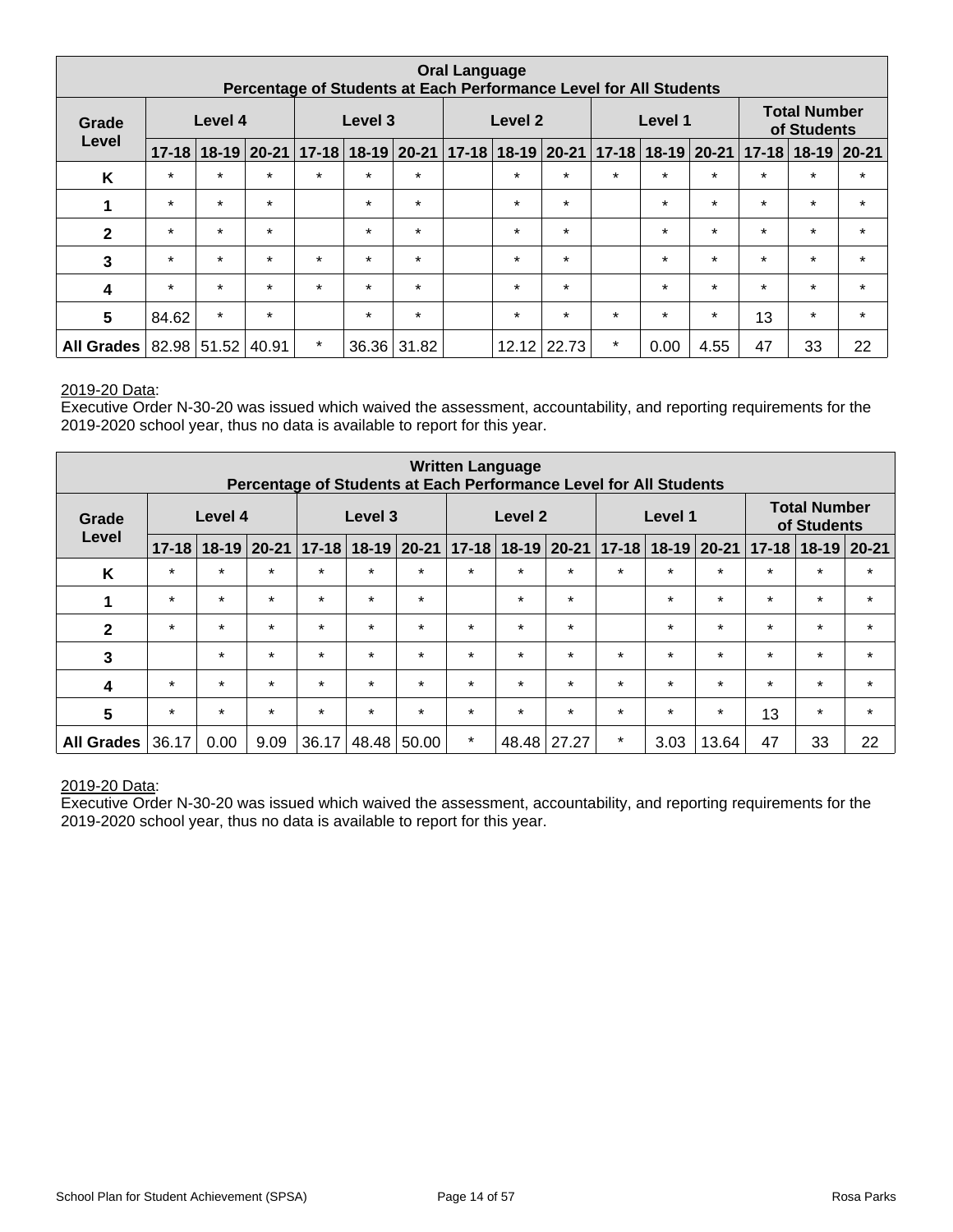| <b>Listening Domain</b><br>Percentage of Students by Domain Performance Level for All Students |                                |           |           |           |                     |           |           |                  |           |           |                                    |           |
|------------------------------------------------------------------------------------------------|--------------------------------|-----------|-----------|-----------|---------------------|-----------|-----------|------------------|-----------|-----------|------------------------------------|-----------|
| Grade                                                                                          | <b>Well Developed</b><br>Level |           |           |           | Somewhat/Moderately |           |           | <b>Beginning</b> |           |           | <b>Total Number</b><br>of Students |           |
|                                                                                                | $17 - 18$                      | $18 - 19$ | $20 - 21$ | $17 - 18$ | 18-19               | $20 - 21$ | $17 - 18$ | $18 - 19$        | $20 - 21$ | $17 - 18$ | $18 - 19$                          | $20 - 21$ |
| K                                                                                              | $\star$                        | $\star$   | $\star$   | $\star$   | $\star$             | $\star$   |           | $\star$          | $\star$   | $\star$   | $\star$                            | $\star$   |
| 1                                                                                              | $\star$                        | $\star$   | $\star$   |           | $\star$             | $\star$   |           | $\star$          | $\star$   | $\star$   | $\star$                            | $\star$   |
| $\mathbf{2}$                                                                                   | $\star$                        | $\star$   | $\star$   | $\star$   | $\star$             | $\star$   |           | $\star$          | $\star$   | $\star$   | $\star$                            | $\star$   |
| 3                                                                                              | $\star$                        | $\star$   | $\star$   |           | $\star$             | $\star$   |           | $\star$          | $\star$   | $\star$   | $\star$                            | $\star$   |
| 4                                                                                              | $\star$                        | $\star$   | $\star$   | $\star$   | $\star$             | $\star$   |           | $\star$          | $\star$   | $\star$   | $\star$                            | $\star$   |
| $5\phantom{.0}$                                                                                | $\star$                        | $\star$   | $\star$   | $\star$   | $\star$             | $\star$   | $\star$   | $\star$          | $\star$   | 13        | $\star$                            | $\star$   |
| <b>All Grades</b>                                                                              | 72.34                          | 48.48     | 45.45     | 23.40     | 48.48               | 40.91     | $\star$   | 3.03             | 13.64     | 47        | 33                                 | 22        |

Executive Order N-30-20 was issued which waived the assessment, accountability, and reporting requirements for the 2019-2020 school year, thus no data is available to report for this year.

| <b>Speaking Domain</b><br>Percentage of Students by Domain Performance Level for All Students |                                |           |           |           |                     |           |                                     |                  |         |           |                                    |           |
|-----------------------------------------------------------------------------------------------|--------------------------------|-----------|-----------|-----------|---------------------|-----------|-------------------------------------|------------------|---------|-----------|------------------------------------|-----------|
| Grade                                                                                         | <b>Well Developed</b><br>Level |           |           |           | Somewhat/Moderately |           |                                     | <b>Beginning</b> |         |           | <b>Total Number</b><br>of Students |           |
|                                                                                               | $17 - 18$                      | $18 - 19$ | $20 - 21$ | $17 - 18$ | 18-19               | $20 - 21$ | $17 - 18$<br>$18 - 19$<br>$20 - 21$ |                  |         | $17 - 18$ | $18 - 19$                          | $20 - 21$ |
| K                                                                                             | $\star$                        | $\star$   | $\star$   | $\star$   | $\star$             | $\star$   | $\star$                             | $\star$          | $\star$ | $\star$   | $\star$                            | $\star$   |
| 1                                                                                             | $\star$                        | $\star$   | $\star$   |           | $\star$             | $\star$   |                                     | $\star$          | $\star$ | $\star$   | $\star$                            | $\star$   |
| $\mathbf{2}$                                                                                  | $\star$                        | $\star$   | $\star$   |           | $\star$             | $\star$   |                                     | $\star$          | $\star$ | $\star$   | $\star$                            | $\star$   |
| 3                                                                                             | $\star$                        | $\star$   | $\star$   |           | $\star$             | $\star$   | $\star$                             | $\star$          | $\star$ | $\star$   | $\star$                            | $\star$   |
| 4                                                                                             | $\star$                        | $\star$   | $\star$   | $\star$   | $\star$             | $\star$   |                                     | $\star$          | $\star$ | $\star$   | $\star$                            | $\star$   |
| $5\phantom{.0}$                                                                               | 84.62                          | $\star$   | $\star$   |           | $\star$             | $\star$   | $\star$                             | $\star$          | $\star$ | 13        | $\star$                            | $\star$   |
| <b>All Grades</b>                                                                             | 82.98                          | 54.55     | 45.45     | $\star$   | 45.45               | 50.00     | $\star$                             | 0.00             | 4.55    | 47        | 33                                 | 22        |

#### 2019-20 Data: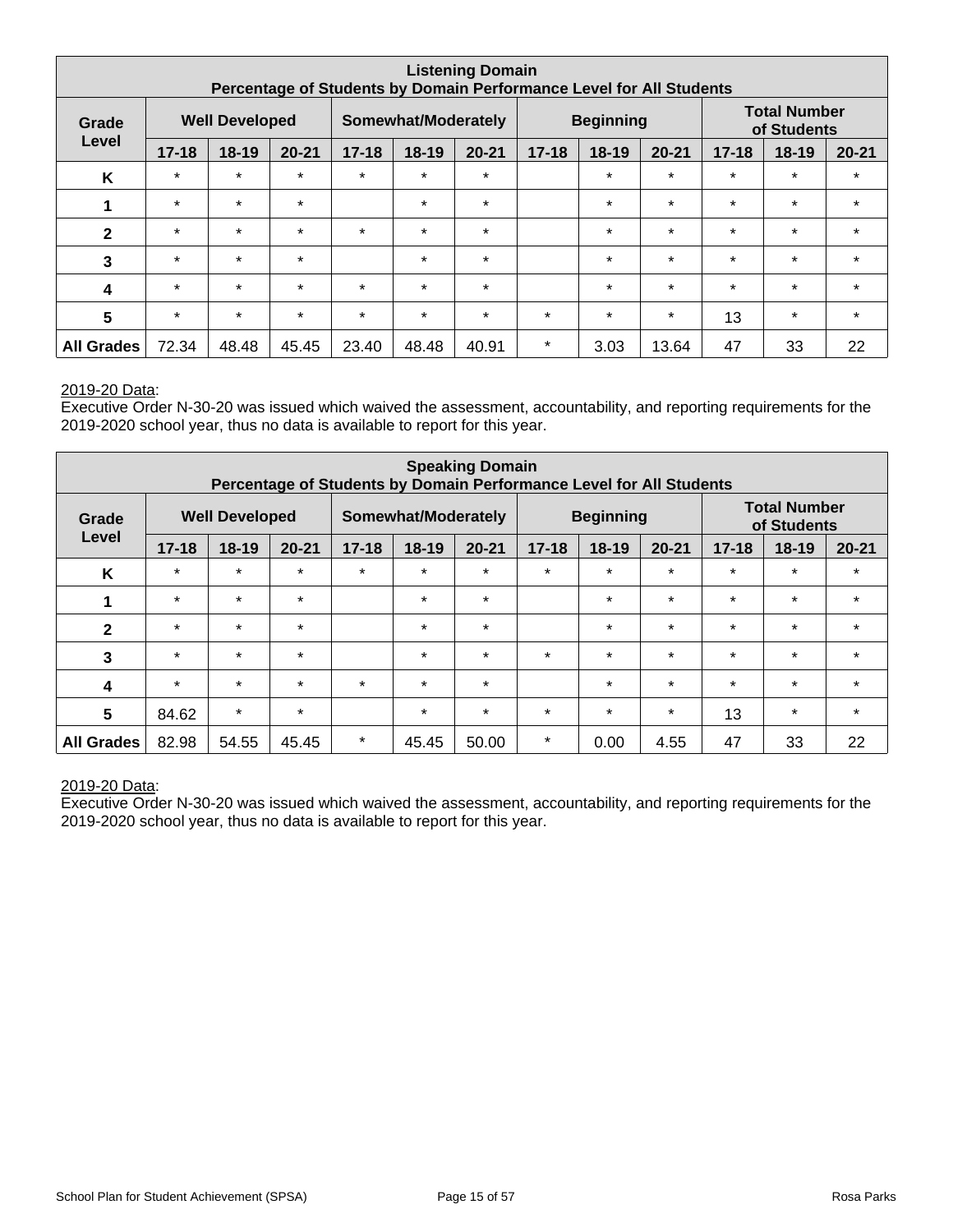| <b>Reading Domain</b><br>Percentage of Students by Domain Performance Level for All Students |                                |         |           |           |                     |           |                      |                  |           |           |                                    |           |
|----------------------------------------------------------------------------------------------|--------------------------------|---------|-----------|-----------|---------------------|-----------|----------------------|------------------|-----------|-----------|------------------------------------|-----------|
| Grade                                                                                        | <b>Well Developed</b><br>Level |         |           |           | Somewhat/Moderately |           |                      | <b>Beginning</b> |           |           | <b>Total Number</b><br>of Students |           |
|                                                                                              | $17 - 18$                      | $18-19$ | $20 - 21$ | $17 - 18$ | $18 - 19$           | $20 - 21$ | $17 - 18$<br>$18-19$ |                  | $20 - 21$ | $17 - 18$ | $18 - 19$                          | $20 - 21$ |
| K                                                                                            | $\star$                        | $\star$ | $\star$   | $\star$   | $\star$             | $\star$   | $\star$              | $\star$          | $\star$   | $\star$   | $\star$                            | $\star$   |
| 1                                                                                            | $\star$                        | $\star$ | $\star$   | $\star$   | $\star$             | $\star$   |                      | $\star$          | $\star$   | $\star$   | $\star$                            | $\star$   |
| $\mathbf{2}$                                                                                 | $\star$                        | $\star$ | $\star$   | $\star$   | $\star$             | $\star$   |                      | $\star$          | $\star$   | $\star$   | $\star$                            | $\star$   |
| 3                                                                                            |                                | $\star$ | $\star$   | $\star$   | $\star$             | $\star$   | $\star$              | $\star$          | $\star$   | $\star$   | $\star$                            | $\star$   |
| 4                                                                                            | $\star$                        | $\star$ | $\star$   | $\star$   | $\star$             | $\star$   | $\star$              | $\star$          | $\star$   | $\star$   | $\star$                            | $\star$   |
| $5\phantom{1}$                                                                               | $\star$                        | $\star$ | $\star$   | $\star$   | $\star$             | $\star$   | $\star$              | $\star$          | $\star$   | 13        | $\star$                            | $\star$   |
| <b>All Grades</b>                                                                            | 38.30                          | 6.06    | 22.73     | 46.81     | 87.88               | 59.09     | $\star$              | 6.06             | 18.18     | 47        | 33                                 | 22        |

Executive Order N-30-20 was issued which waived the assessment, accountability, and reporting requirements for the 2019-2020 school year, thus no data is available to report for this year.

| <b>Writing Domain</b><br>Percentage of Students by Domain Performance Level for All Students |                                |           |           |           |                     |           |                                     |                  |         |           |                                    |           |
|----------------------------------------------------------------------------------------------|--------------------------------|-----------|-----------|-----------|---------------------|-----------|-------------------------------------|------------------|---------|-----------|------------------------------------|-----------|
| Grade                                                                                        | <b>Well Developed</b><br>Level |           |           |           | Somewhat/Moderately |           |                                     | <b>Beginning</b> |         |           | <b>Total Number</b><br>of Students |           |
|                                                                                              | $17 - 18$                      | $18 - 19$ | $20 - 21$ | $17 - 18$ | 18-19               | $20 - 21$ | $17 - 18$<br>$18 - 19$<br>$20 - 21$ |                  |         | $17 - 18$ | $18 - 19$                          | $20 - 21$ |
| K                                                                                            | $\star$                        | $\star$   | $\star$   | $\star$   | $\star$             | $\star$   | $\star$                             | $\star$          | $\star$ | $\star$   | $\star$                            | $\star$   |
| 1                                                                                            | $\star$                        | $\star$   | $\star$   | $\star$   | $\star$             | $\star$   |                                     | $\star$          | $\star$ | $\star$   | $\star$                            | $\star$   |
| $\mathbf{2}$                                                                                 | $\star$                        | $\star$   | $\star$   | $\star$   | $\star$             | $\star$   |                                     | $\star$          | $\star$ | $\star$   | $\star$                            | $\star$   |
| 3                                                                                            |                                | $\star$   | $\star$   | $\star$   | $\star$             | $\star$   | $\star$                             | $\star$          | $\star$ | $\star$   | $\star$                            | $\star$   |
| 4                                                                                            | $\star$                        | $\star$   | $\star$   | $\star$   | $\star$             | $\star$   | $\star$                             | $\star$          | $\star$ | $\star$   | $\star$                            | $\star$   |
| 5                                                                                            | $\star$                        | $\star$   | $\star$   | $\star$   | $\star$             | $\star$   | $\star$                             | $\star$          | $\star$ | 13        | $\star$                            | $\star$   |
| <b>All Grades</b>                                                                            | 42.55                          | 6.06      | 27.27     | 46.81     | 87.88               | 63.64     | $\star$                             | 6.06             | 9.09    | 47        | 33                                 | 22        |

#### 2019-20 Data:

Executive Order N-30-20 was issued which waived the assessment, accountability, and reporting requirements for the 2019-2020 school year, thus no data is available to report for this year.

#### **Conclusions based on this data:**

- **1.** A high percentage of 5th grade students performed at level 4, there has been an increase overall in the number of students performing at a level 4.
- **2.** There is a lot of variability in the data from grade level to grade level, and fluctuation from year to year.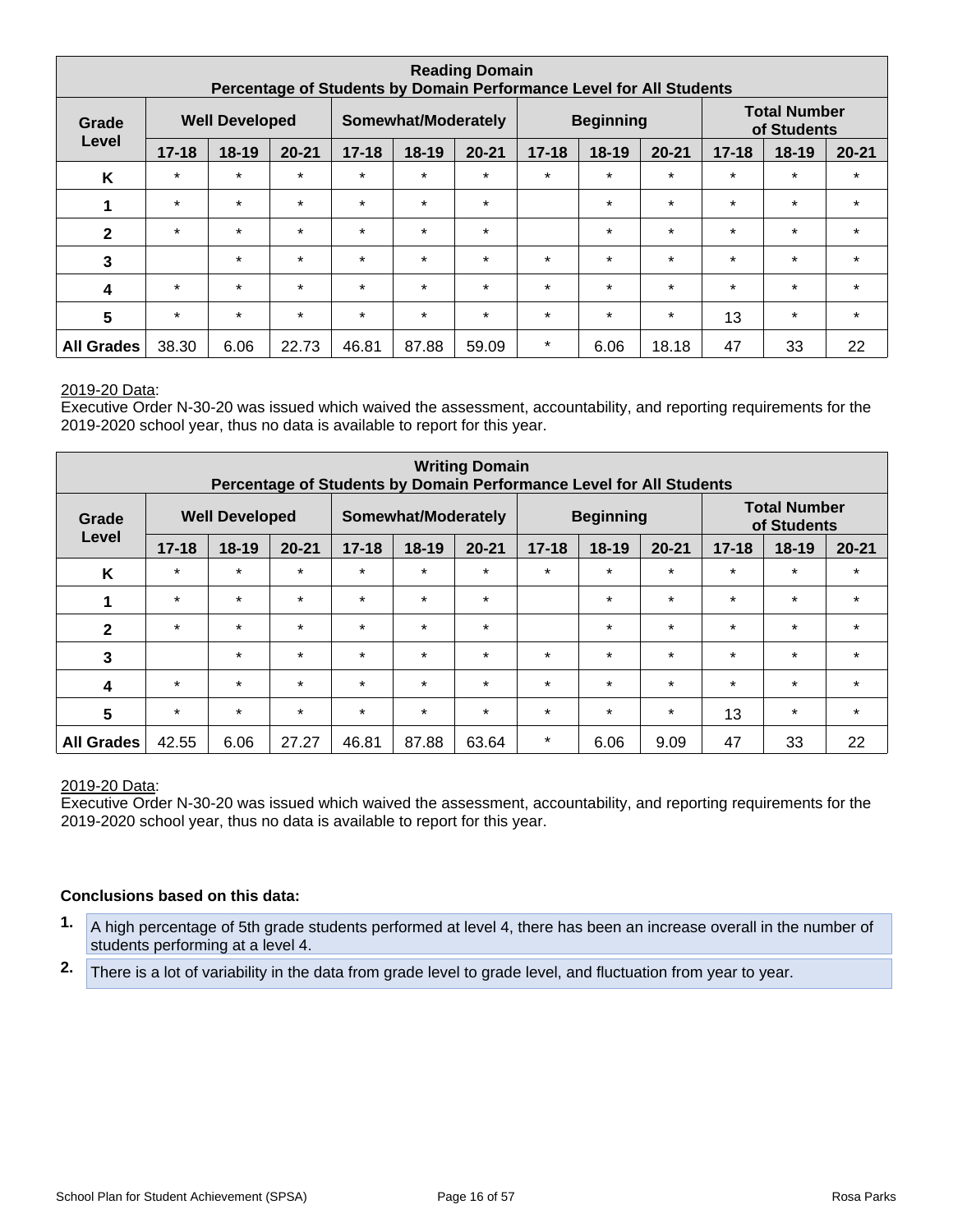## **Student Population**

Although both Senate Bill 98 and Assembly Bill 130 suspended the publication of state indicators on the 2020 and 2021 California School Dashboards, these bills also required the reporting of valid and reliable data that would have been included in these Dashboards.

To meet this requirement, CDE has made available the Enrollment, Graduation Rate Additional Report and the College/Career Measures Report data available. All other reports are not available for 2020 and 2021.

This section provides information about the school's student population.

| 2020-21 Student Population                        |                                                                                                                                                                     |                                                                                                                                                                                                    |                                                                                          |  |  |  |  |  |  |  |  |
|---------------------------------------------------|---------------------------------------------------------------------------------------------------------------------------------------------------------------------|----------------------------------------------------------------------------------------------------------------------------------------------------------------------------------------------------|------------------------------------------------------------------------------------------|--|--|--|--|--|--|--|--|
| <b>Total</b><br><b>Enrollment</b>                 | Socioeconomically<br><b>Disadvantaged</b>                                                                                                                           | <b>English</b><br><b>Learners</b>                                                                                                                                                                  | <b>Foster</b><br>Youth                                                                   |  |  |  |  |  |  |  |  |
| 419                                               | 22.0                                                                                                                                                                | 7.2                                                                                                                                                                                                | This is the percent of students<br>whose well-being is the<br>responsibility of a court. |  |  |  |  |  |  |  |  |
| This is the total number of<br>students enrolled. | This is the percent of students<br>who are eligible for free or<br>reduced priced meals; or have<br>parents/quardians who did not<br>receive a high school diploma. | This is the percent of students<br>who are learning to communicate<br>effectively in English, typically<br>requiring instruction in both the<br>English Language and in their<br>academic courses. |                                                                                          |  |  |  |  |  |  |  |  |

| 2019-20 Enrollment for All Students/Student Group  |    |      |  |  |  |
|----------------------------------------------------|----|------|--|--|--|
| <b>Student Group</b><br><b>Total</b><br>Percentage |    |      |  |  |  |
| <b>English Learners</b>                            | 30 | 7.2  |  |  |  |
| <b>Foster Youth</b>                                |    |      |  |  |  |
| <b>Homeless</b>                                    | 6  | 1.4  |  |  |  |
| <b>Socioeconomically Disadvantaged</b>             | 92 | 22.0 |  |  |  |
| <b>Students with Disabilities</b>                  | 43 | 10.3 |  |  |  |

| <b>Enrollment by Race/Ethnicity</b>                |     |      |  |  |  |
|----------------------------------------------------|-----|------|--|--|--|
| <b>Total</b><br><b>Student Group</b><br>Percentage |     |      |  |  |  |
| <b>African American</b>                            | 43  | 10.3 |  |  |  |
| American Indian or Alaska Native                   |     | 0.2  |  |  |  |
| Asian                                              | 35  | 8.4  |  |  |  |
| <b>Filipino</b>                                    | 4   | 1.0  |  |  |  |
| <b>Hispanic</b>                                    | 86  | 20.5 |  |  |  |
| <b>Two or More Races</b>                           | 41  | 9.8  |  |  |  |
| Native Hawaiian or Pacific Islander                |     |      |  |  |  |
| <b>White</b>                                       | 209 | 49.9 |  |  |  |

#### **Conclusions based on this data:**

**1.** We continue to have a lower number of foster youth.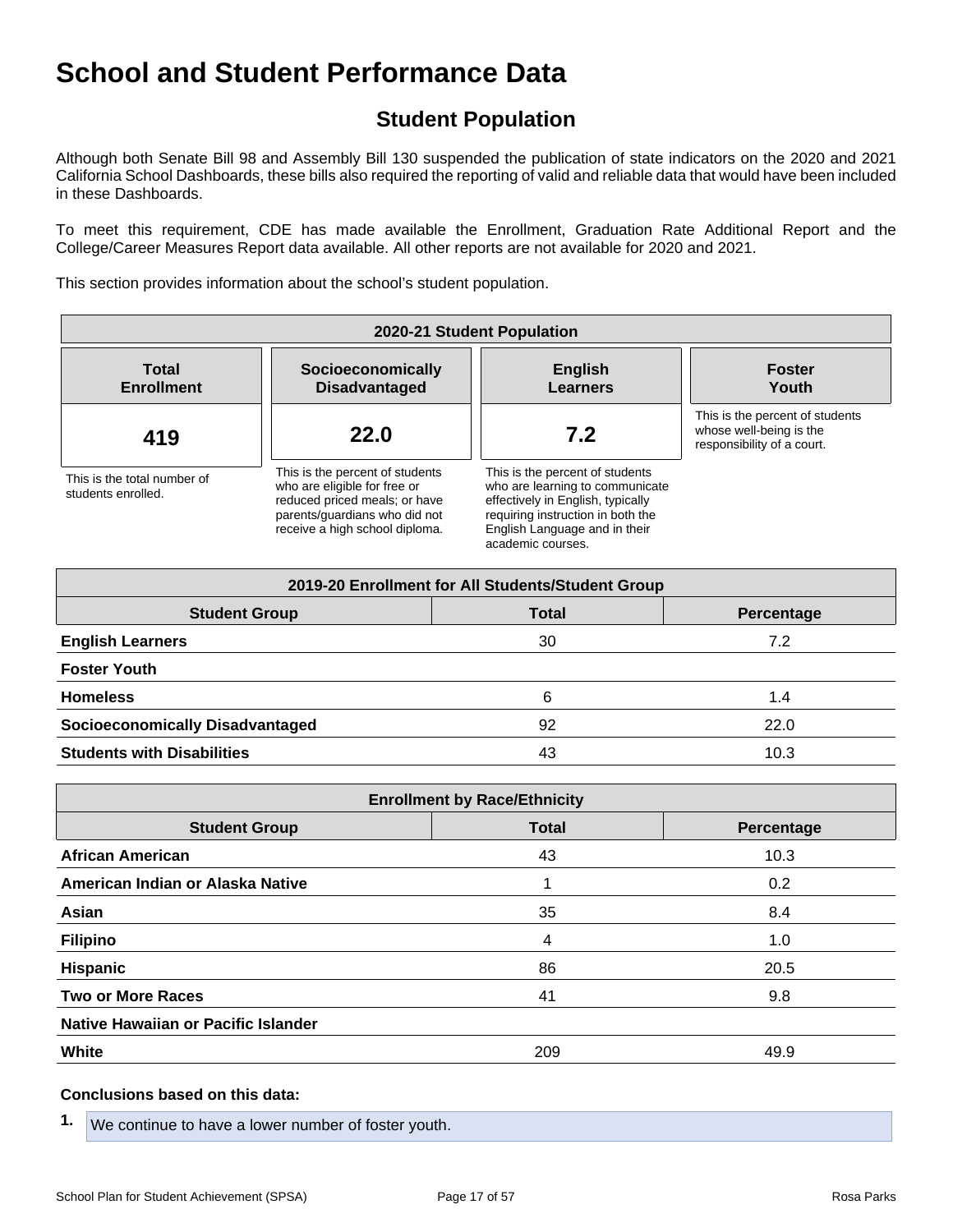- **2.** Our overall EL population continues to decrease.
- **3.** Our overall percentage of students qualifying for free/reduced is decreasing. (from 24% to 22%)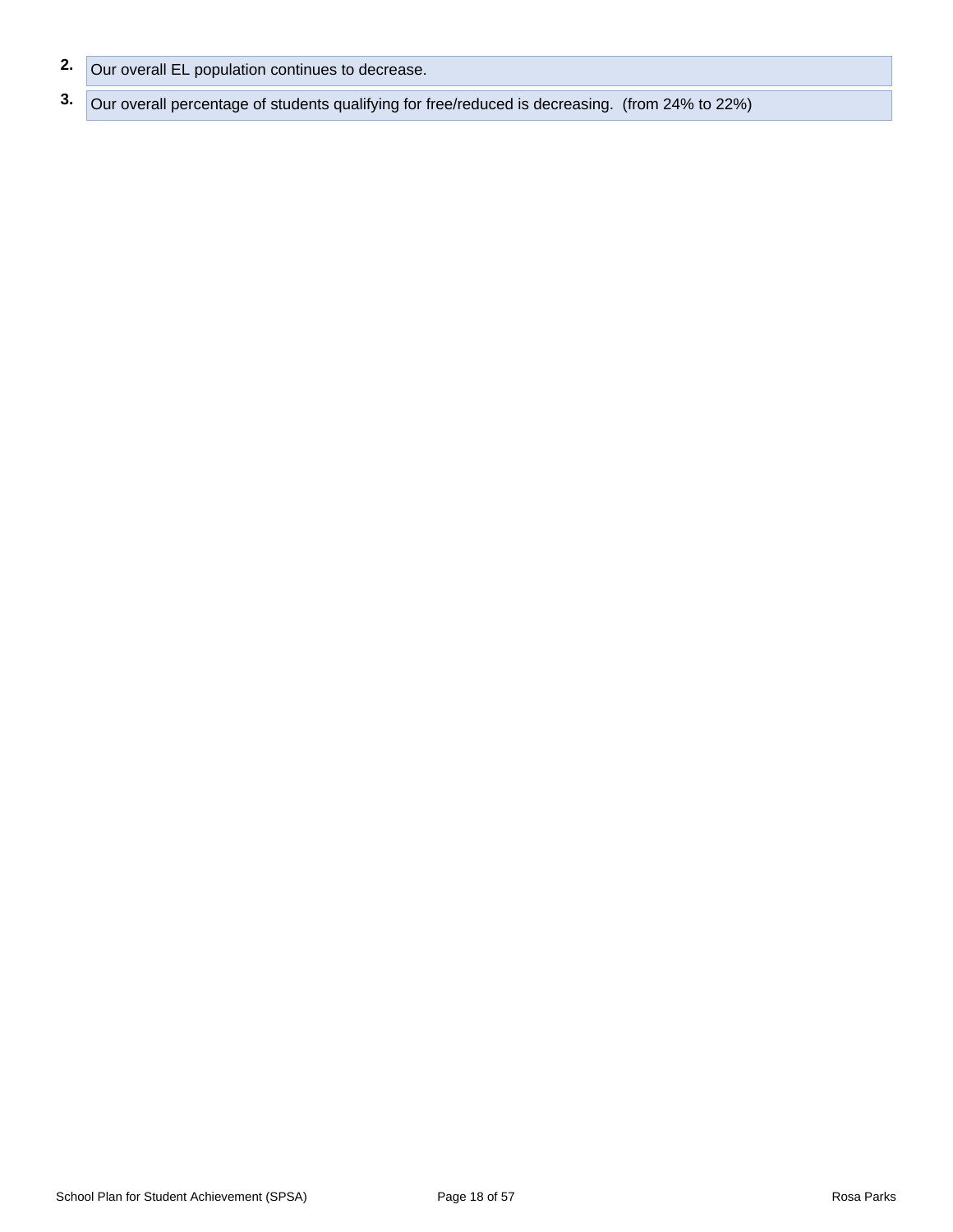## **Overall Performance**

Although both Senate Bill 98 and Assembly Bill 130 suspended the publication of state indicators on the 2020 and 2021 California School Dashboards, these bills also required the reporting of valid and reliable data that would have been included in these Dashboards.

To meet this requirement, CDE has made available the Enrollment, Graduation Rate Additional Report and the College/Career Measures Report data available. All other reports are not available for 2020 and 2021, thus the most recent data (2019 Fall) is provided here.



#### **Conclusions based on this data:**

- **1.** ELA exceeds is at benchmark for the overall population. **2.** Math is indicated to be above benchmark for the overall population.
- **3.** Suspension rate is almost non-existent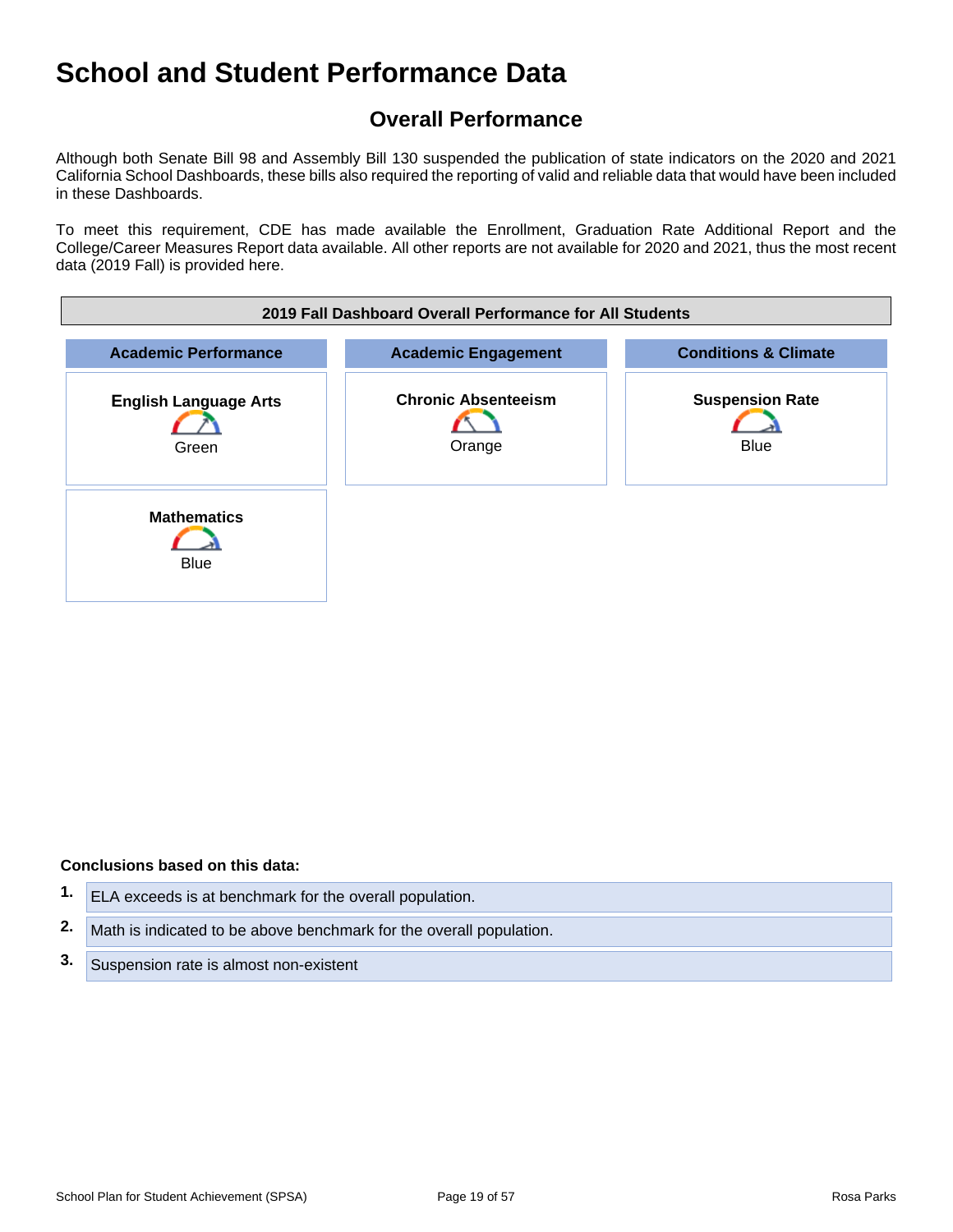## **Academic Performance English Language Arts**

Although both Senate Bill 98 and Assembly Bill 130 suspended the publication of state indicators on the 2020 and 2021 California School Dashboards, these bills also required the reporting of valid and reliable data that would have been included in these Dashboards.

To meet this requirement, CDE has made available the Enrollment, Graduation Rate Additional Report and the College/Career Measures Report data available. All other reports are not available for 2020 and 2021, thus the most recent data (2019 Fall) is provided here.

The performance levels are color-coded and range from lowest-to-highest performance in the following order:



This section provides number of student groups in each color.



This section provides a view of Student Assessment Results and other aspects of this school's performance, specifically how well students are meeting grade-level standards on the English Language Arts assessment. This measure is based on student performance on the Smarter Balanced Summative Assessment, which is taken annually by students in grades 3–8 and grade 11.

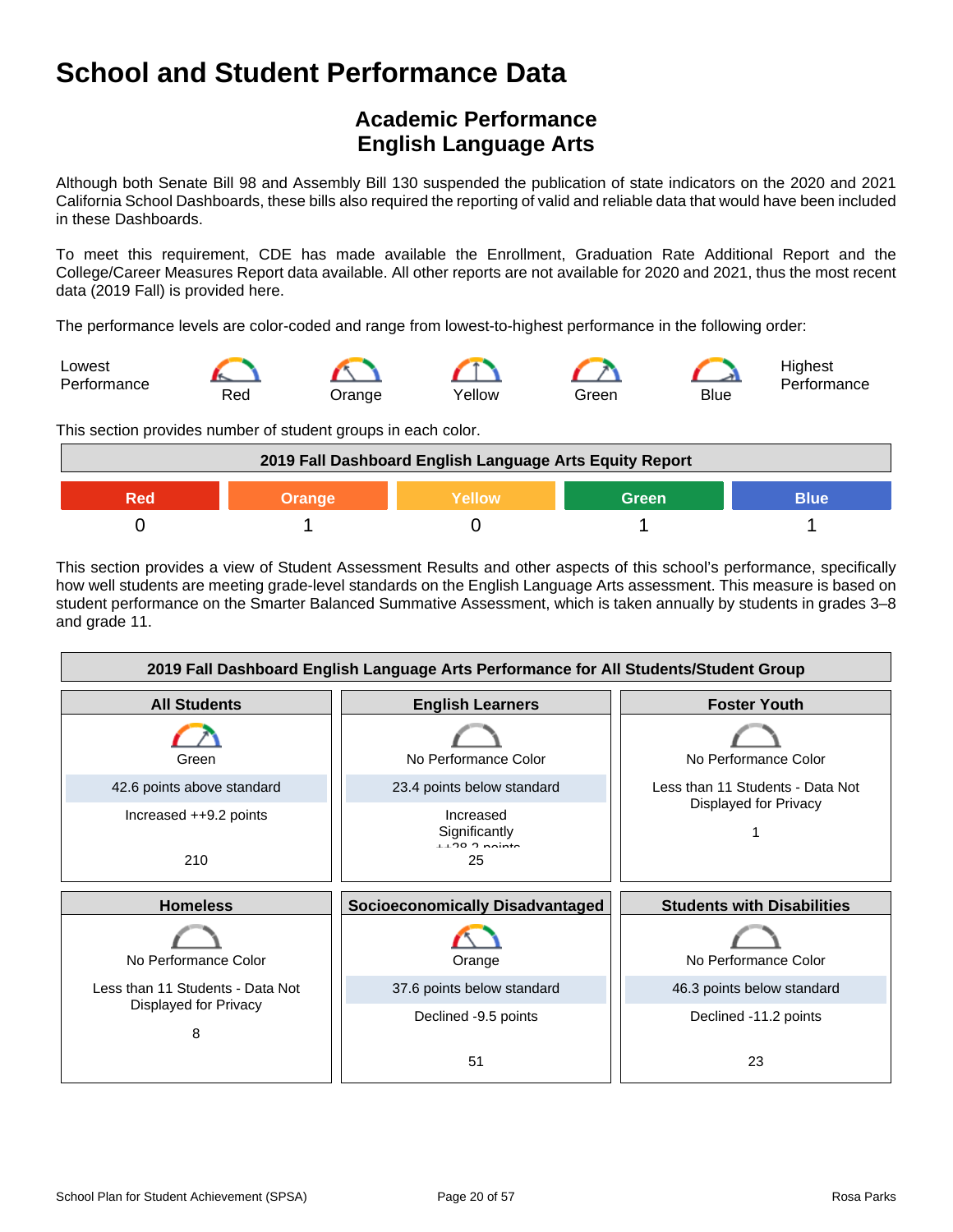

This section provides a view of Student Assessment Results and other aspects of this school's performance, specifically how well students are meeting grade-level standards on the English Language Arts assessment. This measure is based on student performance on the Smarter Balanced Summative Assessment, which is taken annually by students in grades 3–8 and grade 11.

| 2019 Fall Dashboard English Language Arts Data Comparisons for English Learners |                                            |                            |  |
|---------------------------------------------------------------------------------|--------------------------------------------|----------------------------|--|
| <b>Current English Learner</b>                                                  | <b>Reclassified English Learners</b>       | <b>English Only</b>        |  |
| 84.2 points below standard                                                      | 23.9 points above standard                 | 53.3 points above standard |  |
| Declined -6.3 points                                                            | Increased<br>Significantly<br>$119$ nointe | Increased ++3.2 points     |  |
| 11                                                                              | 14                                         | 177                        |  |

#### **Conclusions based on this data:**

- **1.** There continues to be an achievement gap for African American students, students with IEPs and English Learners.
- **2.** Current English Learners and past year's English Learners continue to show significantly different and lower achievement rates compared to the rest of the school population (84.2 points below standard)
- **3.** White and Mixed race continue to score significantly above average and achieve at high levels.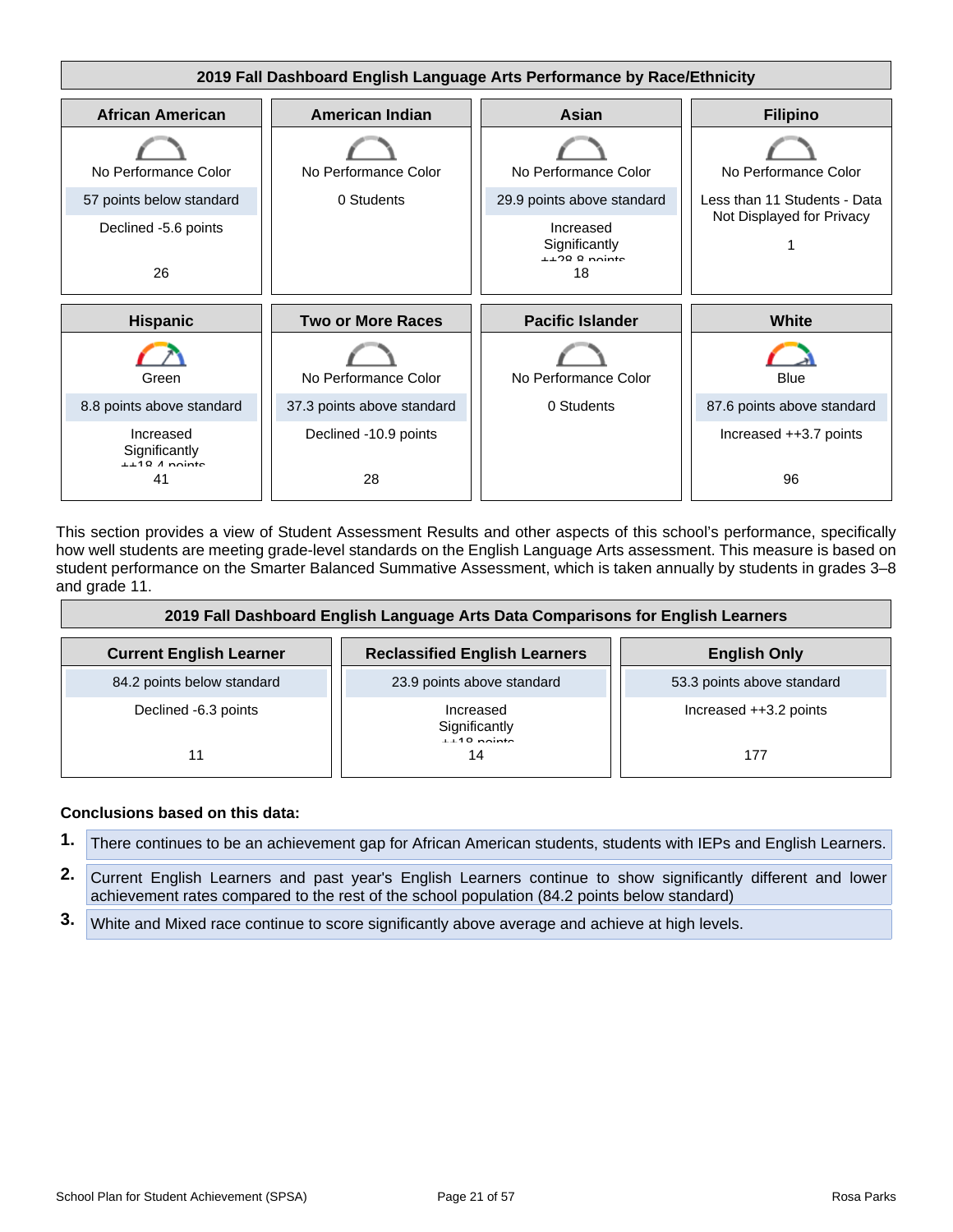## **Academic Performance Mathematics**

Although both Senate Bill 98 and Assembly Bill 130 suspended the publication of state indicators on the 2020 and 2021 California School Dashboards, these bills also required the reporting of valid and reliable data that would have been included in these Dashboards.

To meet this requirement, CDE has made available the Enrollment, Graduation Rate Additional Report and the College/Career Measures Report data available. All other reports are not available for 2020 and 2021, thus the most recent data (2019 Fall) is provided here.

The performance levels are color-coded and range from lowest-to-highest performance in the following order:



This section provides number of student groups in each color.



This section provides a view of Student Assessment Results and other aspects of this school's performance, specifically how well students are meeting grade-level standards on the Mathematics assessment. This measure is based on student performance on the Smarter Balanced Summative Assessment, which is taken annually by students in grades 3–8 and grade 11.

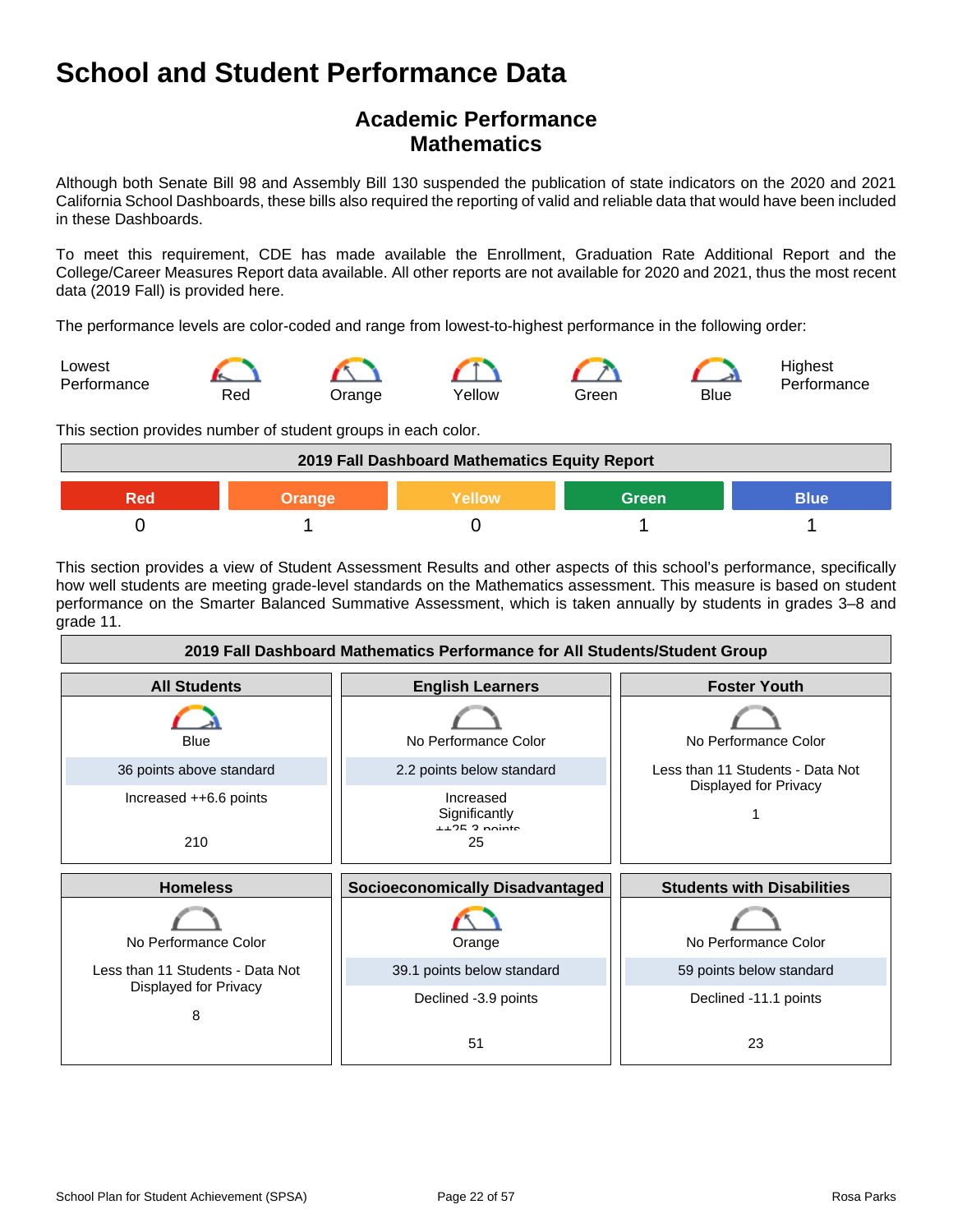

This section provides a view of Student Assessment Results and other aspects of this school's performance, specifically how well students are meeting grade-level standards on the Mathematics assessment. This measure is based on student performance on the Smarter Balanced Summative Assessment, which is taken annually by students in grades 3–8 and grade 11.

| 2019 Fall Dashboard Mathematics Data Comparisons for English Learners |                                      |                            |  |
|-----------------------------------------------------------------------|--------------------------------------|----------------------------|--|
| <b>Current English Learner</b>                                        | <b>Reclassified English Learners</b> | <b>English Only</b>        |  |
| 59.9 points below standard                                            | 42.6 points above standard           | 43.2 points above standard |  |
| Maintained -2.8 points                                                | Increased $++8.1$ points             | Increased ++3.2 points     |  |
| 11                                                                    | 14                                   | 177                        |  |

#### **Conclusions based on this data:**

**1.** English Language learners reclassified was above standard **2.** Our percent of African American and English Learner students succeeding math math decreased **3.** Hispanic and two or more races improved significantly in math.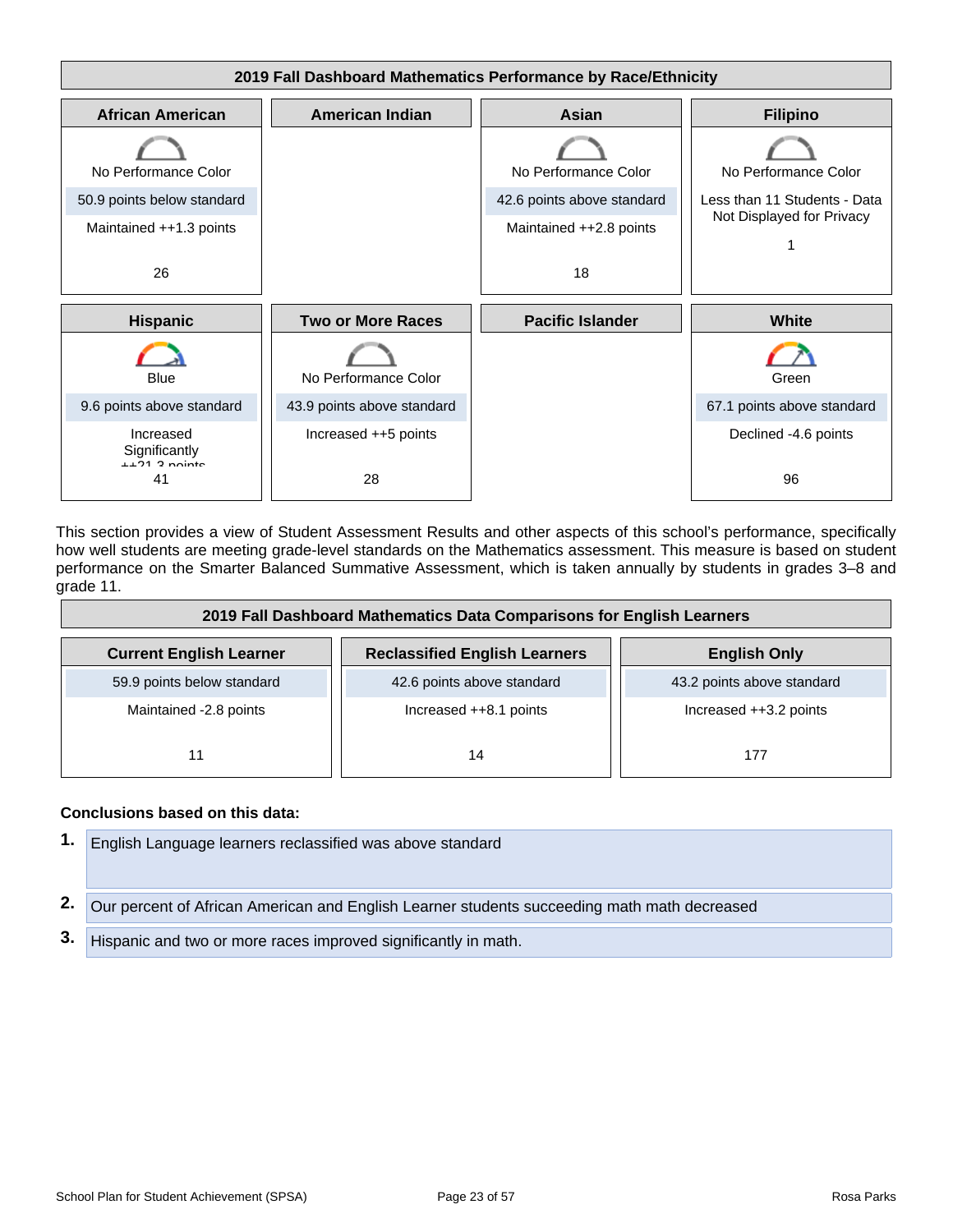## **Academic Performance English Learner Progress**

Although both Senate Bill 98 and Assembly Bill 130 suspended the publication of state indicators on the 2020 and 2021 California School Dashboards, these bills also required the reporting of valid and reliable data that would have been included in these Dashboards.

To meet this requirement, CDE has made available the Enrollment, Graduation Rate Additional Report and the College/Career Measures Report data available. All other reports are not available for 2020 and 2021, thus the most recent data (2019 Fall) is provided here.

This section provides a view of the percentage of current EL students making progress towards English language proficiency or maintaining the highest level.



This section provides a view of the percentage of current EL students who progressed at least one ELPI level, maintained ELPI level 4, maintained lower ELPI levels (i.e, levels 1, 2L, 2H, 3L, or 3H), or decreased at least one ELPI Level.

| 2019 Fall Dashboard Student English Language Acquisition Results |                                                      |                                          |                                                     |
|------------------------------------------------------------------|------------------------------------------------------|------------------------------------------|-----------------------------------------------------|
| <b>Decreased</b><br><b>One ELPI Level</b>                        | <b>Maintained ELPI Level 1,</b><br>2L, 2H, 3L, or 3H | <b>Maintained</b><br><b>ELPI Level 4</b> | <b>Progressed At Least</b><br><b>One ELPI Level</b> |
| 20.8                                                             | 37.5                                                 | 8.3                                      | 33.3                                                |

#### **Conclusions based on this data:**

- **1.** A high number of EL students are not making progress in mathematics.
- **2.** A significant number of EL students progressed At Least One ELPI Level (33.3)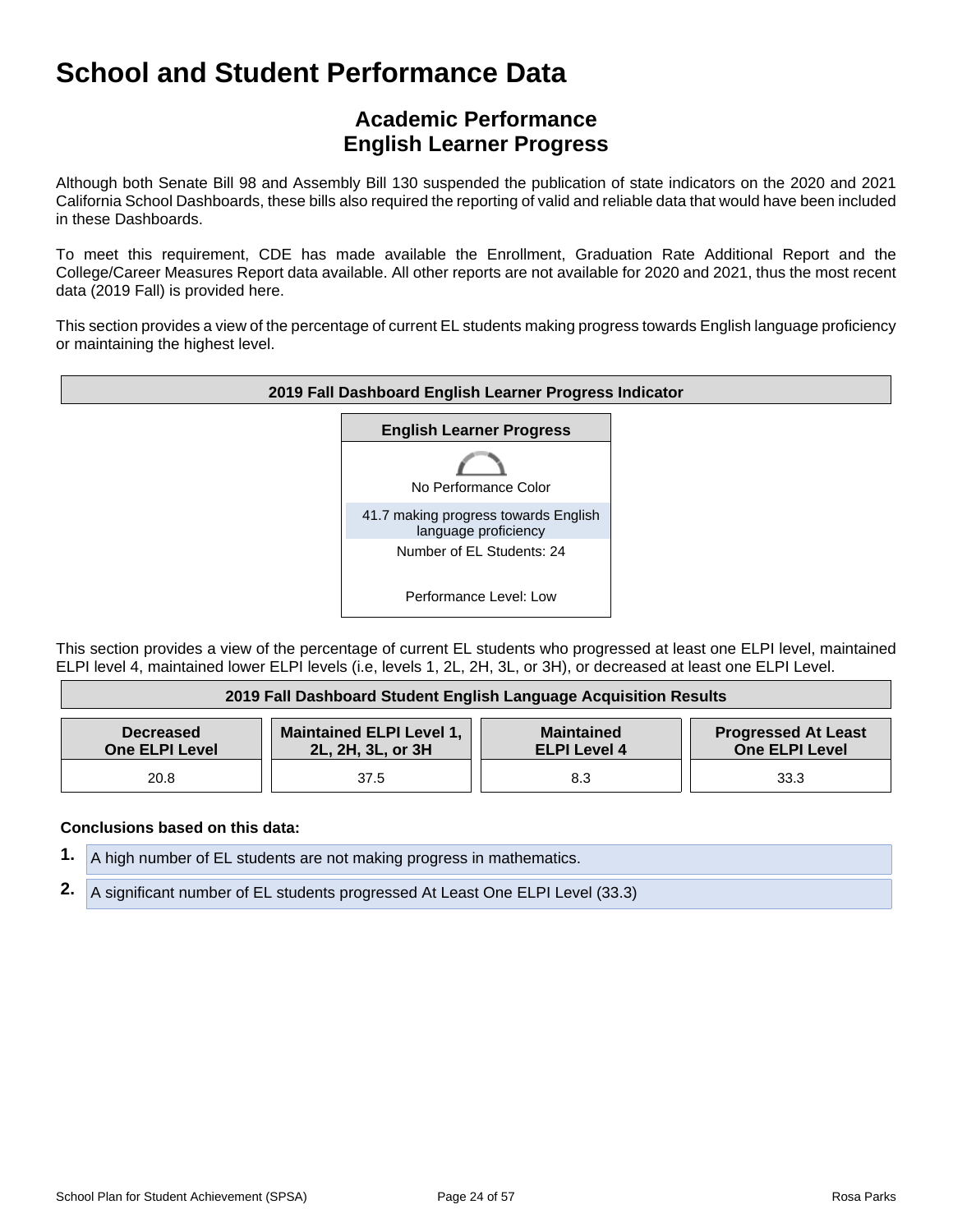## **Academic Performance College/Career Measures Only Report**

Although both Senate Bill 98 and Assembly Bill 130 suspended the publication of state indicators on the 2020 and 2021 California School Dashboards, these bills also required the reporting of valid and reliable data that would have been included in these Dashboards.

To meet this requirement, CDE has made available the Enrollment, Graduation Rate Additional Report and the College/Career Measures Report data available. All other reports are not available for 2020 and 2021.

| Number and Percentage of Students in the Combined Graduation Rate and/or<br>Dashboard Alternative School Status (DASS) Graduation Rate by Student Group |                                |                                 |  |
|---------------------------------------------------------------------------------------------------------------------------------------------------------|--------------------------------|---------------------------------|--|
| <b>Student Group</b>                                                                                                                                    | <b>Cohort</b><br><b>Totals</b> | <b>Cohort</b><br><b>Percent</b> |  |
| <b>All Students</b>                                                                                                                                     |                                |                                 |  |
| <b>African American</b>                                                                                                                                 |                                |                                 |  |
| American Indian or Alaska Native                                                                                                                        |                                |                                 |  |
| Asian                                                                                                                                                   |                                |                                 |  |
| <b>Filipino</b>                                                                                                                                         |                                |                                 |  |
| Hispanic                                                                                                                                                |                                |                                 |  |
| Native Hawaiian or Pacific Islander                                                                                                                     |                                |                                 |  |
| White                                                                                                                                                   |                                |                                 |  |
| <b>Two or More Races</b>                                                                                                                                |                                |                                 |  |
| <b>English Learners</b>                                                                                                                                 |                                |                                 |  |
| <b>Socioeconomically Disadvantaged</b>                                                                                                                  |                                |                                 |  |
| <b>Students with Disabilities</b>                                                                                                                       |                                |                                 |  |
| <b>Foster Youth</b>                                                                                                                                     |                                |                                 |  |
| <b>Homeless</b>                                                                                                                                         |                                |                                 |  |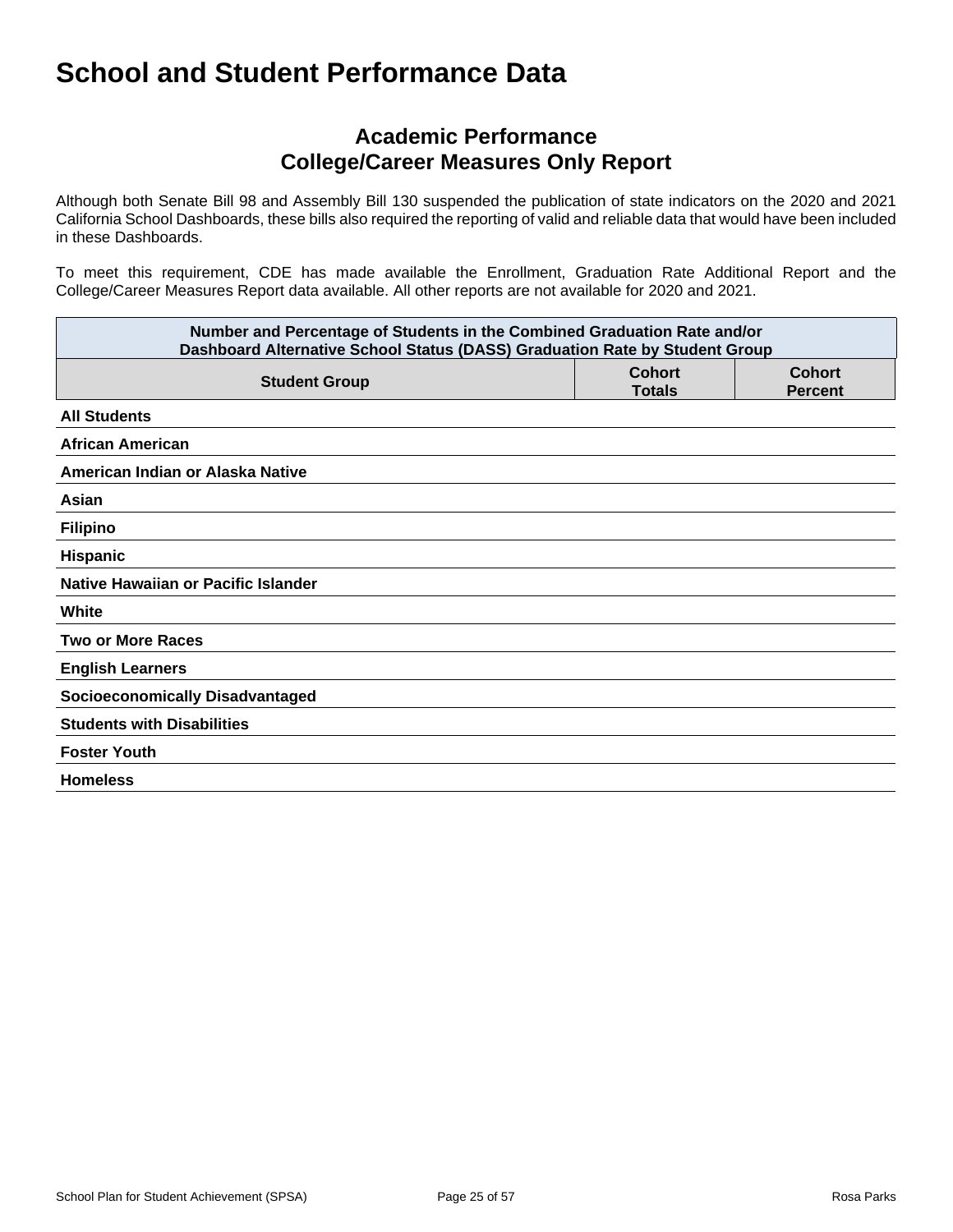| Advanced Placement Exams - Number and Percentage of Four-Year Graduation Rate Cohort Students                                                                                                                                                                     |                                |                                 |
|-------------------------------------------------------------------------------------------------------------------------------------------------------------------------------------------------------------------------------------------------------------------|--------------------------------|---------------------------------|
| <b>Student Group</b>                                                                                                                                                                                                                                              | <b>Cohort</b><br><b>Totals</b> | <b>Cohort</b><br><b>Percent</b> |
| <b>All Students</b>                                                                                                                                                                                                                                               |                                |                                 |
| <b>African American</b>                                                                                                                                                                                                                                           |                                |                                 |
| American Indian or Alaska Native                                                                                                                                                                                                                                  |                                |                                 |
| Asian                                                                                                                                                                                                                                                             |                                |                                 |
| <b>Filipino</b>                                                                                                                                                                                                                                                   |                                |                                 |
| Hispanic                                                                                                                                                                                                                                                          |                                |                                 |
| <b>Native Hawaiian or Pacific Islander</b>                                                                                                                                                                                                                        |                                |                                 |
| White                                                                                                                                                                                                                                                             |                                |                                 |
| <b>Two or More Races</b>                                                                                                                                                                                                                                          |                                |                                 |
| <b>English Learners</b>                                                                                                                                                                                                                                           |                                |                                 |
| <b>Socioeconomically Disadvantaged</b>                                                                                                                                                                                                                            |                                |                                 |
| <b>Students with Disabilities</b>                                                                                                                                                                                                                                 |                                |                                 |
| <b>Foster Youth</b>                                                                                                                                                                                                                                               |                                |                                 |
| <b>Homeless</b>                                                                                                                                                                                                                                                   |                                |                                 |
| $\ast$<br>This table shows students in the four-year graduation rate cohort by student group who scored 3 or higher on at least<br>two Advanced Placement exams.<br>International Baccalaureate Exams - Number and Percentage of Four-Year Graduation Rate Cohort |                                |                                 |
| <b>Student Group</b>                                                                                                                                                                                                                                              | <b>Cohort</b><br><b>Totals</b> | <b>Cohort</b><br><b>Percent</b> |
| <b>All Students</b>                                                                                                                                                                                                                                               |                                |                                 |
| <b>African American</b>                                                                                                                                                                                                                                           |                                |                                 |
| American Indian or Alaska Native                                                                                                                                                                                                                                  |                                |                                 |
| Asian                                                                                                                                                                                                                                                             |                                |                                 |
| <b>Filipino</b>                                                                                                                                                                                                                                                   |                                |                                 |
| Hispanic                                                                                                                                                                                                                                                          |                                |                                 |
| Native Hawaiian or Pacific Islander                                                                                                                                                                                                                               |                                |                                 |
| White                                                                                                                                                                                                                                                             |                                |                                 |
| <b>Two or More Races</b>                                                                                                                                                                                                                                          |                                |                                 |
| <b>English Learners</b>                                                                                                                                                                                                                                           |                                |                                 |
| <b>Socioeconomically Disadvantaged</b>                                                                                                                                                                                                                            |                                |                                 |
| <b>Students with Disabilities</b>                                                                                                                                                                                                                                 |                                |                                 |
| <b>Foster Youth</b>                                                                                                                                                                                                                                               |                                |                                 |
| <b>Homeless</b>                                                                                                                                                                                                                                                   |                                |                                 |
|                                                                                                                                                                                                                                                                   |                                |                                 |

\* This table shows students in the four-year graduation rate cohort by student group who scored 4 or higher on at least two International Baccalaureate Exams.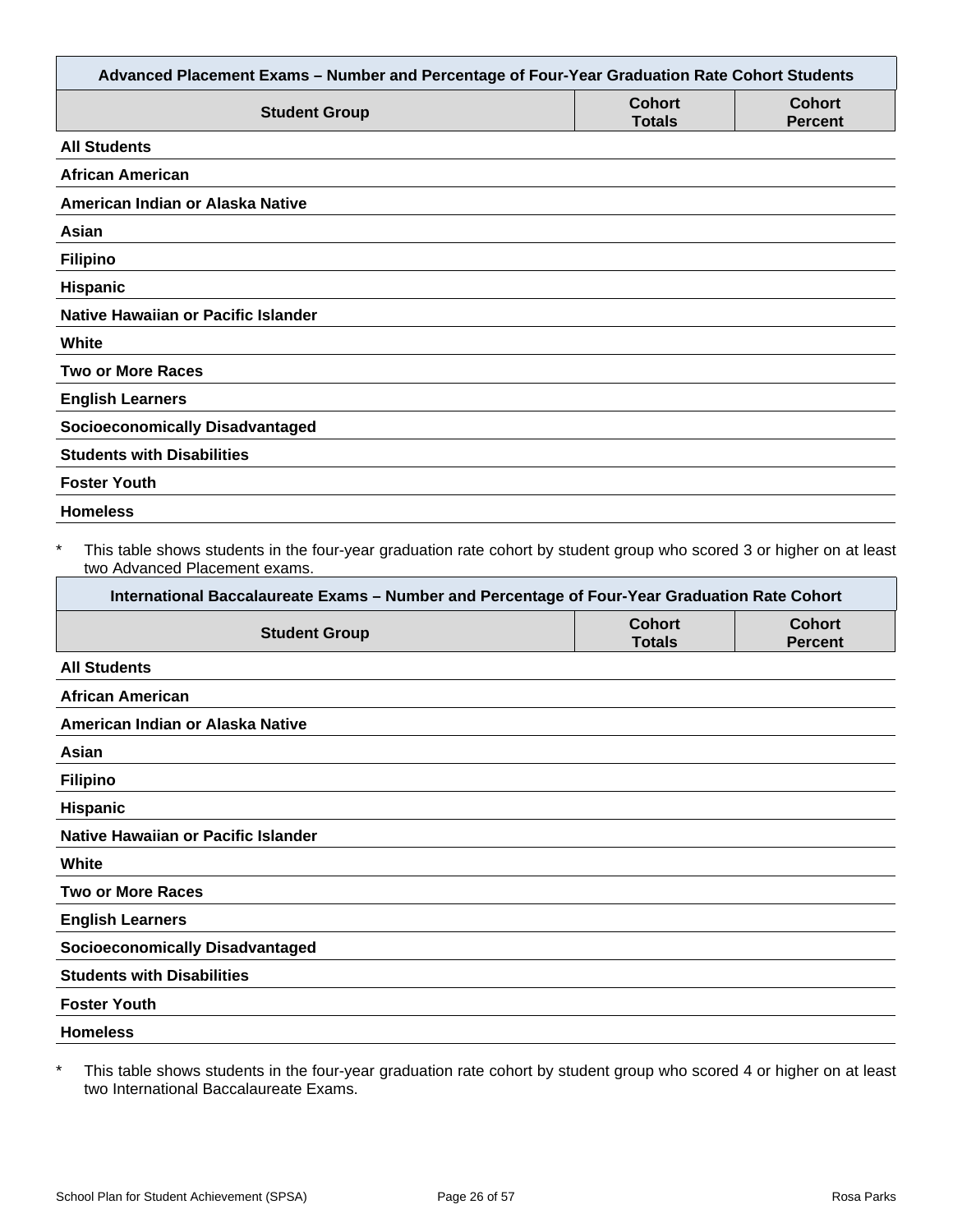| Completed at Least One Career Technical Education (CTE) Pathway - Number and Percentage of All Students |                                |                                 |
|---------------------------------------------------------------------------------------------------------|--------------------------------|---------------------------------|
| <b>Student Group</b>                                                                                    | <b>Cohort</b><br><b>Totals</b> | <b>Cohort</b><br><b>Percent</b> |
| <b>All Students</b>                                                                                     |                                |                                 |
| African American                                                                                        |                                |                                 |
| American Indian or Alaska Native                                                                        |                                |                                 |
| Asian                                                                                                   |                                |                                 |
| <b>Filipino</b>                                                                                         |                                |                                 |
| <b>Hispanic</b>                                                                                         |                                |                                 |
| <b>Native Hawaiian or Pacific Islander</b>                                                              |                                |                                 |
| White                                                                                                   |                                |                                 |
| <b>Two or More Races</b>                                                                                |                                |                                 |
| <b>English Learners</b>                                                                                 |                                |                                 |
| <b>Socioeconomically Disadvantaged</b>                                                                  |                                |                                 |
| <b>Students with Disabilities</b>                                                                       |                                |                                 |
| <b>Foster Youth</b>                                                                                     |                                |                                 |
| <b>Homeless</b>                                                                                         |                                |                                 |

This table shows students in the combined graduation rate and/or DASS graduation rate by student group who completed at least one CTE Pathway with a grade of C- or better (or Pass) in the capstone course.

| Completed a-g Requirements - Number and Percentage of All Students |                                |                                 |
|--------------------------------------------------------------------|--------------------------------|---------------------------------|
| <b>Student Group</b>                                               | <b>Cohort</b><br><b>Totals</b> | <b>Cohort</b><br><b>Percent</b> |
| <b>All Students</b>                                                |                                |                                 |
| <b>African American</b>                                            |                                |                                 |
| American Indian or Alaska Native                                   |                                |                                 |
| Asian                                                              |                                |                                 |
| <b>Filipino</b>                                                    |                                |                                 |
| <b>Hispanic</b>                                                    |                                |                                 |
| Native Hawaiian or Pacific Islander                                |                                |                                 |
| White                                                              |                                |                                 |
| <b>Two or More Races</b>                                           |                                |                                 |
| <b>English Learners</b>                                            |                                |                                 |
| <b>Socioeconomically Disadvantaged</b>                             |                                |                                 |
| <b>Students with Disabilities</b>                                  |                                |                                 |
| <b>Foster Youth</b>                                                |                                |                                 |
| <b>Homeless</b>                                                    |                                |                                 |

\* This table shows students in the combined graduation rate and/or DASS graduation rate by student group who met the University of California (UC) or California State University (CSU) a-g criteria with a grade of C or better (or Pass).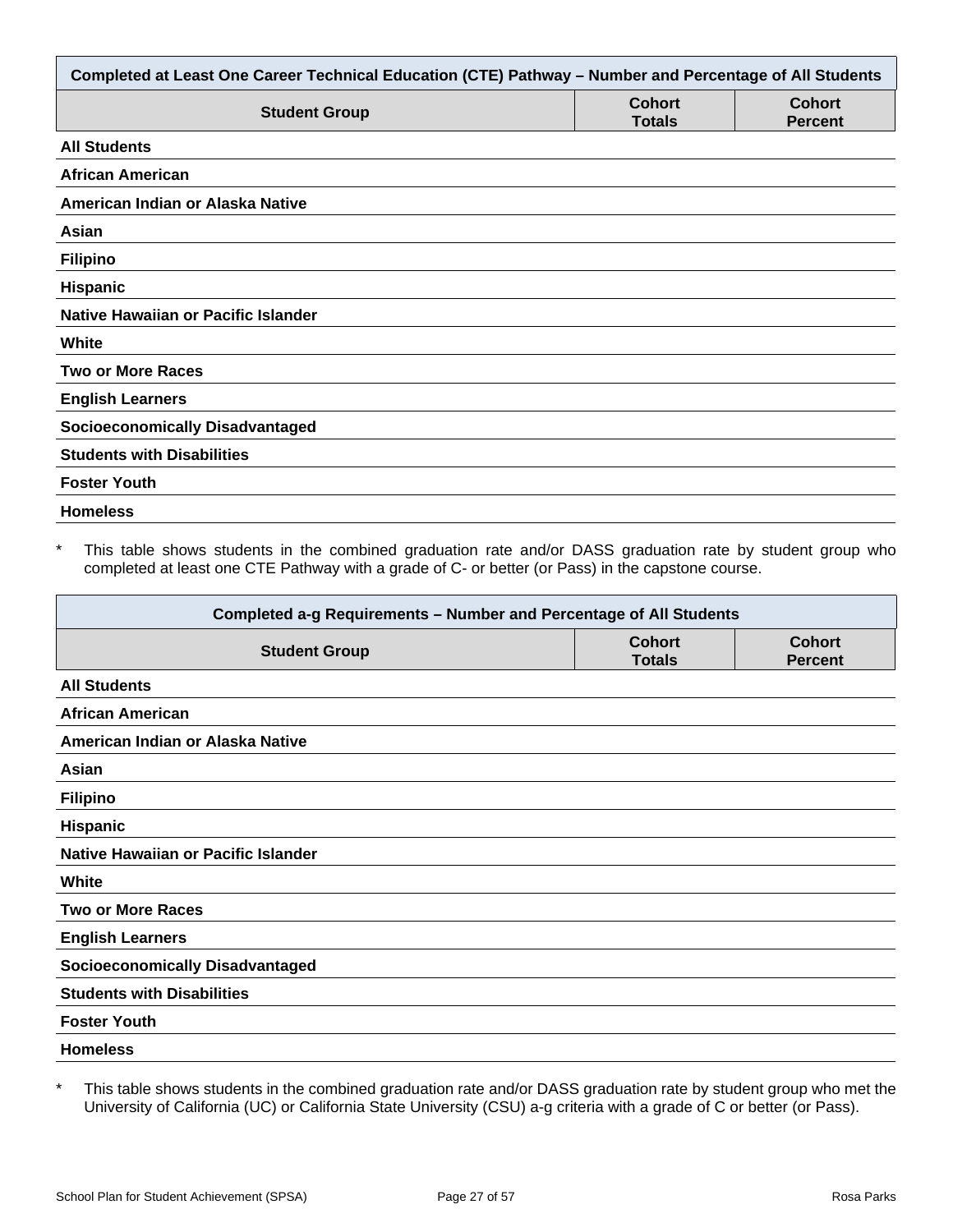| Completed a-g Requirements AND at Least One CTE Pathway - Number and Percentage of All Students                                                                                                                                                                                                        |                                |                                 |
|--------------------------------------------------------------------------------------------------------------------------------------------------------------------------------------------------------------------------------------------------------------------------------------------------------|--------------------------------|---------------------------------|
| <b>Student Group</b>                                                                                                                                                                                                                                                                                   | <b>Cohort</b><br><b>Totals</b> | <b>Cohort</b><br><b>Percent</b> |
| <b>All Students</b>                                                                                                                                                                                                                                                                                    |                                |                                 |
| <b>African American</b>                                                                                                                                                                                                                                                                                |                                |                                 |
| American Indian or Alaska Native                                                                                                                                                                                                                                                                       |                                |                                 |
| Asian                                                                                                                                                                                                                                                                                                  |                                |                                 |
| <b>Filipino</b>                                                                                                                                                                                                                                                                                        |                                |                                 |
| Hispanic                                                                                                                                                                                                                                                                                               |                                |                                 |
| <b>Native Hawaiian or Pacific Islander</b>                                                                                                                                                                                                                                                             |                                |                                 |
| White                                                                                                                                                                                                                                                                                                  |                                |                                 |
| <b>Two or More Races</b>                                                                                                                                                                                                                                                                               |                                |                                 |
| <b>English Learners</b>                                                                                                                                                                                                                                                                                |                                |                                 |
| <b>Socioeconomically Disadvantaged</b>                                                                                                                                                                                                                                                                 |                                |                                 |
| <b>Students with Disabilities</b>                                                                                                                                                                                                                                                                      |                                |                                 |
| <b>Foster Youth</b>                                                                                                                                                                                                                                                                                    |                                |                                 |
| <b>Homeless</b>                                                                                                                                                                                                                                                                                        |                                |                                 |
| $\star$<br>This table shows students in the combined graduation rate and/or DASS graduation rate by student group who met the<br>UC or CSU a-g criteria with a grade of C or better (or Pass) AND completed at least one CTE Pathway with a grade of<br>C- or better (or Pass) in the capstone course. |                                |                                 |
| <b>Completed College Credit Courses - Number and Percentage of All Student</b><br>Students Completing One Semester, Two Quarters, or Two Trimesters of College Credit Courses                                                                                                                          |                                |                                 |
| <b>Student Group</b>                                                                                                                                                                                                                                                                                   | <b>Number of Students</b>      | <b>Percent of Students</b>      |
| <b>All Students</b>                                                                                                                                                                                                                                                                                    |                                |                                 |
| <b>African American</b>                                                                                                                                                                                                                                                                                |                                |                                 |
| American Indian or Alaska Native                                                                                                                                                                                                                                                                       |                                |                                 |

| ۰, |
|----|
|    |

**Filipino**

**Hispanic**

**Native Hawaiian or Pacific Islander**

**White**

**Two or More Races**

**English Learners**

**Socioeconomically Disadvantaged**

**Students with Disabilities**

**Foster Youth**

**Homeless**

\* This table shows students in the combined graduation rate and/or DASS graduation rate by student group who completed Academic or CTE subject college credit courses with a grade of C- or better (or Pass).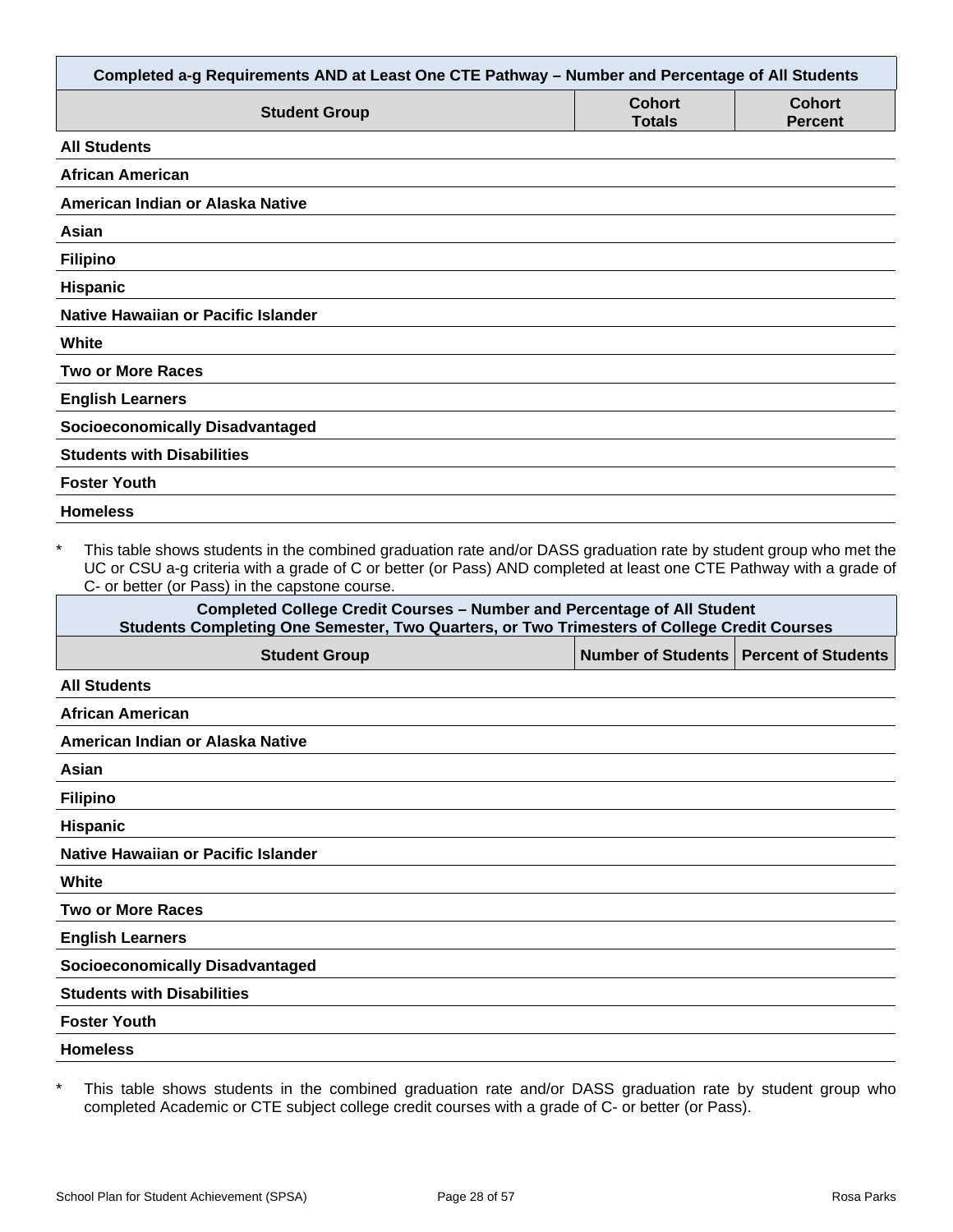| <b>Completed College Credit Courses - Number and Percentage of All Student</b><br>Students Completing Two Semesters, Three Quarters, or Three Trimesters of College Credit Courses |                                          |  |  |
|------------------------------------------------------------------------------------------------------------------------------------------------------------------------------------|------------------------------------------|--|--|
| <b>Student Group</b>                                                                                                                                                               | Number of Students   Percent of Students |  |  |
| <b>All Students</b>                                                                                                                                                                |                                          |  |  |
| <b>African American</b>                                                                                                                                                            |                                          |  |  |
| American Indian or Alaska Native                                                                                                                                                   |                                          |  |  |
| Asian                                                                                                                                                                              |                                          |  |  |
| <b>Filipino</b>                                                                                                                                                                    |                                          |  |  |
| Hispanic                                                                                                                                                                           |                                          |  |  |
| Native Hawaiian or Pacific Islander                                                                                                                                                |                                          |  |  |
| White                                                                                                                                                                              |                                          |  |  |
| <b>Two or More Races</b>                                                                                                                                                           |                                          |  |  |
| <b>English Learners</b>                                                                                                                                                            |                                          |  |  |
| <b>Socioeconomically Disadvantaged</b>                                                                                                                                             |                                          |  |  |
| <b>Students with Disabilities</b>                                                                                                                                                  |                                          |  |  |
| <b>Foster Youth</b>                                                                                                                                                                |                                          |  |  |
| <b>Homeless</b>                                                                                                                                                                    |                                          |  |  |

\* This table shows students in the combined graduation rate and/or DASS graduation rate by student group who completed Academic or CTE subject college credit courses with a grade of C- or better (or Pass).

| Earned the State Seal of Biliteracy - Number and Percentage of All Students |                                |                                 |
|-----------------------------------------------------------------------------|--------------------------------|---------------------------------|
| <b>Student Group</b>                                                        | <b>Cohort</b><br><b>Totals</b> | <b>Cohort</b><br><b>Percent</b> |
| <b>All Students</b>                                                         |                                |                                 |
| <b>African American</b>                                                     |                                |                                 |
| American Indian or Alaska Native                                            |                                |                                 |
| Asian                                                                       |                                |                                 |
| <b>Filipino</b>                                                             |                                |                                 |
| <b>Hispanic</b>                                                             |                                |                                 |
| Native Hawaiian or Pacific Islander                                         |                                |                                 |
| White                                                                       |                                |                                 |
| <b>Two or More Races</b>                                                    |                                |                                 |
| <b>English Learners</b>                                                     |                                |                                 |
| <b>Socioeconomically Disadvantaged</b>                                      |                                |                                 |
| <b>Students with Disabilities</b>                                           |                                |                                 |
| <b>Foster Youth</b>                                                         |                                |                                 |
| <b>Homeless</b>                                                             |                                |                                 |

\* This table shows students in the combined graduation rate and/or DASS graduation rate by student group who earned the State Seal of Biliteracy.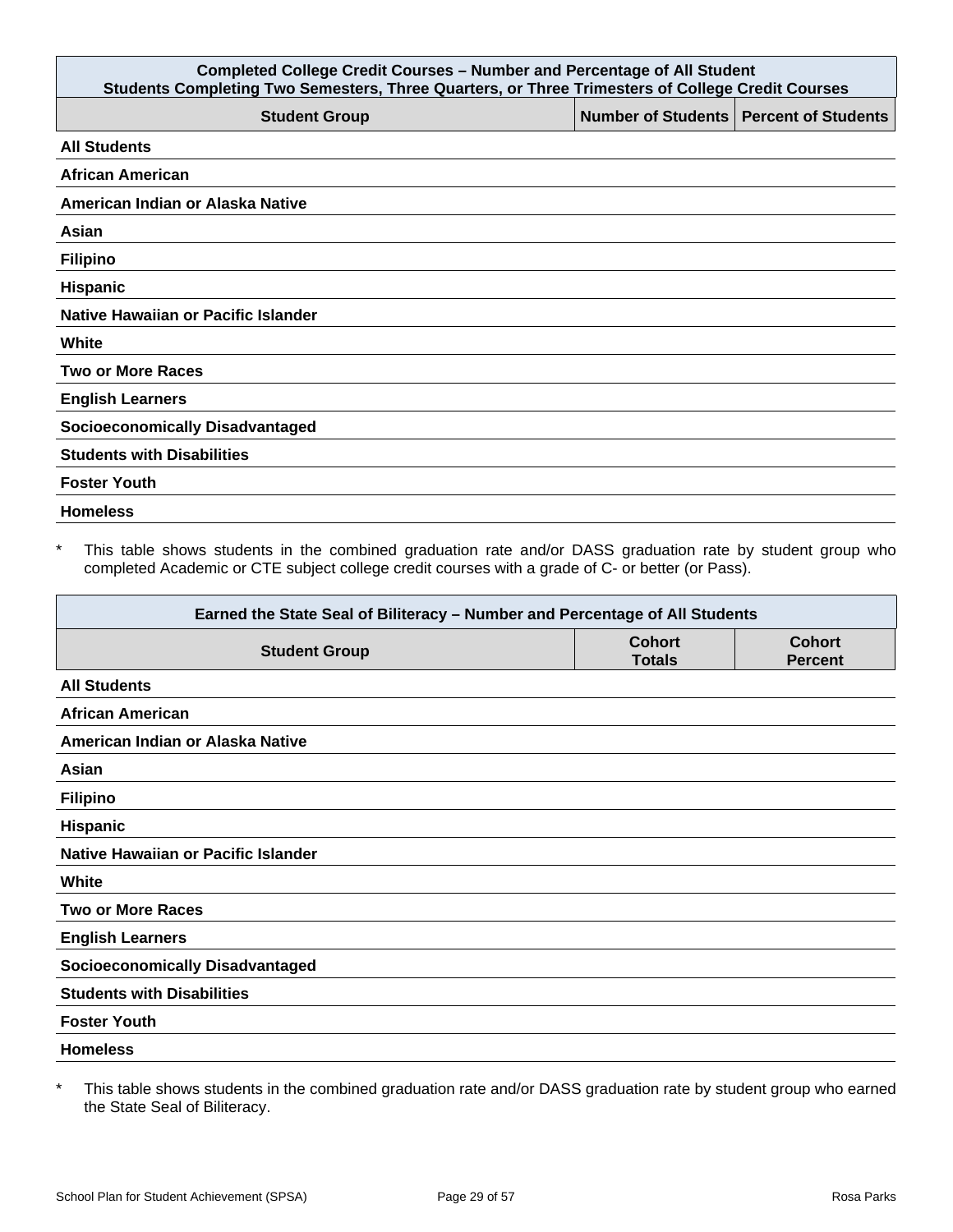#### **Conclusions based on this data:**

| 1. | <b>NA</b> |
|----|-----------|
| 2. | <b>NA</b> |
| 3. | <b>NA</b> |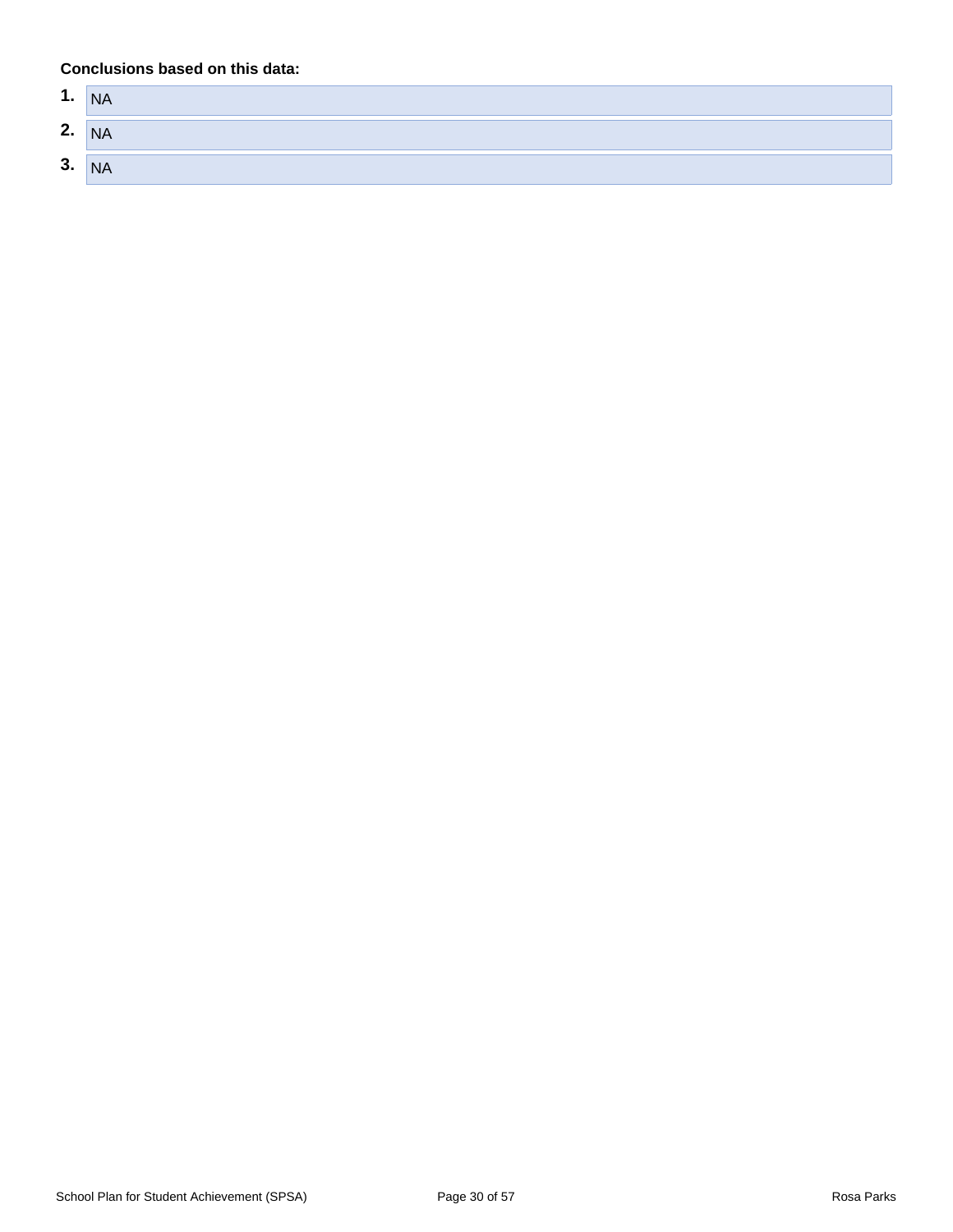## **Academic Engagement Chronic Absenteeism**

Although both Senate Bill 98 and Assembly Bill 130 suspended the publication of state indicators on the 2020 and 2021 California School Dashboards, these bills also required the reporting of valid and reliable data that would have been included in these Dashboards.

To meet this requirement, CDE has made available the Enrollment, Graduation Rate Additional Report and the College/Career Measures Report data available. All other reports are not available for 2020 and 2021, thus the most recent data (2019 Fall) is provided here.

The performance levels are color-coded and range from lowest-to-highest performance in the following order:



This section provides number of student groups in each color.

| 2019 Fall Dashboard Chronic Absenteeism Equity Report |        |         |       |      |
|-------------------------------------------------------|--------|---------|-------|------|
| RAd                                                   | Orange | Yellow\ | Green | Blue |
|                                                       |        |         |       |      |

This section provides information about the percentage of students in kindergarten through grade 8 who are absent 10 percent or more of the instructional days they were enrolled.

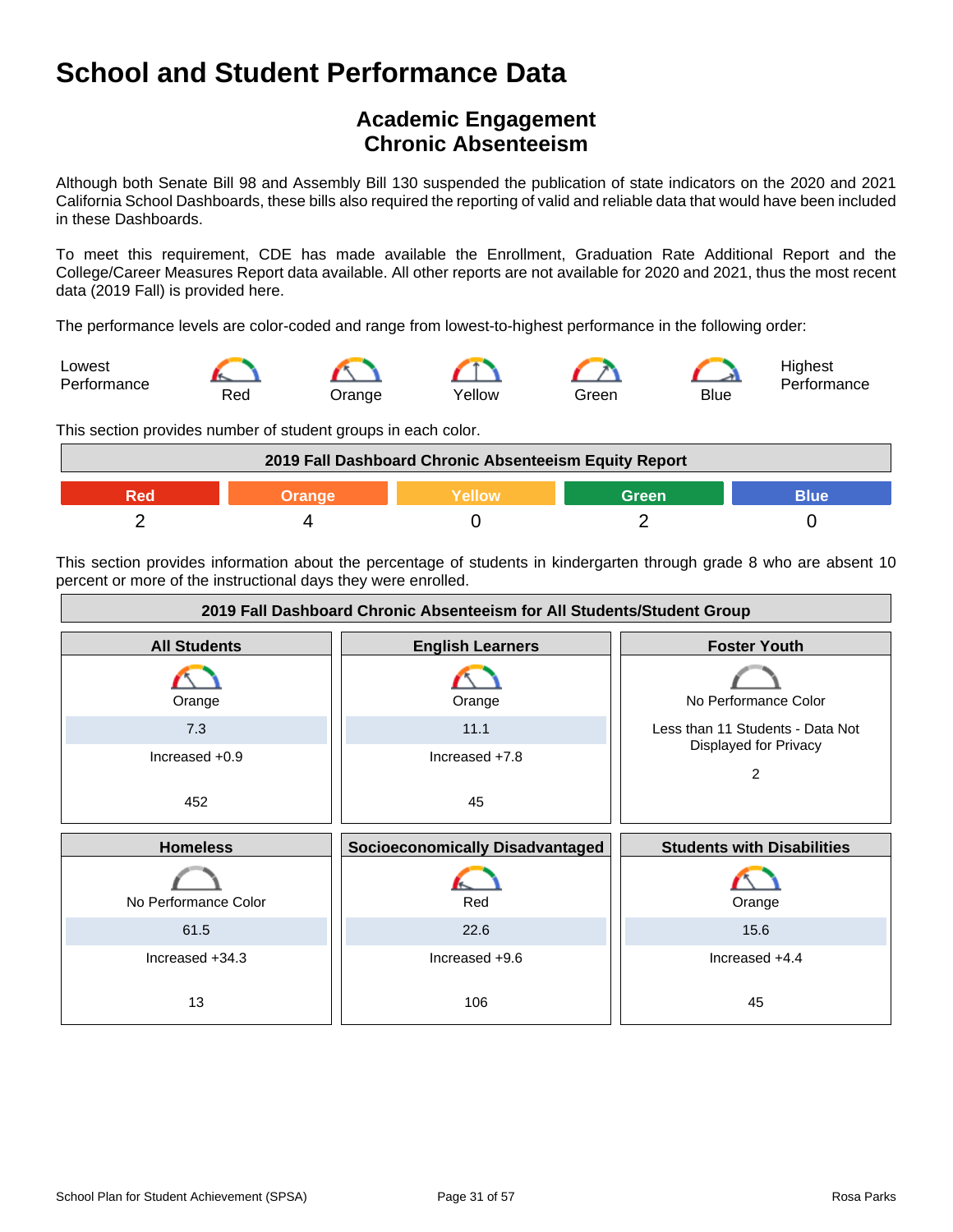

#### **Conclusions based on this data:**

- **1.** Our chronically absent students increased for African American, Hispanic, homeless and two or more races.
- **2.** Overall our chronically absent students increased, except among White students it decreased by .05.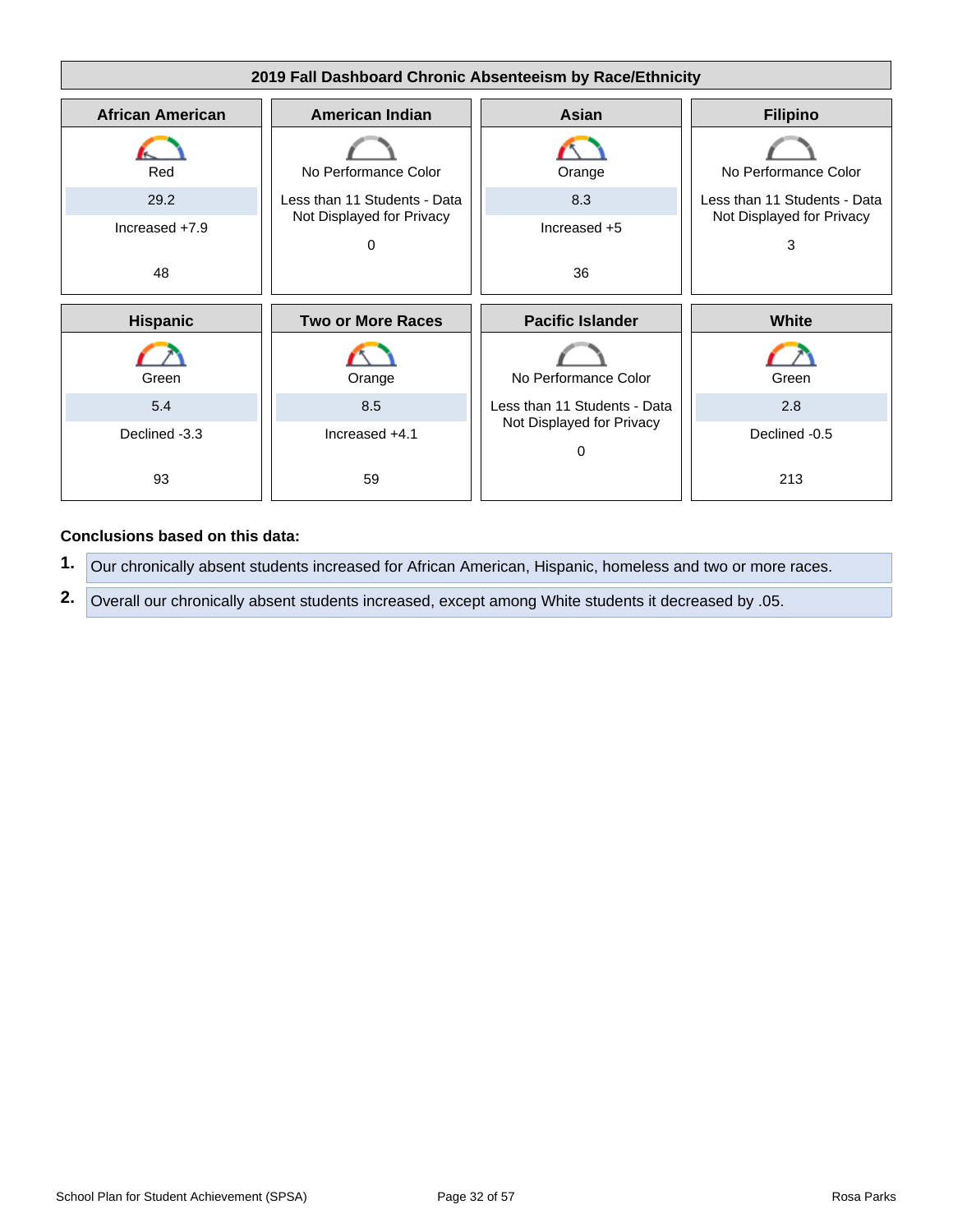## **Academic Engagement Graduation Rate Additional Report**

Although both Senate Bill 98 and Assembly Bill 130 suspended the publication of state indicators on the 2020 and 2021 California School Dashboards, these bills also required the reporting of valid and reliable data that would have been included in these Dashboards.

To meet this requirement, CDE has made available the Enrollment, Graduation Rate Additional Report and the College/Career Measures Report data available. All other reports are not available for 2020 and 2021.

| 2021 Graduation Rate by Student Group  |                                                                            |                                      |                                                    |                           |
|----------------------------------------|----------------------------------------------------------------------------|--------------------------------------|----------------------------------------------------|---------------------------|
| <b>Student Group</b>                   | <b>Number of</b><br><b>Students in</b><br>the<br><b>Graduation</b><br>Rate | <b>Number of</b><br><b>Graduates</b> | Number of<br><b>Fifth Year</b><br><b>Graduates</b> | <b>Graduation</b><br>Rate |
| <b>All Students</b>                    |                                                                            |                                      |                                                    |                           |
| <b>English Learners</b>                |                                                                            |                                      |                                                    |                           |
| <b>Foster Youth</b>                    |                                                                            |                                      |                                                    |                           |
| <b>Homeless</b>                        |                                                                            |                                      |                                                    |                           |
| <b>Socioeconomically Disadvantaged</b> |                                                                            |                                      |                                                    |                           |
| <b>Students with Disabilities</b>      |                                                                            |                                      |                                                    |                           |
| <b>African American</b>                |                                                                            |                                      |                                                    |                           |
| American Indian or Alaska Native       |                                                                            |                                      |                                                    |                           |
| Asian                                  |                                                                            |                                      |                                                    |                           |
| <b>Filipino</b>                        |                                                                            |                                      |                                                    |                           |
| <b>Hispanic</b>                        |                                                                            |                                      |                                                    |                           |
| Native Hawaiian or Pacific Islander    |                                                                            |                                      |                                                    |                           |
| White                                  |                                                                            |                                      |                                                    |                           |
| <b>Two or More Races</b>               |                                                                            |                                      |                                                    |                           |
| Conclusions based on this data:        |                                                                            |                                      |                                                    |                           |

| A<br>л. | <b>NA</b> |
|---------|-----------|
| 2.      | <b>NA</b> |
| 3.      | <b>NA</b> |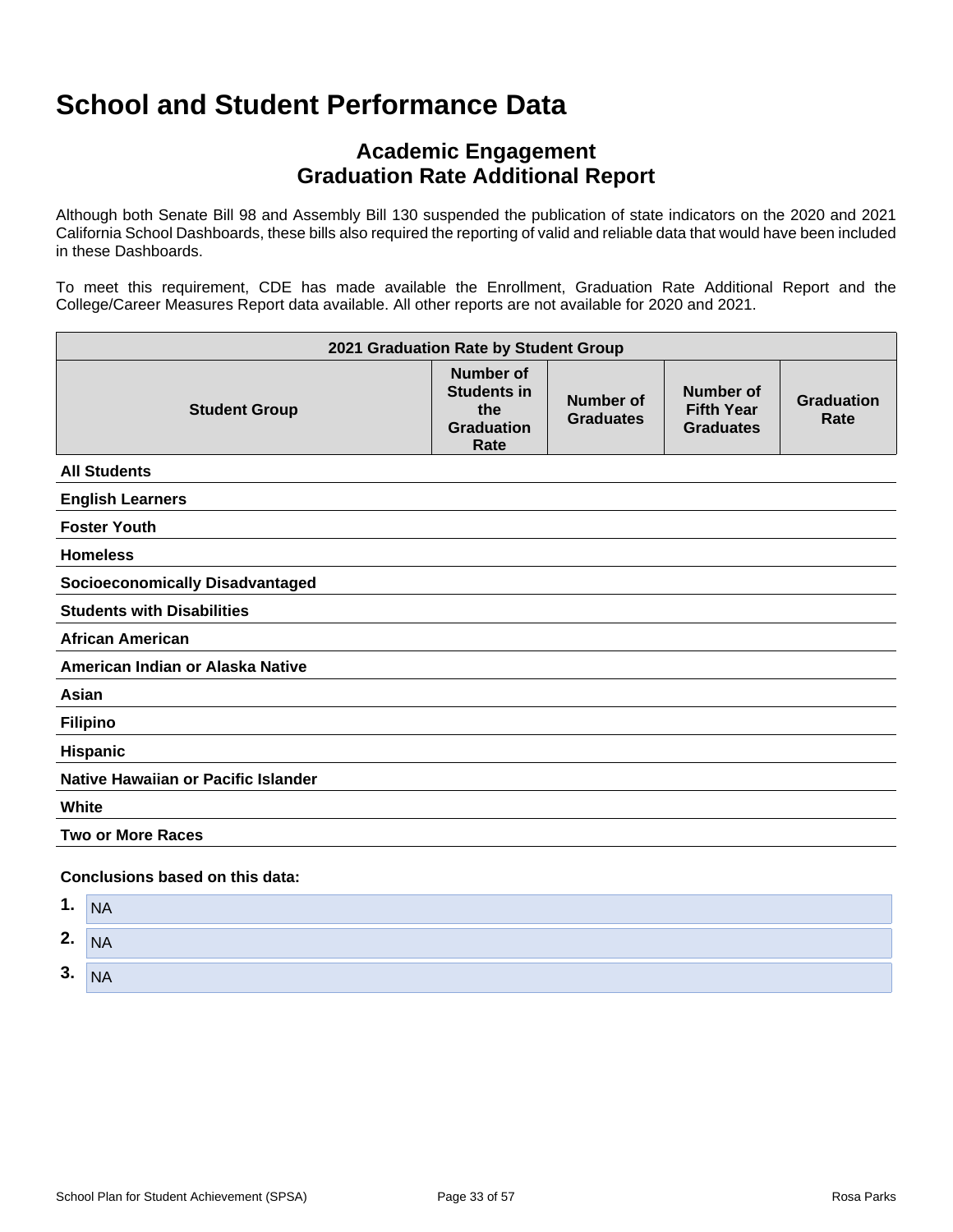## **Conditions & Climate Suspension Rate**

Although both Senate Bill 98 and Assembly Bill 130 suspended the publication of state indicators on the 2020 and 2021 California School Dashboards, these bills also required the reporting of valid and reliable data that would have been included in these Dashboards.

To meet this requirement, CDE has made available the Enrollment, Graduation Rate Additional Report and the College/Career Measures Report data available. All other reports are not available for 2020 and 2021, thus the most recent data (2019 Fall) is provided here.

The performance levels are color-coded and range from lowest-to-highest performance in the following order:



This section provides number of student groups in each color.



This section provides information about the percentage of students in kindergarten through grade 12 who have been suspended at least once in a given school year. Students who are suspended multiple times are only counted once.

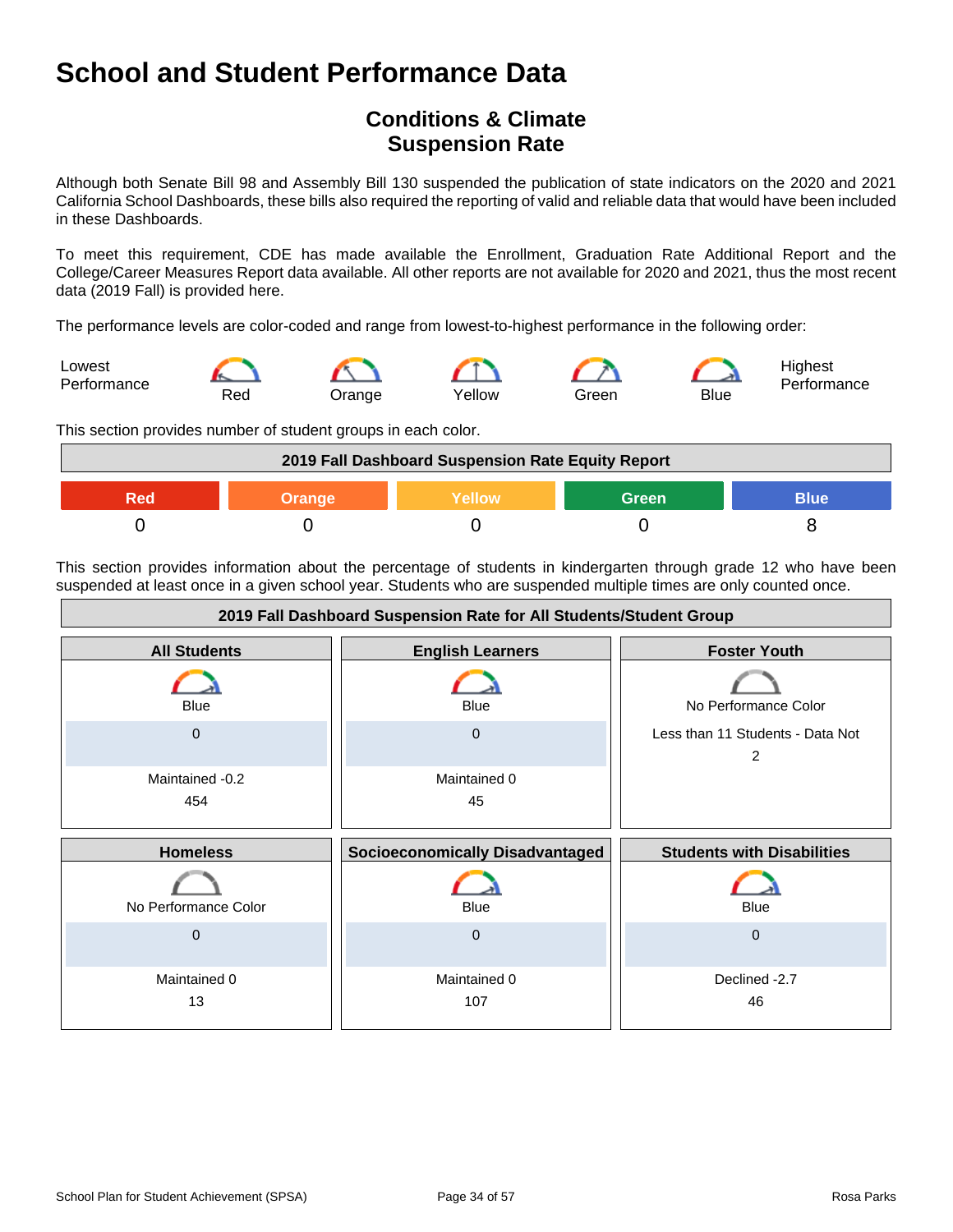| 2019 Fall Dashboard Suspension Rate by Race/Ethnicity |                          |                         |                                   |
|-------------------------------------------------------|--------------------------|-------------------------|-----------------------------------|
| <b>African American</b>                               | <b>American Indian</b>   | Asian                   | <b>Filipino</b>                   |
| Blue                                                  |                          | <b>Blue</b>             | No Performance Color              |
| $\mathbf 0$                                           |                          | $\mathbf{0}$            | Less than 11 Students - Data<br>3 |
| Maintained 0<br>49                                    |                          | Maintained 0<br>36      |                                   |
| <b>Hispanic</b>                                       | <b>Two or More Races</b> | <b>Pacific Islander</b> | White                             |
| Blue                                                  | <b>Blue</b>              |                         | <b>Blue</b>                       |
| $\mathbf{0}$                                          | $\mathbf 0$              |                         | $\mathbf{0}$                      |
| Maintained 0<br>93                                    | Maintained 0<br>59       |                         | Declined -0.5<br>214              |

This section provides a view of the percentage of students who were suspended.

| 2019 Fall Dashboard Suspension Rate by Year |      |      |
|---------------------------------------------|------|------|
| 2017                                        | 2018 | 2019 |
|                                             |      |      |

#### **Conclusions based on this data:**

| 1. Overall suspension rate declined and is almost 0. |
|------------------------------------------------------|
| 2. Only .2% of students were suspended.              |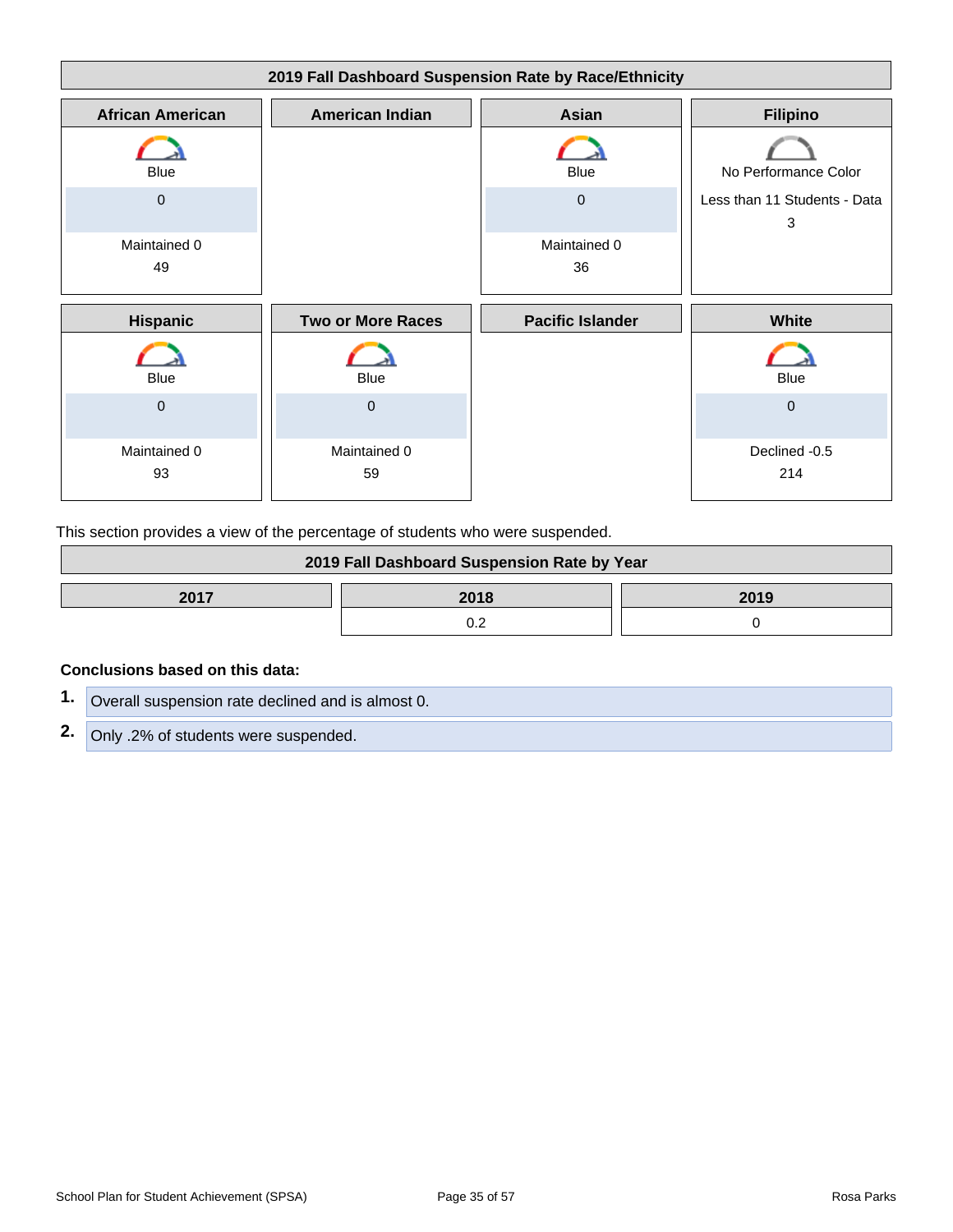# **Goals, Strategies, & Proposed Expenditures**

Complete a copy of the following table for each of the school's goals. Duplicate the table as needed.

## **LEA/LCAP Goal**

BUSD LCAP Focus Goal 1: Provide high quality classroom instruction and curriculum that promote college and career readiness with academic interventions in place to eliminate barriers to student success.

## **Goal 1**

To increase student achievement in the areas of reading and math and provide access to critical thinking, creativity and problem solving skills.

## **Identified Need**

As indicated by internal benchmark assessments in math, reading and writing, Tier 2 interventions at Rosa Parks indicate effectiveness for students who were needing added time and instructional support. (see slides 5-9 in attached slide deck) Yet, there still remains a gap in achievement data for students who are learning English (EL) Black and LatinX students.

### **Annual Measurable Outcomes**

| Metric/Indicator                                                                     | <b>Baseline/Actual Outcome</b> | <b>Expected Outcome</b>                          |
|--------------------------------------------------------------------------------------|--------------------------------|--------------------------------------------------|
| <b>STAR ELA Assessment data</b><br>and Running Records done<br>three times per year. | See data                       | Increase of 10% of students<br>meeting benchmark |

Complete a copy of the Strategy/Activity table for each of the school's strategies/activities. Duplicate the table, including Proposed Expenditures, as needed.

## **Strategy/Activity 1**

### **Students to be Served by this Strategy/Activity**

(Identify either All Students or one or more specific student groups)

Tier 1 practices focus on ALL students, Tier 2 Interventions focus on students falling behind in grade level by 2 more more reading levels, and whose score in internal writing assessments fall at a 1 or a 2 on the writing rubric.

### Strategy/Activity

### #1

Rosa Parks teachers and staff ensure implementation of a balanced, high quality English Language Arts Program using district-adopted programs and practices within a dedicated literacy block. Teachers will implement the Columbia Teacher's College Reading Program, Calkin's writing program, guided reading, literature circles, readers' workshop, and spelling lessons with the support of the Literacy Coach. The Coach will give ongoing training to personnel during staff meetings and will provide model lessons in classes in order to address needs in the Tier 1 instructional program. Attention to culturally relevant instructional strategies will also be integrated with these lessons by way of engagement strategies, and ensuring that literature is connected to students' background and experiences. Those that have received training and coaching will work to support other staff during collaboration to further develop and implement Reader's Workshop. The Principal and teachers will develop common agreements and school-wide practices for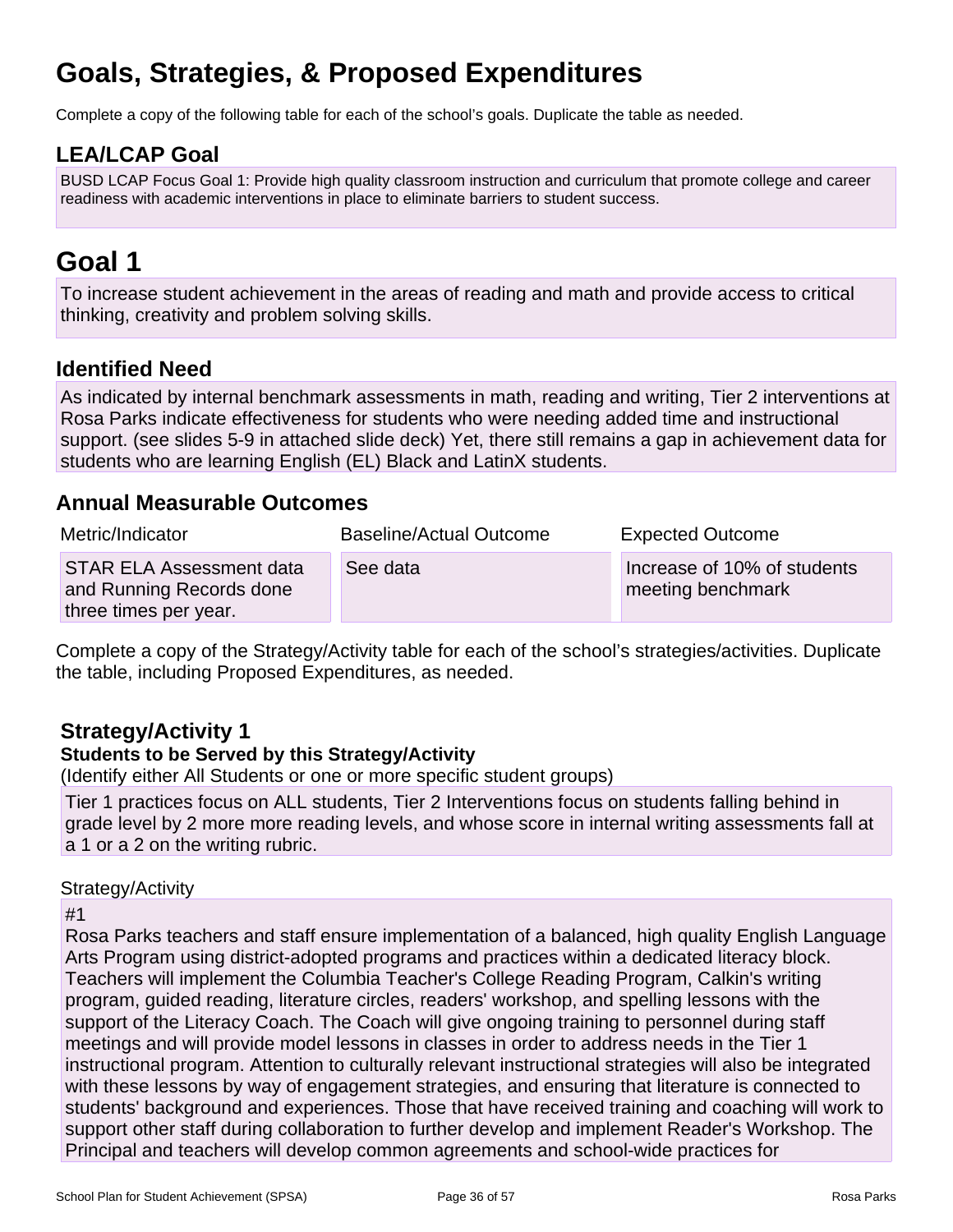implementing Reader's Workshop at all grade levels. All appropriate and necessary materials will be purchased including leveled texts, book sets, work work materials, teacher resources, handwriting materials, Quick Read books, listening centers/cd's, software, and all necessary materials including but not limited to pencils, pens, markers, paper, folders, and chart paper. Again, materials in the area of literature will be selected through the lens of equity and engagement with regard to students' race, language and family structure, culture, personal interests, and learning backgrounds and experiences.

Provide after school reading intervention and reading recovery

Dedicated Literacy Block:

Instructional Minutes:

Kindergarten: minimum 60 minutes daily 1st-3rd grades: 120 minutes daily (45 minutes for writing and 75 minutes for reading)

4th-5th grades: 90 minutes daily (including 45 minutes for writing)

Literacy Coach paid by BSEP=34,020 for .25 FTE, .75 =General Fund

Reading Intervention by certificated staff .2 \$26,450 PTA and and .2 \$21,302 BSEP

Culturally Relevant literature expenditure and materials =\$5,000 from BSEP Carry Over priority

Office materials and supplies for ease of use in instructional carry out=\$3,500 from BSEP

Art contract to ensure access to enrichment by all students=\$5,000

#### **Proposed Expenditures for this Strategy/Activity**

List the amount(s) and funding source(s) for the proposed expenditures. Specify the funding source(s) using one or more of the following: LCFF, Federal (if Federal identify the Title and Part, as applicable), Other State, and/or Local.

| Amount(s) | Source(s)             |
|-----------|-----------------------|
| 26,450    | <b>PTA</b>            |
| 21,302    | <b>BSEP</b>           |
| 5,000     | <b>BSEP Carryover</b> |
| 3,500     | <b>BSEP</b>           |
| 34,020    | <b>BSEP</b>           |
| 5,000     | <b>PTA</b>            |

### **Strategy/Activity 2**

### **Students to be Served by this Strategy/Activity**

(Identify either All Students or one or more specific student groups)

English Language learners

### Strategy/Activity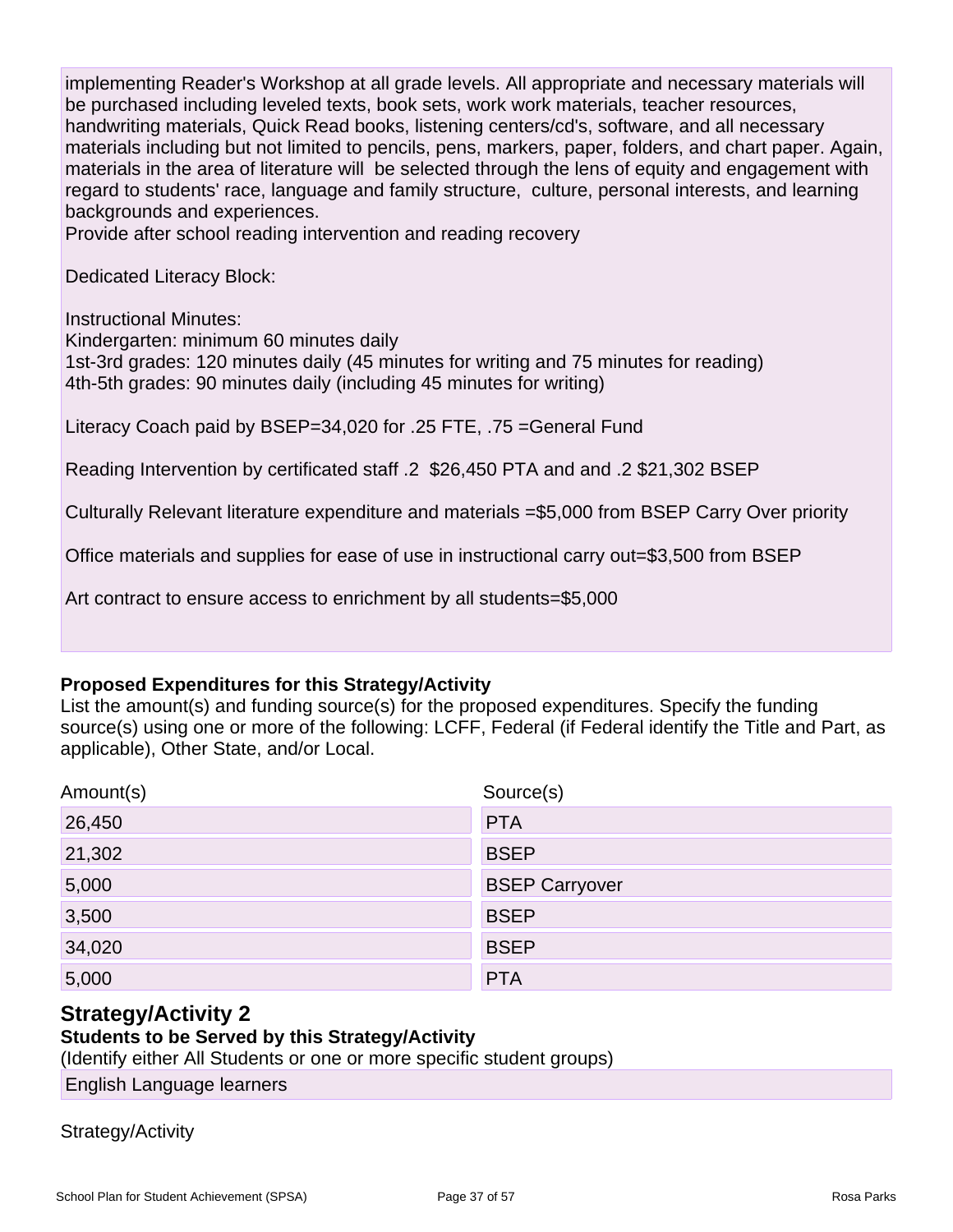### #2

Continue to implement an English Language Development (ELD) program for English Language Learners:

- Ensure every level 1 English Learner receives 30 minutes of systematic ELD daily at the appropriate ELPAC level using the district adopted program
- Implement a system to monitor the progress of every EL student in English to ensure that each student is gaining at least one ELPAC level per year, using the ELD blue card as an active instrument to support ELs
- Participate in district professional development and provide site-level training in implementation strategies to ensure all students receive required ELD content
- Implement the district-adopted program all classrooms
- Hold parent/guardian workshops on understanding the ELPAC and the ELD program at Rosa Parks
- Develop and distribute clearly-written (in English and Spanish) materials explaining the ELD program to Rosa Parks parents
- Devote staff/collaboration time to analyze ELPAC scores, levels, and ELD instruction
- Devote staff/collaboration time to strengthen instructional strategies for teaching ELs in the classroom at the Tier 1 level of instruction, thus decreasing reliance on Tier 2 "pull out instruction" of ELs.

All supplementary materials such as consumable books, software and educational games, additional resources, and literature books required to support ELD instruction shall be purchased as needed.

.4 LCAP Funding of ELD Teacher funded through LCAP

## **Proposed Expenditures for this Strategy/Activity**

List the amount(s) and funding source(s) for the proposed expenditures. Specify the funding source(s) using one or more of the following: LCFF, Federal (if Federal identify the Title and Part, as applicable), Other State, and/or Local.

Amount(s) Source(s)

District Allocation

## **Strategy/Activity 3**

### **Students to be Served by this Strategy/Activity**

(Identify either All Students or one or more specific student groups)

All Students through Tier 1 instructional strategies. Those students showing missing key concepts in mathematics according to SBA and internal benchmark assessments by 30% will be served via Tier 2 Instructional strategies.

### Strategy/Activity

#3

Rosa Parks teachers and staff will ensure that all students are provided high quality mathematics and Science instruction:

• Principal will ensure that all teachers in the school use the Common core math (CC)curriculum with fidelity;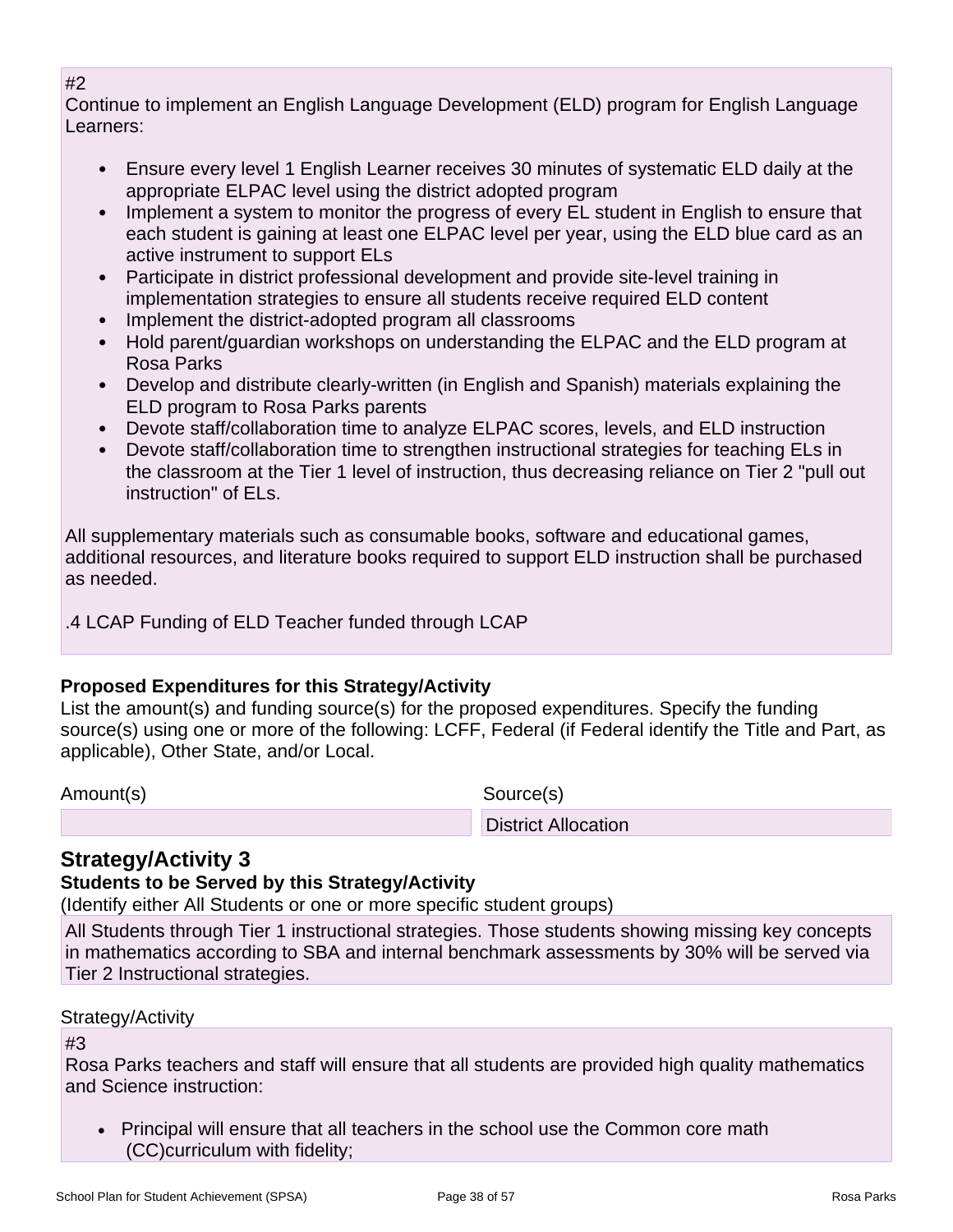- Use district math assessments to monitor student progress;
- Use CC and district math assessments to conduct data-driven teacher collaboration and professional development;
- Use CC assessment results to inform Response to Intervention (RtI) and after school intervention programs;
- Participate in ongoing training for K-5 math curriculum and instruction (all teachers K-5);
- Devote Staff/Collaboration Time to analyze math assessment data and instructional practices;
- Develop an In-House Cycle of Inquiry to look at best practices in math and implement them;
- Assign one teacher to be the leader of the In-House Cycle of Inquiry; ideally this teacher would also be the Math Teacher Leader; this teacher will be responsible for organizing and coordinating in-house collaboration but will also serve as a liaison between district level math Professional development and attending Leadership team meetings to highlight shared understandings in math instruction to then be shared out with grade levels.

Provide resources for before and after school math intervention. Provide resources for teacher math coach.

All necessary materials, journals and mathematics manipulatives (calculators, metric rulers, base ten blocks, white boards, geometric templates) will be purchased as needed.

Instructional minutes: Kindergarten: 50 minutes daily, including interventions 1st-3rd grades: 60 minutes daily 4th-5th grades: 60 minutes daily

Math Intervention .5 LCAP

Added certificated support via RTI added expenditure of \$4743.00 from BSEP funding, for providing math intervention support as determined by the COS team. Other supports for this goal are embedded in the expenditures connected to teacher release time for PLC found in other sections.

### **Proposed Expenditures for this Strategy/Activity**

List the amount(s) and funding source(s) for the proposed expenditures. Specify the funding source(s) using one or more of the following: LCFF, Federal (if Federal identify the Title and Part, as applicable), Other State, and/or Local.

| Amount(s) | Source(s)   |
|-----------|-------------|
| 4743.00   | <b>BSEP</b> |

### **Strategy/Activity 4**

### **Students to be Served by this Strategy/Activity**

(Identify either All Students or one or more specific student groups)

Weekly COS meetings with a focus on coaching teachers in differentiating for individual students and decision making about intervention needs.

Strategy/Activity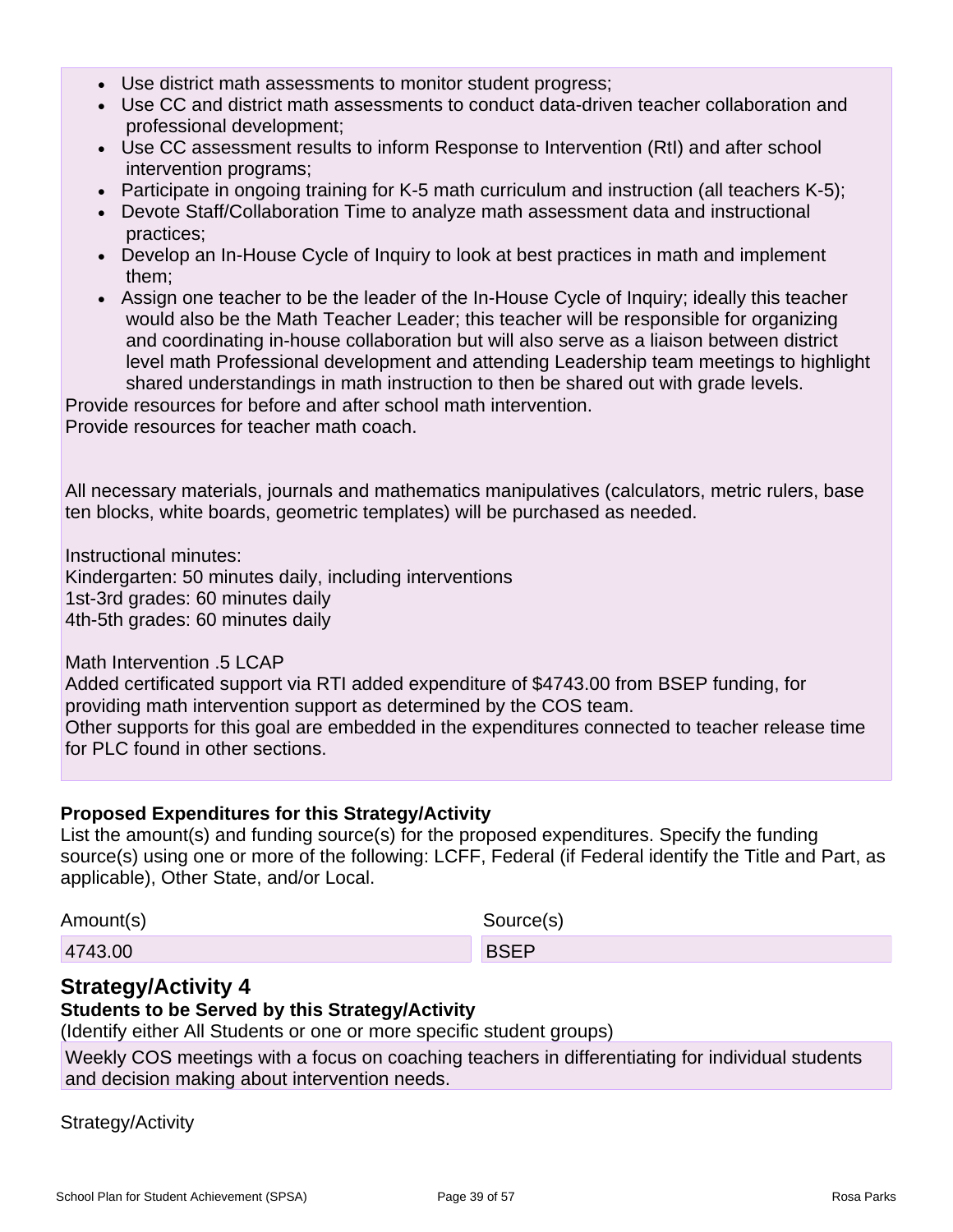#### #4

Provide early intervention best practice strategies through the RTI model to meet the learning needs of students at the first sign of academic struggle.

- Hold weekly COS meetings where in teachers are coached on the needs of their students.
- Hold SST meetings for students whose needs are not being met in the regular classroom (both struggling students as well as those who are academically advanced) and develop an action plan to meet their needs

\*Give added support to those students identified as needing it by COS team via Instructional Technician that is guided by and trained by a certificated staff member.

Provide early intervention best practice strategies through the RTI model to meet the learning needs of students.

Cost Summary: COS Coordinator to oversee the COS/RTI structures systems and practices: BSEP .25 =28,294 Remaining .25 is centrally funded Instructional Technician=\$10,500 PTA funded

### **Proposed Expenditures for this Strategy/Activity**

List the amount(s) and funding source(s) for the proposed expenditures. Specify the funding source(s) using one or more of the following: LCFF, Federal (if Federal identify the Title and Part, as applicable), Other State, and/or Local.

| Amount(s) | Source(s)   |
|-----------|-------------|
| 28,294    | <b>BSEP</b> |
| 10,500    | <b>PTA</b>  |

## **Strategy/Activity 5**

### **Students to be Served by this Strategy/Activity**

(Identify either All Students or one or more specific student groups)

80 Kindergarten students

#### Strategy/Activity

#5

Support transitions for students as they move from Pre-K to K and from 5th to 6th grade

- Conduct Balanced Beginnings screenings for incoming Kindergarten students to create balanced classes
- Hold transition meetings for 5th grade Special Education students for middle school placement
- Hold transition meetings for Pre-K Special Education students for Kindergarten placement

Continue PTA sponsored Kindergarten welcoming gatherings such as Spring meetings and the annual Kindergarten Barbeque to smooth the transition from Pre-K to K.

Continue Middle School visitations by 5th grade students as organized/scheduled by the district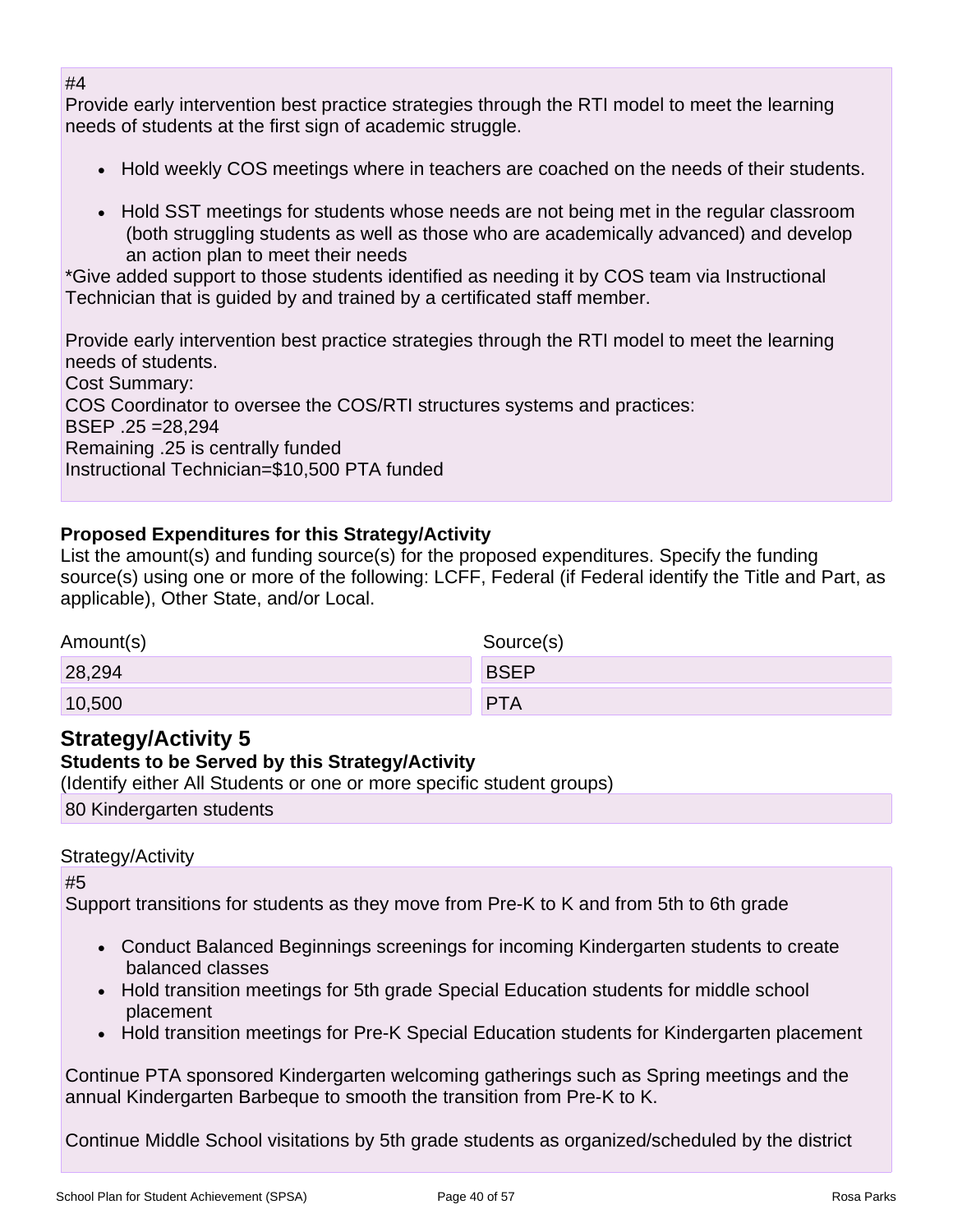Provide resources to provide KG intervention daily after school. Hire one 2 hour employee to work in each KG classroom to support students Classified hourly tutor PTA \$19000

#### **Proposed Expenditures for this Strategy/Activity**

List the amount(s) and funding source(s) for the proposed expenditures. Specify the funding source(s) using one or more of the following: LCFF, Federal (if Federal identify the Title and Part, as applicable), Other State, and/or Local.

| Amount(s) | Source(s)  |
|-----------|------------|
| 19000     | <b>PTA</b> |

### **Strategy/Activity 6**

**Students to be Served by this Strategy/Activity** (Identify either All Students or one or more specific student groups) 60 students with IEPs

#### Strategy/Activity

#6

Ensure that IEP's for Special Education students list appropriate and measurable academic goals for students aligned with state standards

- Discuss and review Special Education goals during IEP meetings, SST meetings, and staff collaboration time
- Meet regularly with Special Education Program Supervisor, Full Inclusion Teacher, and Resource Teacher to review IEP goals
- Ensure that IEP goals for Special Education students will be measurable, aligned with state standards, and include a gradual increase of anticipated achievement while reflecting high expectations for students

### **Proposed Expenditures for this Strategy/Activity**

List the amount(s) and funding source(s) for the proposed expenditures. Specify the funding source(s) using one or more of the following: LCFF, Federal (if Federal identify the Title and Part, as applicable), Other State, and/or Local.

Amount(s) Source(s)

## **Strategy/Activity 7**

**Students to be Served by this Strategy/Activity**

(Identify either All Students or one or more specific student groups)

All students

#### Strategy/Activity

#7

Teachers will conduct data driven and results-based collaboration.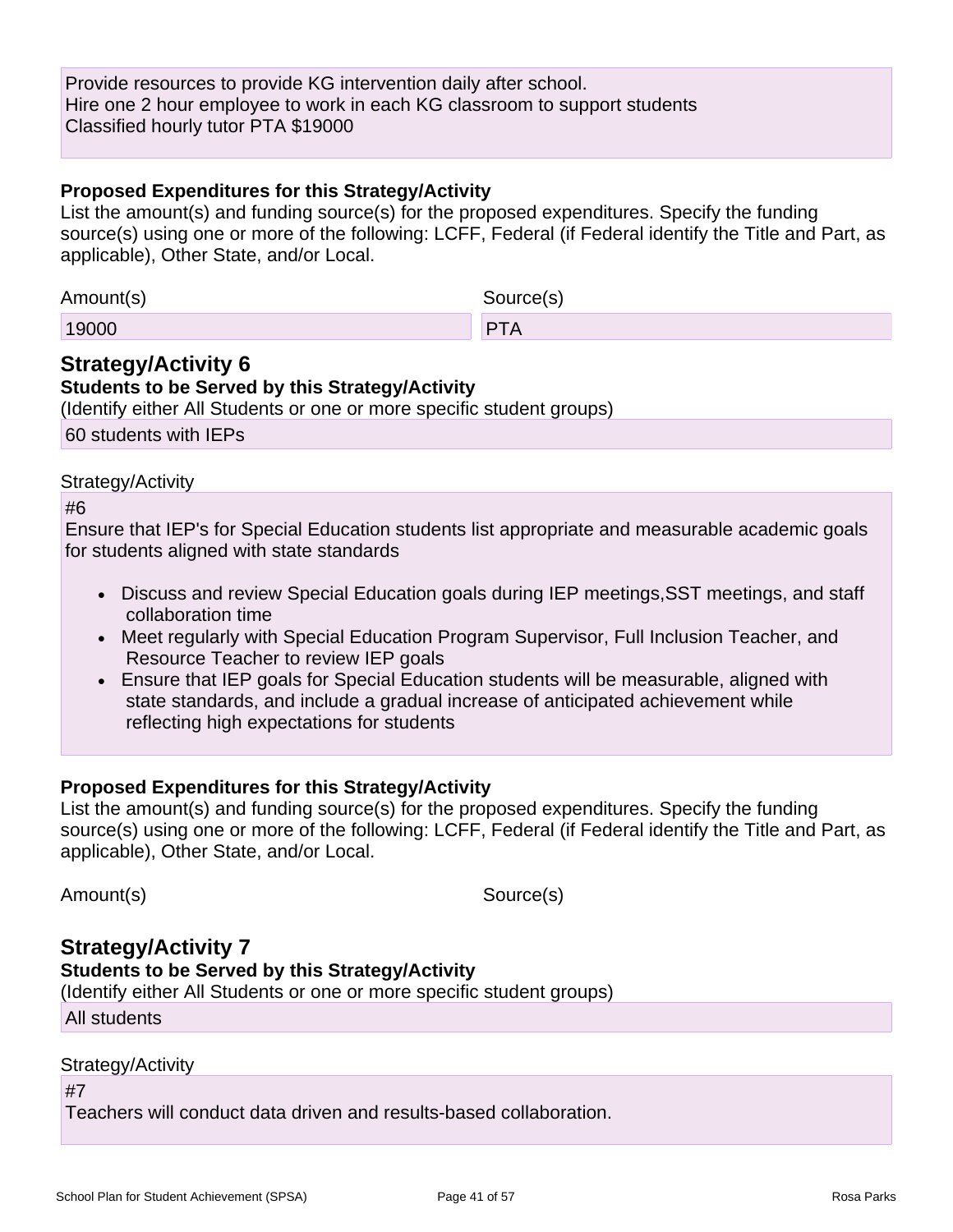• Berkeley Office of Evaluation and Assessment will guide and assist staff in using data to inform instruction, monitor student

progress, and set measurable goals for student achievement

• Teachers and support staff will use the information gathered to plan and adjust targeted instruction

Teachers will get release time to meet in grade levels to analyze and plan writing instruction on 8 times per year

Teachers will analyze STAR 360, performance tasks, TCRWP and district assessments. Professional Development Release Time for Teachers to analyze data, create plans for instructional next steps=\$5,545 Site BSEP + \$5,000 BSEP Carry over priority

### **Proposed Expenditures for this Strategy/Activity**

List the amount(s) and funding source(s) for the proposed expenditures. Specify the funding source(s) using one or more of the following: LCFF, Federal (if Federal identify the Title and Part, as applicable), Other State, and/or Local.

| Amount(s) | Source(s)             |
|-----------|-----------------------|
| 5545      | <b>BSEP</b>           |
| 5,000     | <b>BSEP Carryover</b> |

## **Strategy/Activity 8**

### **Students to be Served by this Strategy/Activity**

(Identify either All Students or one or more specific student groups)

All students

#### Strategy/Activity

#8

Integrate visual and performing arts into the curriculum to ensure that every child has the opportunity to practice critical thinking, to acquire knowledge in a meaningful way, to discover and express their own experiences, to investigate creative ideas, to make new connections for themselves and others, and to learn the value of collaboration, interdependence, and compassion.

- Time will be spent during collaboration meetings to develop lessons and units of study to be implemented throughout the school year
- Support will be given in the planning, preparation, and implementation of the arts in the classroom
- Students in grades K-2 will receive Dance once a week
- Students in grades 3-5 will continue to participate in the BUSD music program
- Regular communication with the Visual and Performing Arts District coordinator will occur

Ensure that students are receiving enrichment during after school hours by ensuring that there is a stable after school staff that provides lessons in arts, crafts, team outdoor activities, critical thinking games, and language enrichment.

Purchase materials/supplies to support the visual and performing arts programs. Purchase materials to support the core program at Rosa Parks including the above benchmark language lab.

Hire an Arts integration teacher to work with students K-5 6 sessions per year Kindergarten through 5th Grade ARTS Integration teacher- \$8000 Arts integration grant through arts grants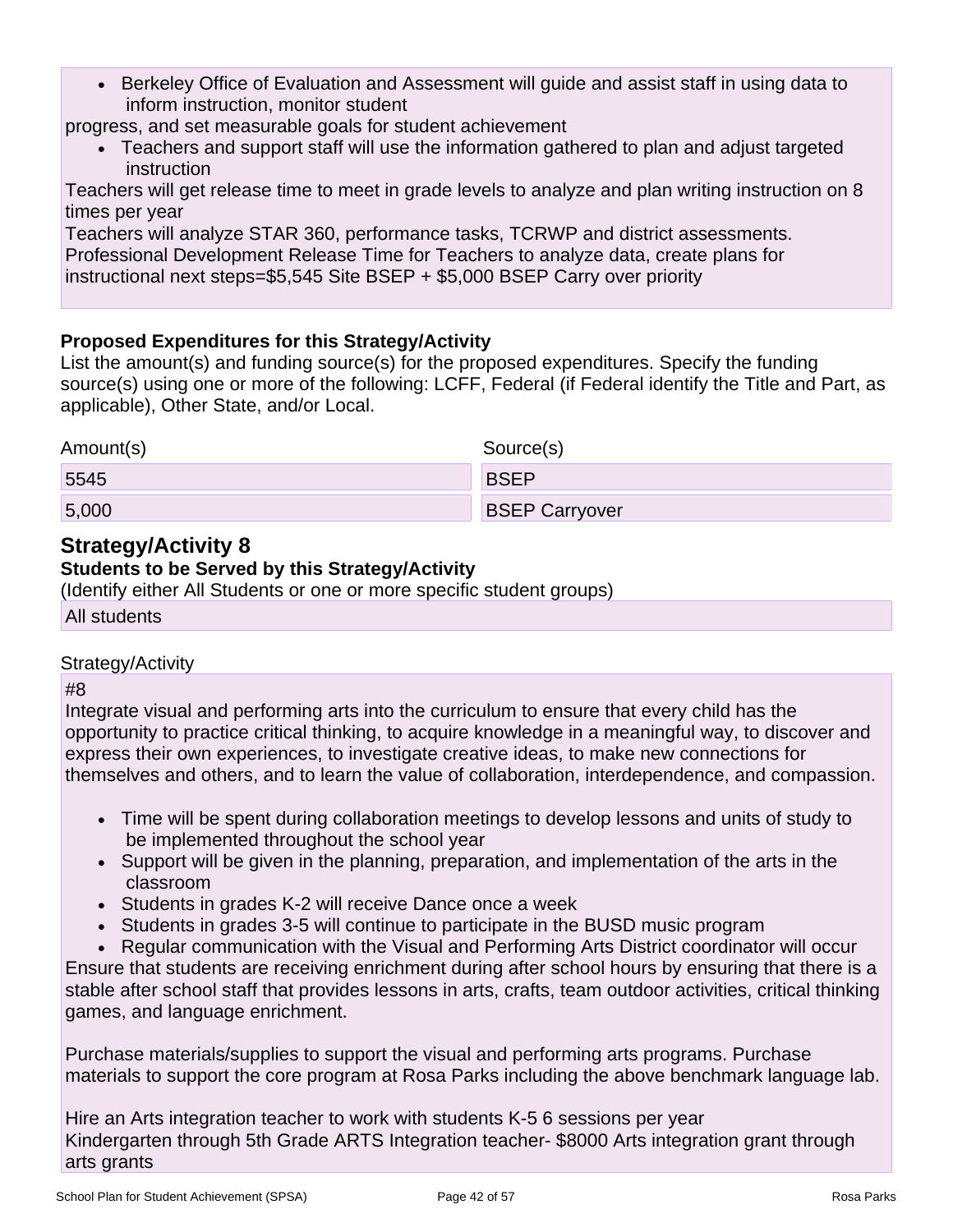Kindergarten through 5th Grade Arts Integration teacher=\$5,000 Arts integration PTA K-2 Dance teacher \$18,231 BSEP

#### **Proposed Expenditures for this Strategy/Activity**

List the amount(s) and funding source(s) for the proposed expenditures. Specify the funding source(s) using one or more of the following: LCFF, Federal (if Federal identify the Title and Part, as applicable), Other State, and/or Local.

| Amount(s) | Source(s)   |
|-----------|-------------|
| 18,231    | <b>BSEP</b> |

#### **Strategy/Activity 9 Students to be Served by this Strategy/Activity**

(Identify either All Students or one or more specific student groups)

All students

#### Strategy/Activity

Required Reserve for Personnel Variance BSEP - \$5,330

#### **Proposed Expenditures for this Strategy/Activity**

List the amount(s) and funding source(s) for the proposed expenditures. Specify the funding source(s) using one or more of the following: LCFF, Federal (if Federal identify the Title and Part, as applicable), Other State, and/or Local.

| Amount(s) | Source(s)   |
|-----------|-------------|
| 5,330     | <b>RSFP</b> |

## **Annual Review**

### **SPSA Year Reviewed: 2021-22**

Respond to the following prompts relative to this goal. If the school is in the first year of implementing the goal, an analysis is not required and this section may be deleted.

## **ANALYSIS**

Describe the overall implementation of the strategies/activities and the overall effectiveness of the strategies/activities to achieve the articulated goal.

Overall these planned activities were implemented and were effective.

Briefly describe any major differences between the intended implementation and/or the budgeted expenditures to implement the strategies/activities to meet the articulated goal.

Overall there were no major differences between the intended and actual implementation.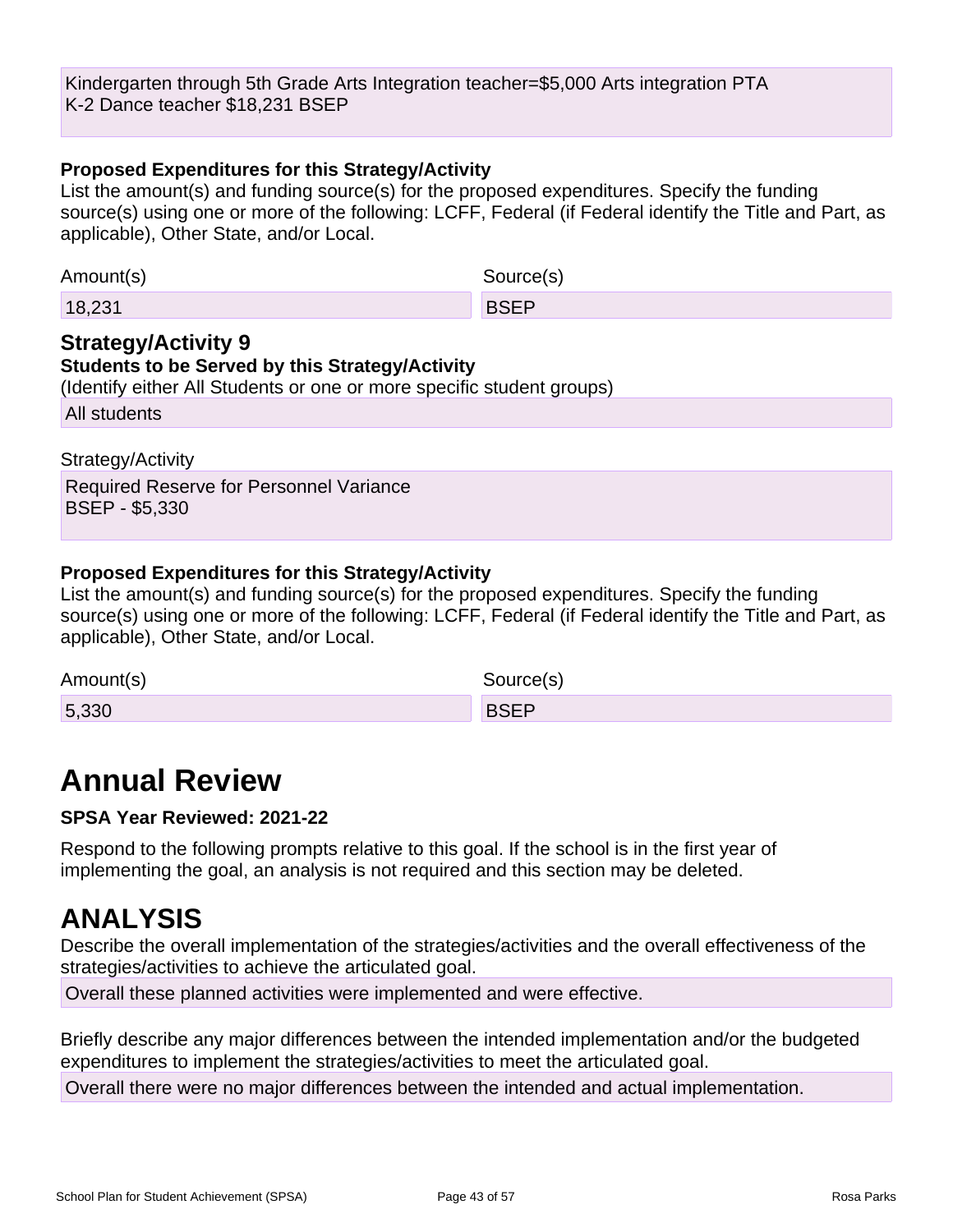Describe any changes that will be made to this goal, the annual outcomes, metrics, or strategies/activities to achieve this goal as a result of this analysis. Identify where those changes can be found in the SPSA.

This goal will remain the same.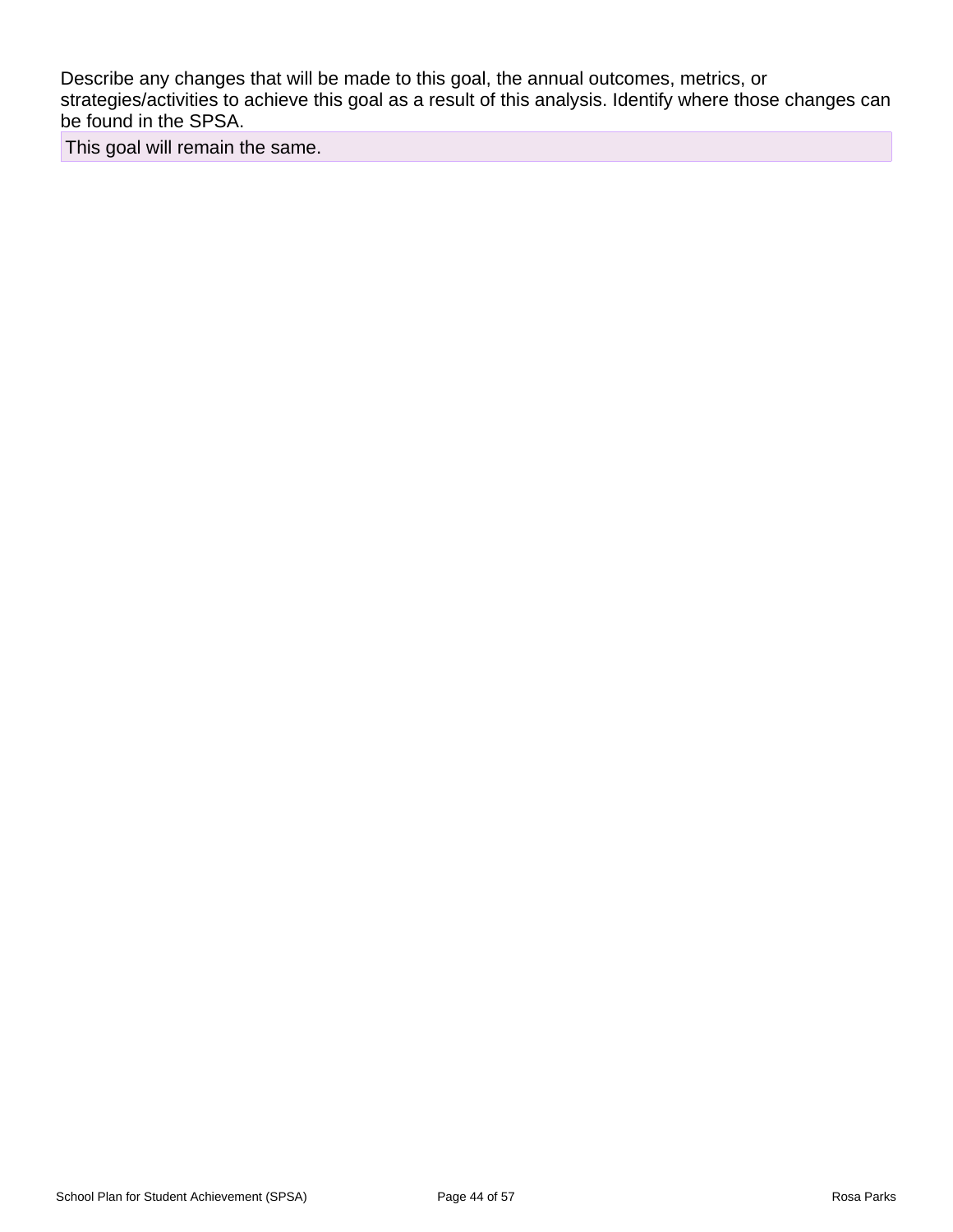# **Goals, Strategies, & Proposed Expenditures**

Complete a copy of the following table for each of the school's goals. Duplicate the table as needed.

## **LEA/LCAP Goal**

BUSD LCAP Focus Goal 2: End the racial predictability of academic achievement by ensuring that all systems are culturally and linguistically responsive to the needs of our students.

## **Goal 2**

Goal 2: End the racial predictability of academic achievement by ensuring that all systems are culturally and linguistically responsive to the needs of our students.

## **Identified Need**

While gains have been made in in the areas of Reading, Writing and Math who were below grade level, there are still achievement gaps.

### **Annual Measurable Outcomes**

Metric/Indicator Baseline/Actual Outcome Expected Outcome

Complete a copy of the Strategy/Activity table for each of the school's strategies/activities. Duplicate the table, including Proposed Expenditures, as needed.

### **Strategy/Activity 1 Students to be Served by this Strategy/Activity**

(Identify either All Students or one or more specific student groups)

All students.

### Strategy/Activity

Provide professional development to (a) improve culturally and linguistically responsive teaching and (b) continue to use a positive behavioral support system, in order to increase student engagement and achievement and reduce inequities in discipline both in the classroom and on the playground.

Rosa Parks will continue to implement the District-adopted program Welcoming Schools anti-bias curriculum and Toolbox, and Restorative Justice and Mosaic, to increase student achievement and engagement, reduce inequities in discipline, safeguard students from bias, and promote positive behavior support. In addition, specific attention will be given to school and classroom culture and climate with a keen focus on connection, belonging and addressing social and emotional needs of students especially given the enormous change that has take place and will continue to take place over the last two years, due to pandemic COVID-19 pandemic.

- Teachers, classified staff and all supporting staff will hold community circles with a focus on supporting students through the social and emotional adaptations and processing that may be necessary to be ready for learning.
- 4th and 5th Grade teachers will implement the Mosaic principals and practices with students as a means of supporting students to develop leadership capacity, conflict resolution strategies and social and emotional learning to manage change in school life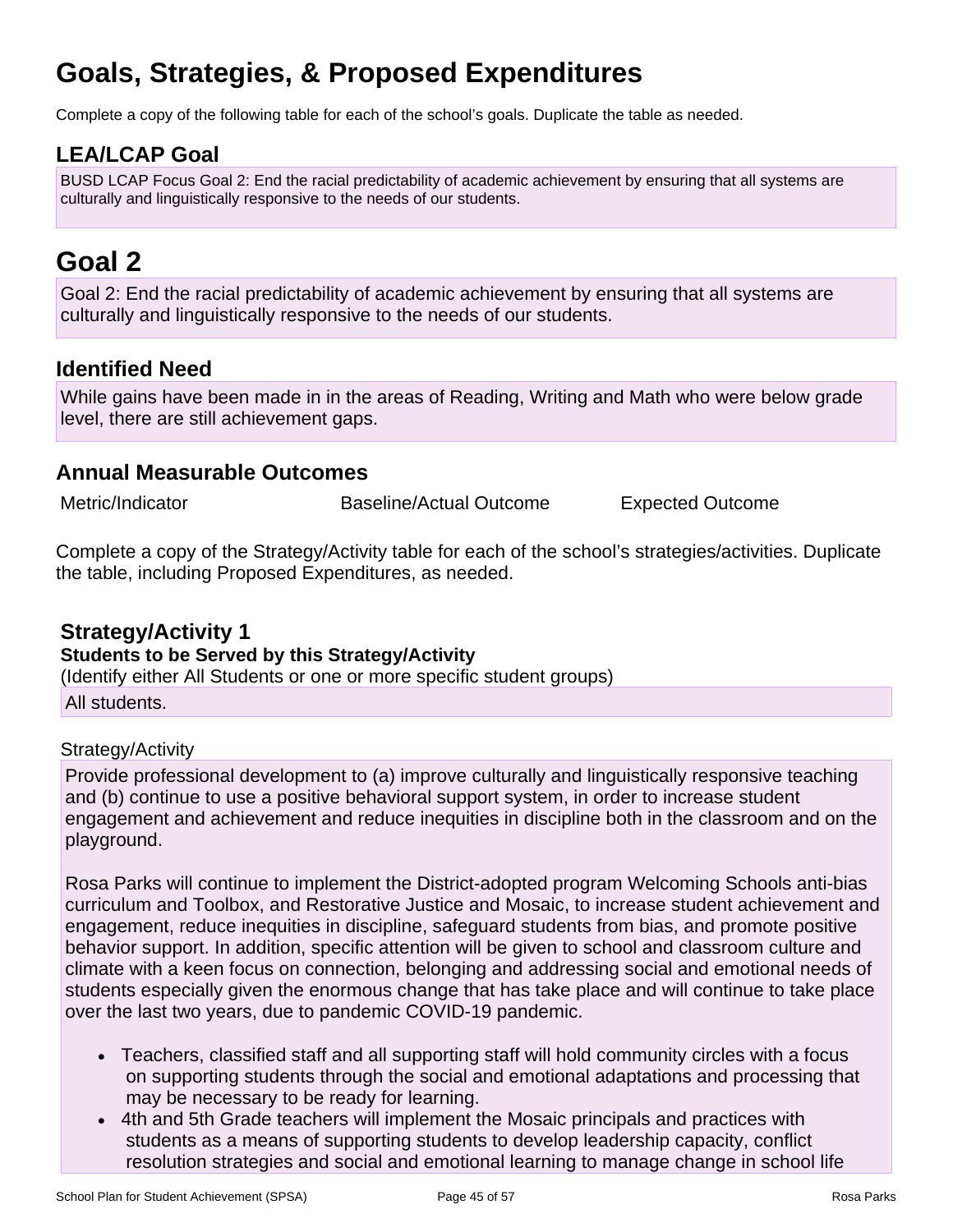and home life. Focus will be specific to students demonstrating a need for support as indicated by attendance data.

- Teachers, support staff, and our PE Coach will ensure that students showing lower connection to school have opportunities for leadership via the Junior Coach program, and Leadership Ambassadors via the Mosaic curriculum. Teachers will work with our Play2Be Coach and our PE coach to identify students who will benefit from taking on leadership roles in order to engage and feel more connected to school.
- To onboard new teacher or teachers demonstrating need, to Culturally and linguistically responsive teaching strategies, the principal will work with teachers to identify coaching needs and access support by use of TIP money from district funds for PD and/or ensure that teachers are matched with TSA with specific expertise in culturally and linguistically responsive teaching and learning.
- Teachers and support staff will have access to Restorative Justice training through the district TSA and outside PD and will implement Restorative Justice in classrooms, shifting from punitive to restorative and repair-based practices for supporting behavior and social and emotional learning.
- Teachers, classified staff, parents, and the principal will create and display school-wide agreements for common areas. Agreements will be posted in all common areas, school communications, and communicated to parents/guardians
- Teachers, classified staff, parents, and the principal will and develop strategies for teaching and reinforcing school-wide behavior expectations throughout the year
- All staff will teach students school-wide rules and behavior expectations through specific lessons, school-rules assemblies, and by modeling expected behavior
- All staff will reinforce and reteach expected behavior in students through the use of positive recognition, active supervision techniques, and conflict resolution/de-escalation strategies
- Parents/Guardians will receive information on school agreements at the beginning of the year. Agreements will be referred to throughout the year.
- Teachers will develop grade level agreements for when to refer a student to the office and when to address student behavior in the classroom
- Continue to use progressive discipline and logical consequences to help students correct when there is an agreements aren't met by a student, PBS and on-site Mosaic lessons to be taught at each grade level.
- Noon duty supervisors and group leaders with other identified support staff will meet regularly to strengthen their supervision techniques, learn additional strategies, and problem-solve student conflict situations as they arise

School will continue the IBIS (individual positive behavior team) to work with students with difficult behavioral challenges.

Rosa Parks will implement a system of recognizing students for following school-wide behavior expectations as part of a positive behavior support system. This will include:

- Using student certificates of acknowledgement, and positive reinforcement coupons (Way To Be cards)
- Holding regular assemblies to recognize students
- Displaying/recognizing students in school newsletters and/or on school and class bulletin boards
- Training teachers and staff on Active Supervision methods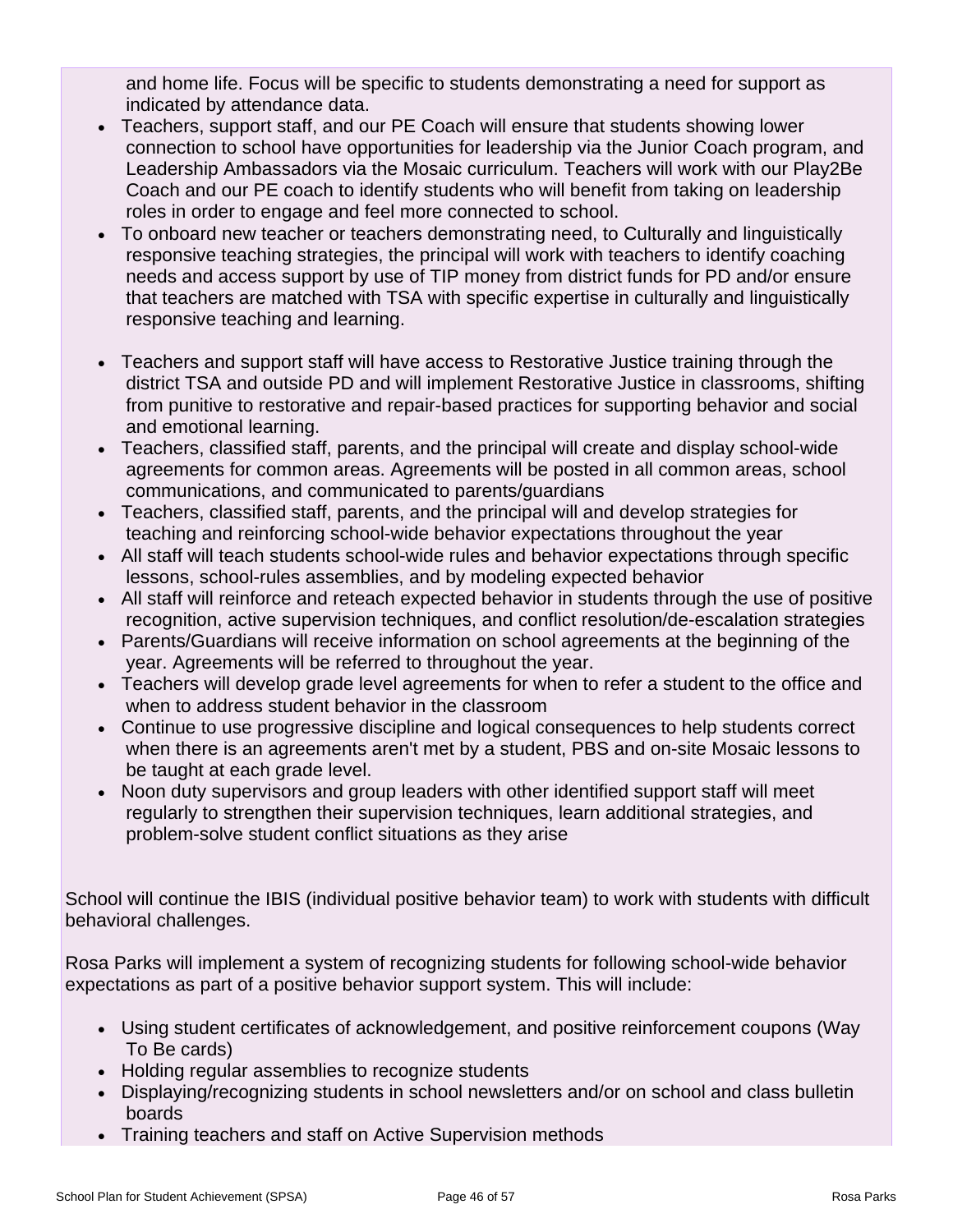• Involving students in selecting a school-wide reward when a designated number of positive reinforcement coupons have been earned

Mosaic given the health circumstances permit \$21,000 PTA

#### **Proposed Expenditures for this Strategy/Activity**

List the amount(s) and funding source(s) for the proposed expenditures. Specify the funding source(s) using one or more of the following: LCFF, Federal (if Federal identify the Title and Part, as applicable), Other State, and/or Local.

Amount(s) Source(s)

21,000 PTA

### **Strategy/Activity 2**

### **Students to be Served by this Strategy/Activity**

(Identify either All Students or one or more specific student groups)

All Students

#### Strategy/Activity

Develop an Equity Centered Professional Learning Community to guide staff in setting equity goals to address issues of race, class, privilege, and how these impact students and families. Support all teachers in developing programs to personalize the learning environment for all students. Partner with district equity coach and school equity coach to deliver high quality professional development.

- Rosa Parks teachers and staff will provide specific differentiation, intervention, or remediation for students who excel, need additional time to learn, are designated as Special Education students with Individual Education Plans (IEP), or are underperforming students.
- Collaboration and Staff meeting time will be spent discussing focus students on English Language Learner students, students who have a significant history of low achievement).
- Teachers will create individualized learning plans for several focus students
- Health, wellness, and fitness instruction will be integrated into the curriculum and will include cooking and gardening classes, character development, social competency, and conflict resolution strategies.
- Students will have access to the Science lab in order to have hands on learning experiences that will allow them to develop higher order thinking skills and scientific reasoning. This will be showcased in a culminating event in the Spring, i.e. Science Fair.

### **Proposed Expenditures for this Strategy/Activity**

List the amount(s) and funding source(s) for the proposed expenditures. Specify the funding source(s) using one or more of the following: LCFF, Federal (if Federal identify the Title and Part, as applicable), Other State, and/or Local.

Amount(s) Source(s)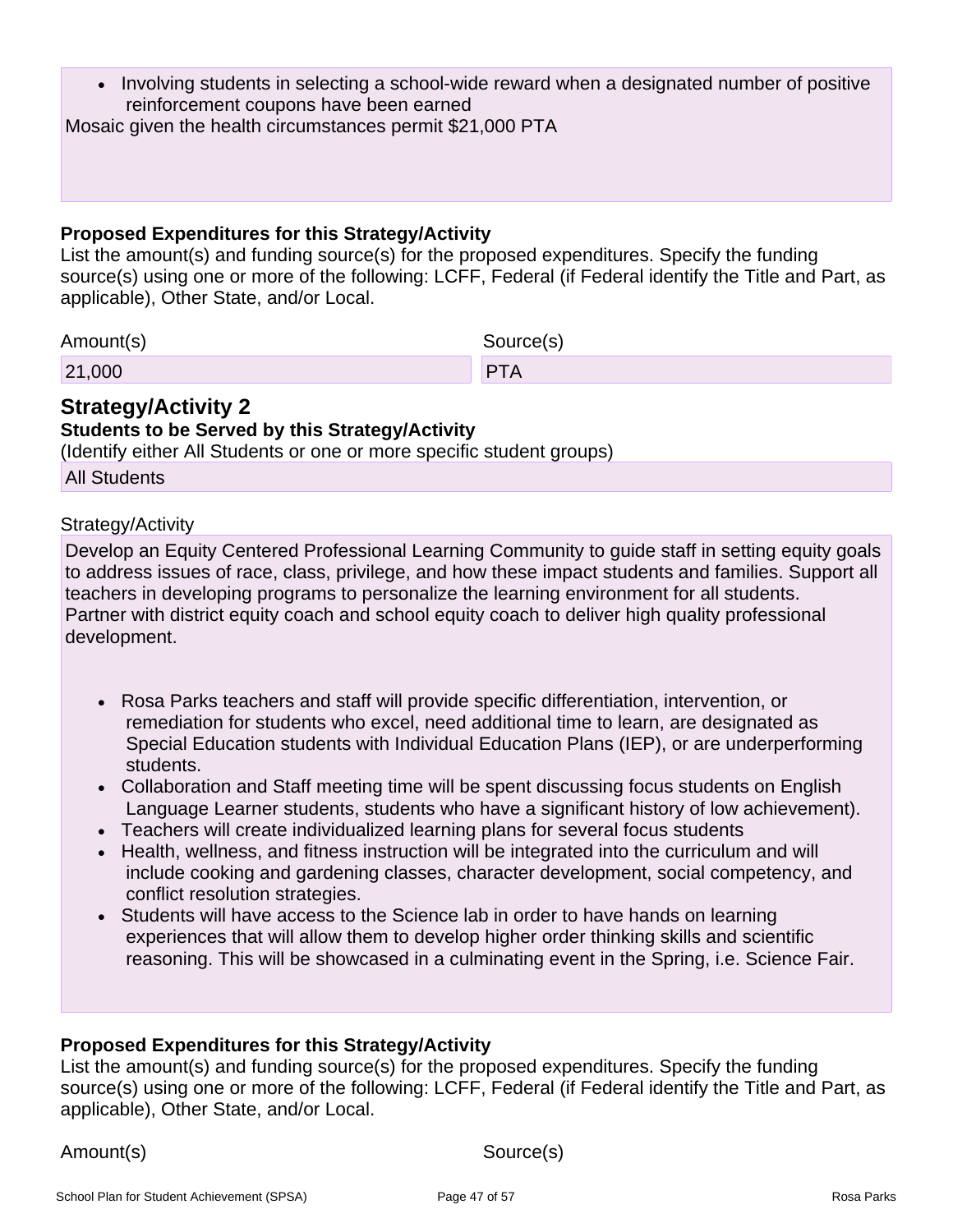### **Strategy/Activity 3 Students to be Served by this Strategy/Activity**

(Identify either All Students or one or more specific student groups)

All Students

Strategy/Activity Required Reserve for Personnel Variance PTA - \$2,473

### **Proposed Expenditures for this Strategy/Activity**

List the amount(s) and funding source(s) for the proposed expenditures. Specify the funding source(s) using one or more of the following: LCFF, Federal (if Federal identify the Title and Part, as applicable), Other State, and/or Local.

| Amount(s) | Source(s) |
|-----------|-----------|
| 2,473     | DTL       |

# **Annual Review**

### **SPSA Year Reviewed: 2021-22**

Respond to the following prompts relative to this goal. If the school is in the first year of implementing the goal, an analysis is not required and this section may be deleted.

## **ANALYSIS**

Describe the overall implementation of the strategies/activities and the overall effectiveness of the strategies/activities to achieve the articulated goal.

Overall the program was delivered as planned.

Briefly describe any major differences between the intended implementation and/or the budgeted expenditures to implement the strategies/activities to meet the articulated goal.

Overall no major difference between implementation and planned activities.

Describe any changes that will be made to this goal, the annual outcomes, metrics, or strategies/activities to achieve this goal as a result of this analysis. Identify where those changes can be found in the SPSA.

No major changes at this time.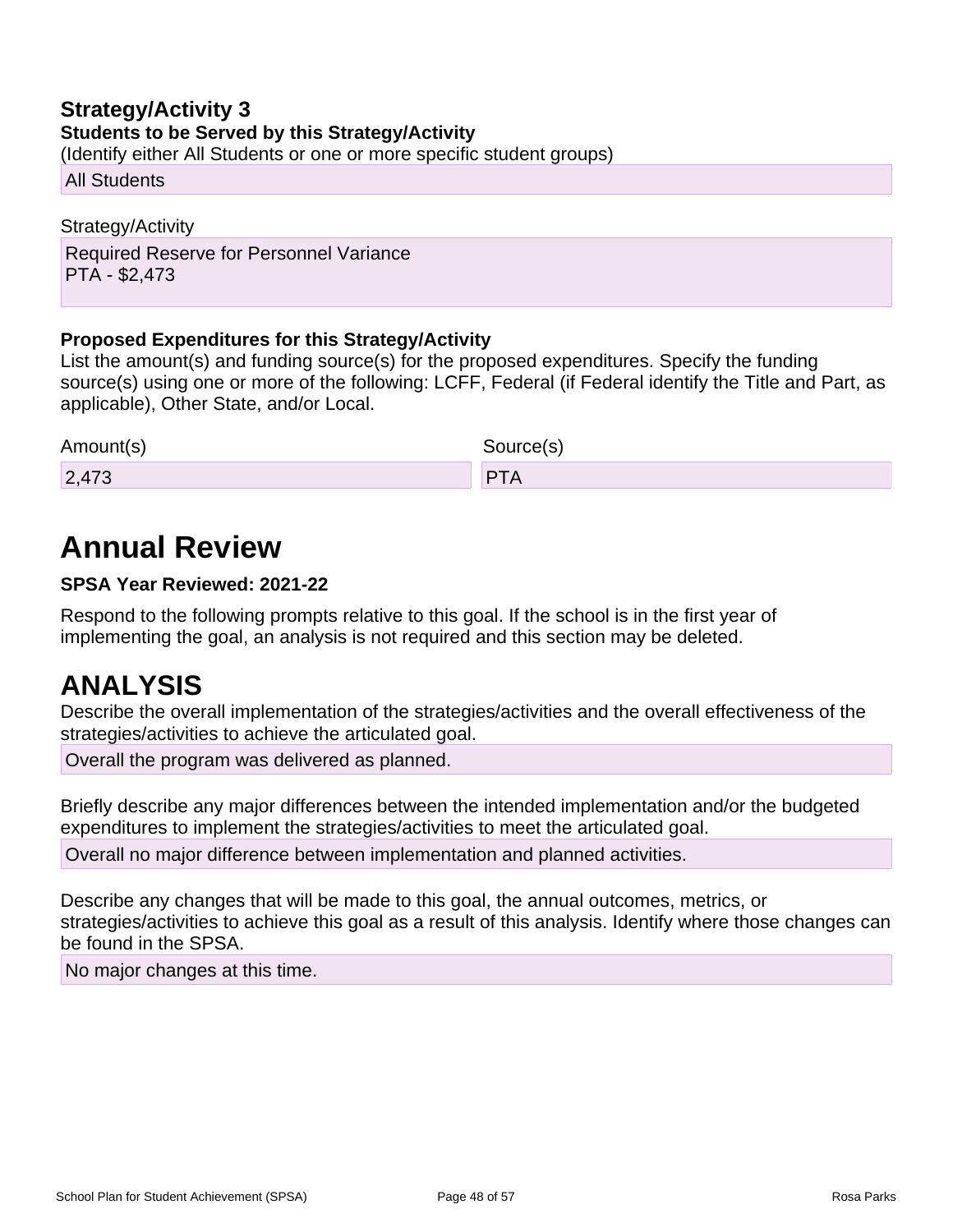# **Goals, Strategies, & Proposed Expenditures**

Complete a copy of the following table for each of the school's goals. Duplicate the table as needed.

## **LEA/LCAP Goal**

BUSD LCAP Focus Goal 3: Ensure all school sites have safe, welcoming and inclusive climates for all students and their families, so that all students are in their classes ready to learn.

## **Goal 3**

Goal 3: Ensure all school sites have safe, welcoming and inclusive climates for all students and their families, so that all students are in their classes ready to learn.

## **Identified Need**

Our school data shows that welcome we need to improve the feeling of welcome and connectedness at Rosa Parks to include all families.

### **Annual Measurable Outcomes**

Metric/Indicator **Baseline/Actual Outcome** Expected Outcome

Complete a copy of the Strategy/Activity table for each of the school's strategies/activities. Duplicate the table, including Proposed Expenditures, as needed.

### **Strategy/Activity 1**

#### **Students to be Served by this Strategy/Activity**

(Identify either All Students or one or more specific student groups)

All students

Strategy/Activity

Engage caregivers in a variety of forums to facilitate discussions/adult learning based on topics of interest (through FRC)

On-site Mosaic work includes a twice yearly workshop for parents around Mosaic principles of inclusion and peacemaking (Mosaic contract)

Invite a variety of community members/leaders to present in engaging ways at our morning assemblies that represent our diverse racial, ethnic and linguistic population

Ensure that our morning assemblies are culturally, linguistically relevant and interesting and engaging to our students giving students opportunities to lead and show talents during this time.

Caregivers will be led by Pamela Harris-Smalls to develop a vision of inclusion and action plan that connects to racial and linguistic inclusiveness.

### **Proposed Expenditures for this Strategy/Activity**

List the amount(s) and funding source(s) for the proposed expenditures. Specify the funding source(s) using one or more of the following: LCFF, Federal (if Federal identify the Title and Part, as applicable), Other State, and/or Local.

Amount(s) Source(s)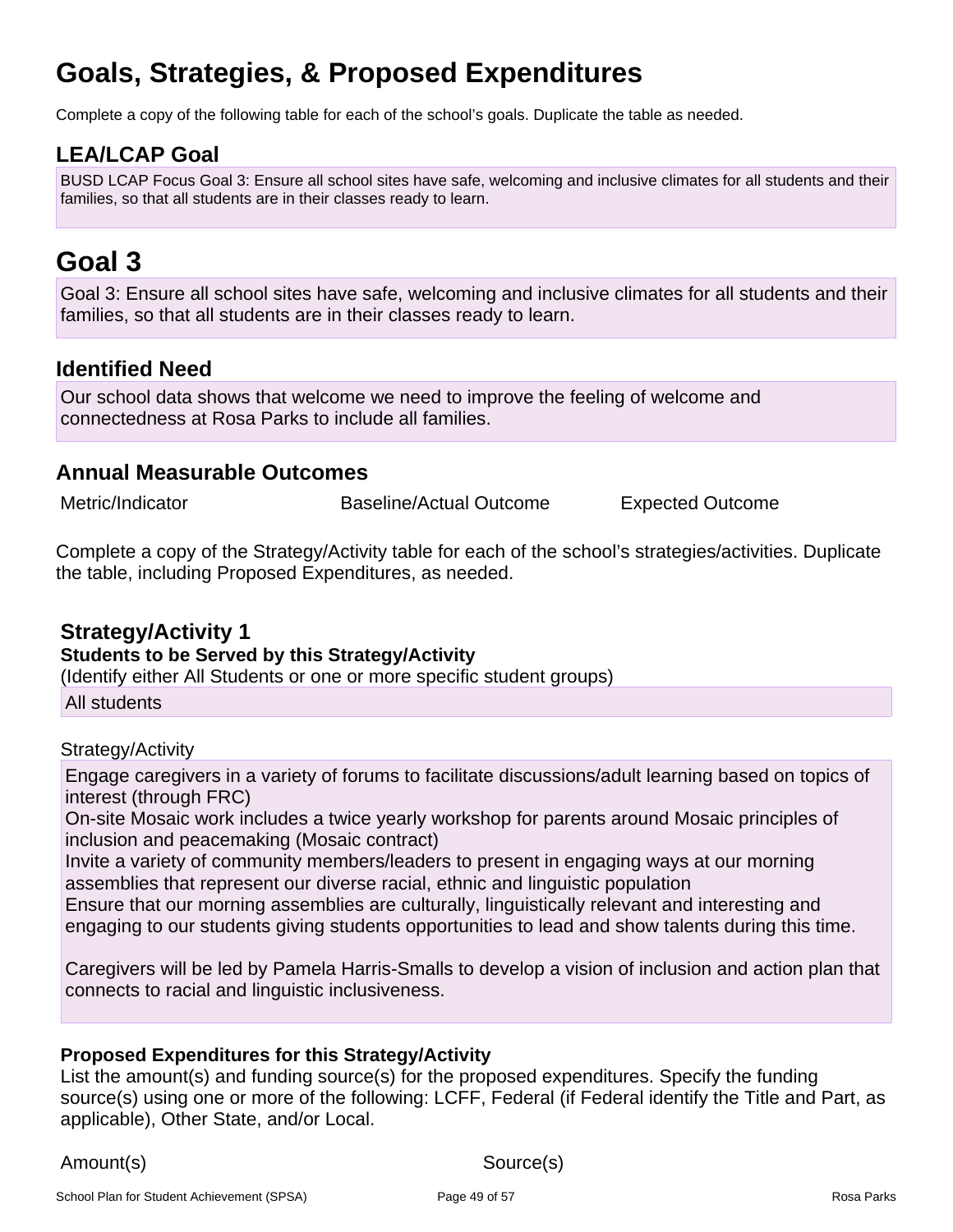#### 7000 PTA

### **Strategy/Activity 2**

### **Students to be Served by this Strategy/Activity**

(Identify either All Students or one or more specific student groups)

All identified as needing services as needing added services in mental health and outside resources.

### Strategy/Activity

Provide direct support in counseling through our FRC program and connect families with needed resources. We provide these support services through the programming set out by the Family Resource Center and in a contract with Lifelong Medical.

Counseling services: \$16,000 BSEP, \$4000 PTA, District Allocation 18,000

### **Proposed Expenditures for this Strategy/Activity**

List the amount(s) and funding source(s) for the proposed expenditures. Specify the funding source(s) using one or more of the following: LCFF, Federal (if Federal identify the Title and Part, as applicable), Other State, and/or Local.

| Amount(s) | Source(s)                  |
|-----------|----------------------------|
| 16000     | <b>BSEP</b>                |
| 4000      | <b>PTA</b>                 |
| 18000     | <b>District Allocation</b> |

## **Strategy/Activity 3**

### **Students to be Served by this Strategy/Activity**

(Identify either All Students or one or more specific student groups)

All Students

### Strategy/Activity

Improve the written and oral communication between Rosa Parks staff and parents:

Publish a regular newsletter to the parents that provides clear and necessary information from the Principal, SCC, PTA, Family Resource Center, and other teachers and staff;

Consolidate all necessary phone messages into one Monday phone blast message from the Principal;

Work with the PTA to improve and continue developing the Rosa Parks PTA website;

Professionally translate the most important messages that need to be communicated to Rosa Parks parents.

Ensure that a variety of communication strategies are used to inform parents of events, committee opportunities, meetings (phone blast, flyers, phone outreach, morning announcements, e-tree).

### **Proposed Expenditures for this Strategy/Activity**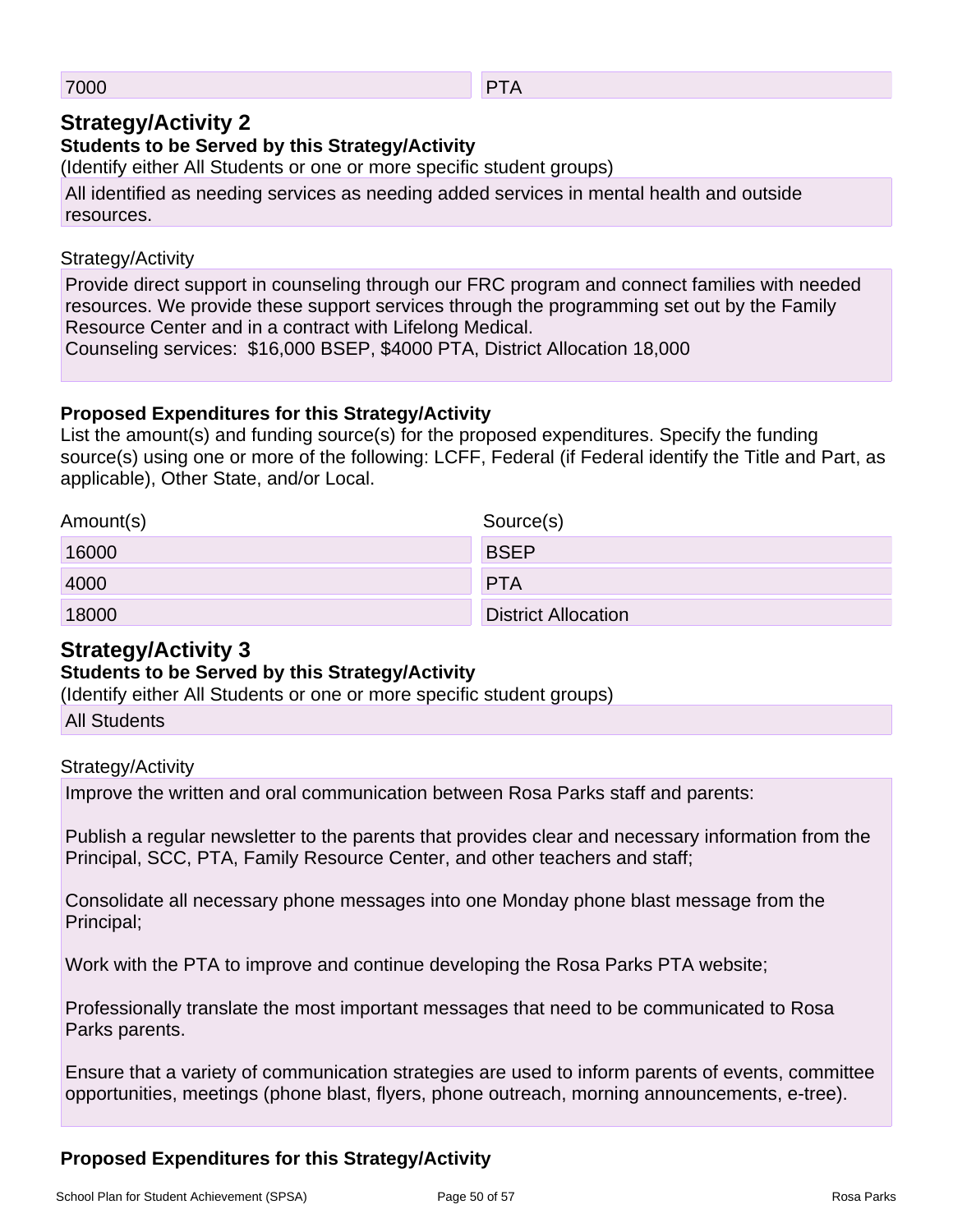List the amount(s) and funding source(s) for the proposed expenditures. Specify the funding source(s) using one or more of the following: LCFF, Federal (if Federal identify the Title and Part, as applicable), Other State, and/or Local.

Amount(s) Source(s)

## **Strategy/Activity 4**

#### **Students to be Served by this Strategy/Activity**

(Identify either All Students or one or more specific student groups)

All students

### Strategy/Activity

Help students connect with school in a variety of ways and develop Social and Emotional Learning for all students. Play to Be Program Support- Supply 1 45 minute per week Play to Be Class for each KG, 4th and 5th grade class \$23,000 PTA/SSC Grant \$2,500 Friendship groups to develop social and emotional learning for students impacted by COVID

### **Proposed Expenditures for this Strategy/Activity**

List the amount(s) and funding source(s) for the proposed expenditures. Specify the funding source(s) using one or more of the following: LCFF, Federal (if Federal identify the Title and Part, as applicable), Other State, and/or Local.

| Amount(s) | Source(s)  |
|-----------|------------|
| 23000     | <b>PTA</b> |
| 2500      | <b>PTA</b> |

## **Annual Review**

### **SPSA Year Reviewed: 2021-22**

Respond to the following prompts relative to this goal. If the school is in the first year of implementing the goal, an analysis is not required and this section may be deleted.

## **ANALYSIS**

Describe the overall implementation of the strategies/activities and the overall effectiveness of the strategies/activities to achieve the articulated goal.

Overall the strategies have been effective in increasing parent involvement.

Briefly describe any major differences between the intended implementation and/or the budgeted expenditures to implement the strategies/activities to meet the articulated goal.

There is the added funding from BSEP and PTA for FTE for PE/Playground Culture Coach.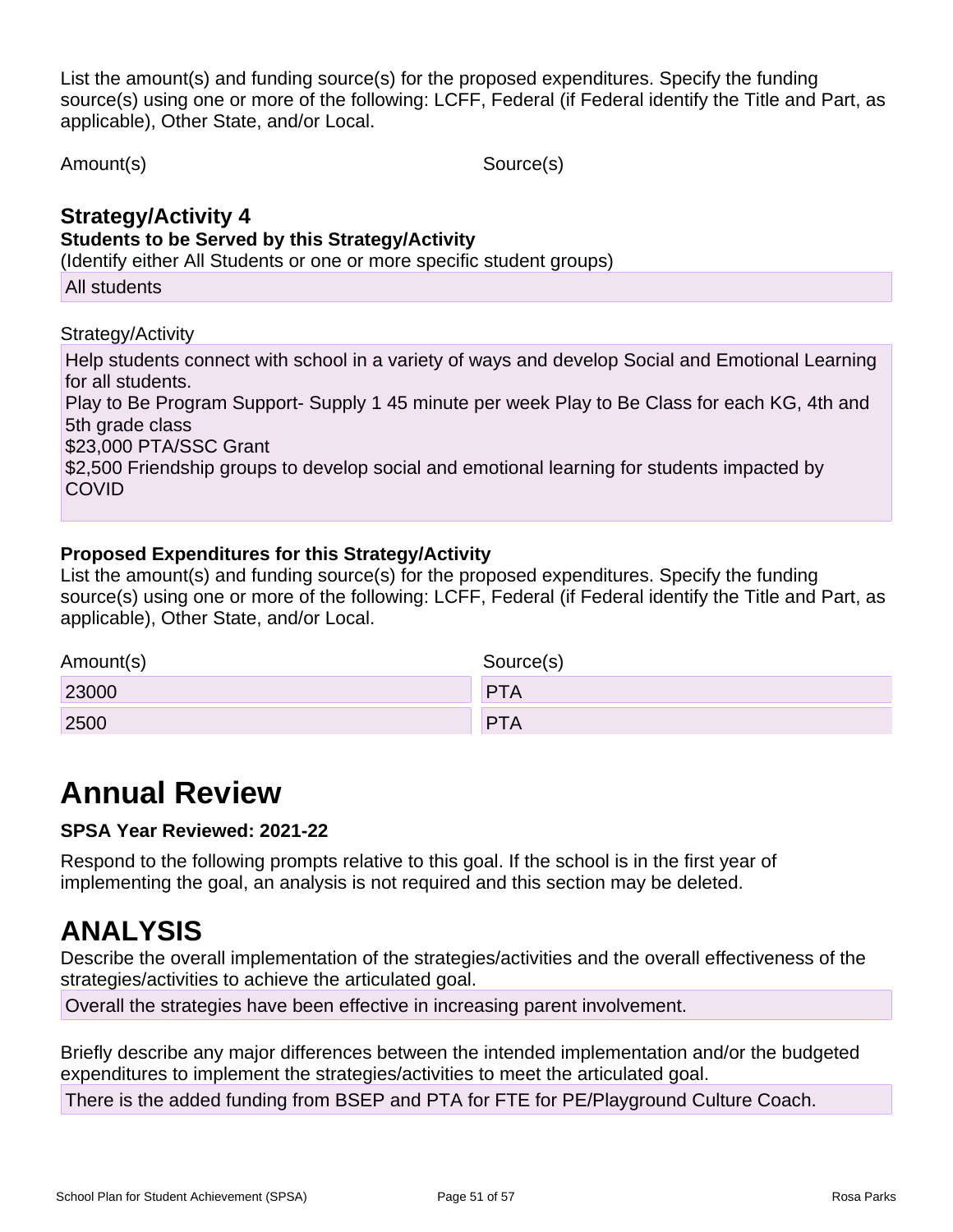Describe any changes that will be made to this goal, the annual outcomes, metrics, or strategies/activities to achieve this goal as a result of this analysis. Identify where those changes can be found in the SPSA.

We will adjust Play to Be program to work on need by way of ensuring that the Play2Be Coach receives training and support to implement structured and engaging play structures during recesses. Due to social distancing and protocols around gatherings, we will need to make changes to the ways that we engage parents in place of larger events such as Family Nights. It is yet to be determined how we will modify these activities pending health codes.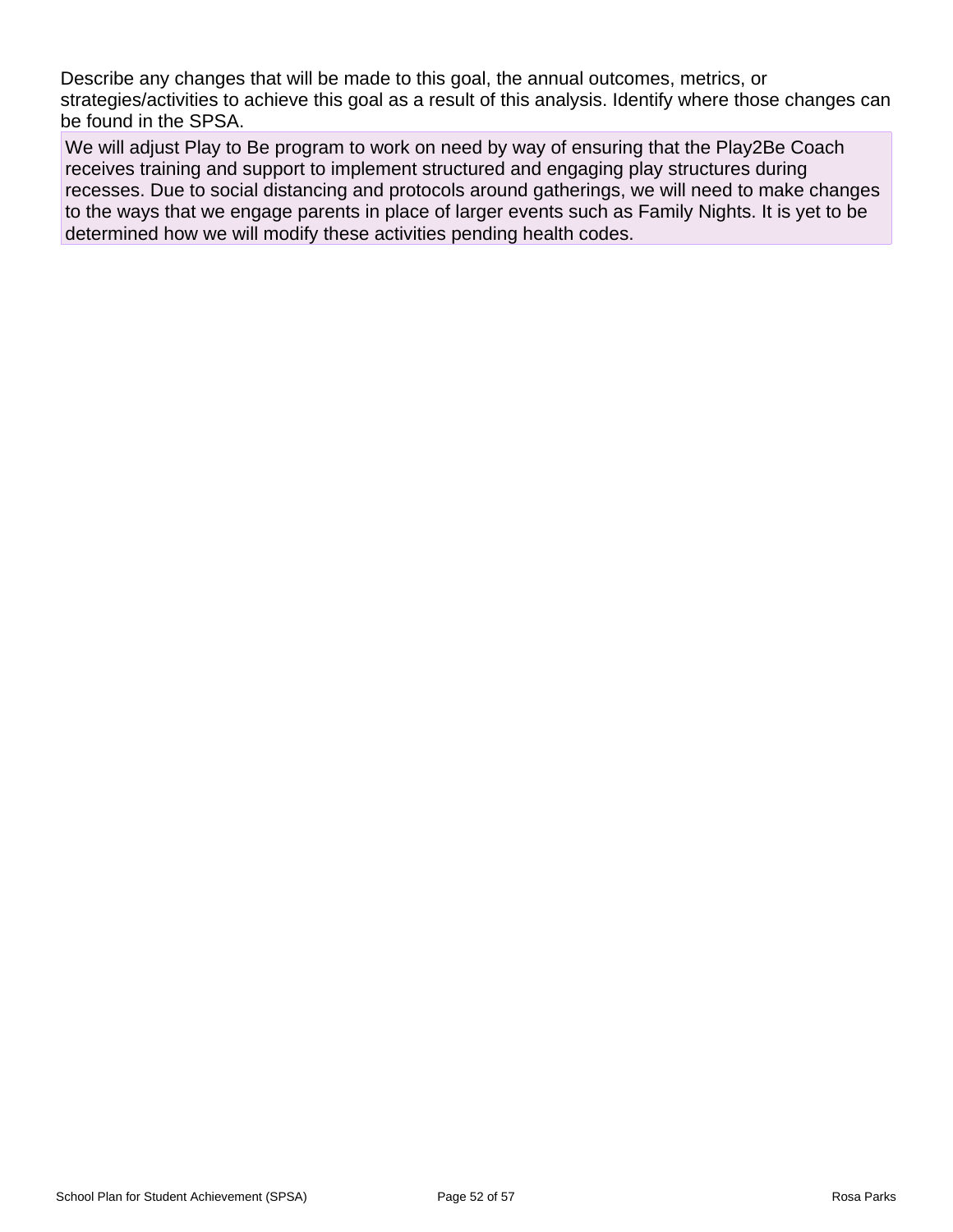# **Goals, Strategies, & Proposed Expenditures**

Complete a copy of the following table for each of the school's goals. Duplicate the table as needed.

## **LEA/LCAP Goal**

BUSD LCAP Focus Goal 3: Ensure all school sites have safe, welcoming and inclusive climates for all students and their families, so that all students are in their classes ready to learn.

## **Goal 4**

Increase attendance of students identified as falling into the category of being chronically absent by 20%.

## **Identified Need**

According to attendance data, 28% Black and/or African American students attending Rosa Parks were identified as being chronically absent during the year of 2018-19.

### **Annual Measurable Outcomes**

| Metric/Indicator                                | Baseline/Actual Outcome | <b>Expected Outcome</b> |
|-------------------------------------------------|-------------------------|-------------------------|
| SBA and Attendance Reporting 28% in absenteeism |                         | Decrease by 20%         |

Complete a copy of the Strategy/Activity table for each of the school's strategies/activities. Duplicate the table, including Proposed Expenditures, as needed.

### **Strategy/Activity 1**

### **Students to be Served by this Strategy/Activity**

(Identify either All Students or one or more specific student groups)

Black and/or African American Students

#### Strategy/Activity

This is a new goal-it was not written into last year's SPSA

Provide professional development in culturally and linguistically responsive teaching strategies, equity training.

Provide students with multiple ways to feel connected and belonging to school community.

Principal and staff work collaboratively with ADAC and other parent groups, meeting regularly to identify needs and experiences of Black and/or African American families and identify actions.

Intentionally develop strong relationships between families and teacher, more routine communication via texting or calling, teachers making themselves accessible.

Teachers are informed of students who are chronically absent or how have a history of being chronically absent in past years so they can follow up with student in a supportive way.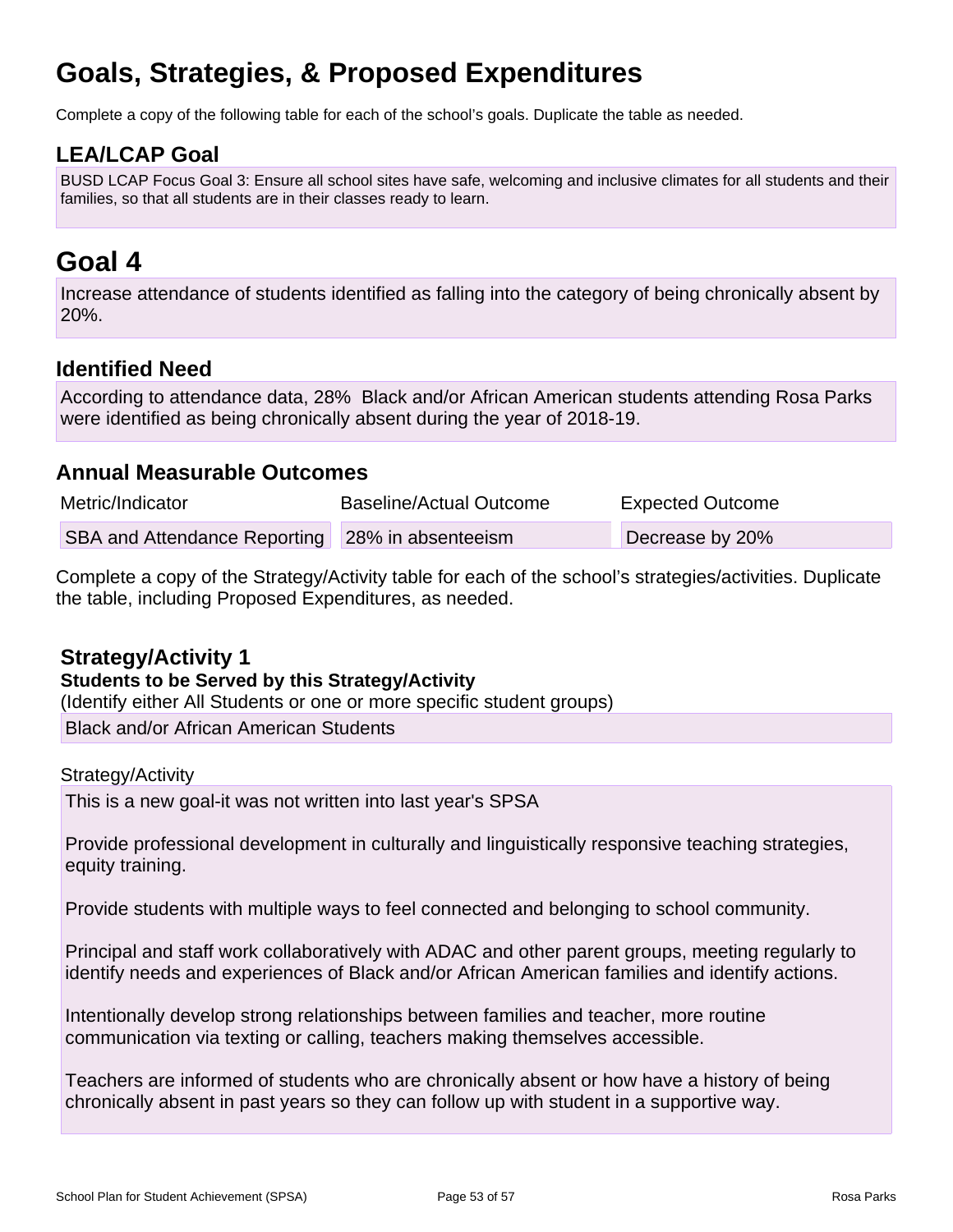OFEE rep reaches out to families about ways to have student come to school even when there are air quality concerns. Also, connected the family with health agencies.

COS (Coordination of Services) team meeting to discuss possible supports with one another in a collaborative setting with a focus on using inquiry and equity as a lens and looking for root causes case by case, student by student.

Connect families to needed daily transportation pick up to and from school. Wrap around services from county, in-school intensive counseling if this is the identified need.

Connect students to SAGE Mentors from UC Berkeley

Structural Actions

Teacher training on district attendance protocols. Embedding chronic absenteeism data Leadership meeting, COS meetings in order to cultivate team ownership and problem solving amongst staff. Principal Cover Letter that goes with SARB letter to communicate a supportive stance.

### **Proposed Expenditures for this Strategy/Activity**

List the amount(s) and funding source(s) for the proposed expenditures. Specify the funding source(s) using one or more of the following: LCFF, Federal (if Federal identify the Title and Part, as applicable), Other State, and/or Local.

Amount(s) Source(s)

## **Annual Review**

### **SPSA Year Reviewed: 2021-22**

Respond to the following prompts relative to this goal. If the school is in the first year of implementing the goal, an analysis is not required and this section may be deleted.

## **ANALYSIS**

Describe the overall implementation of the strategies/activities and the overall effectiveness of the strategies/activities to achieve the articulated goal.

N/A

Briefly describe any major differences between the intended implementation and/or the budgeted expenditures to implement the strategies/activities to meet the articulated goal.

N/A

Describe any changes that will be made to this goal, the annual outcomes, metrics, or strategies/activities to achieve this goal as a result of this analysis. Identify where those changes can be found in the SPSA.

N/A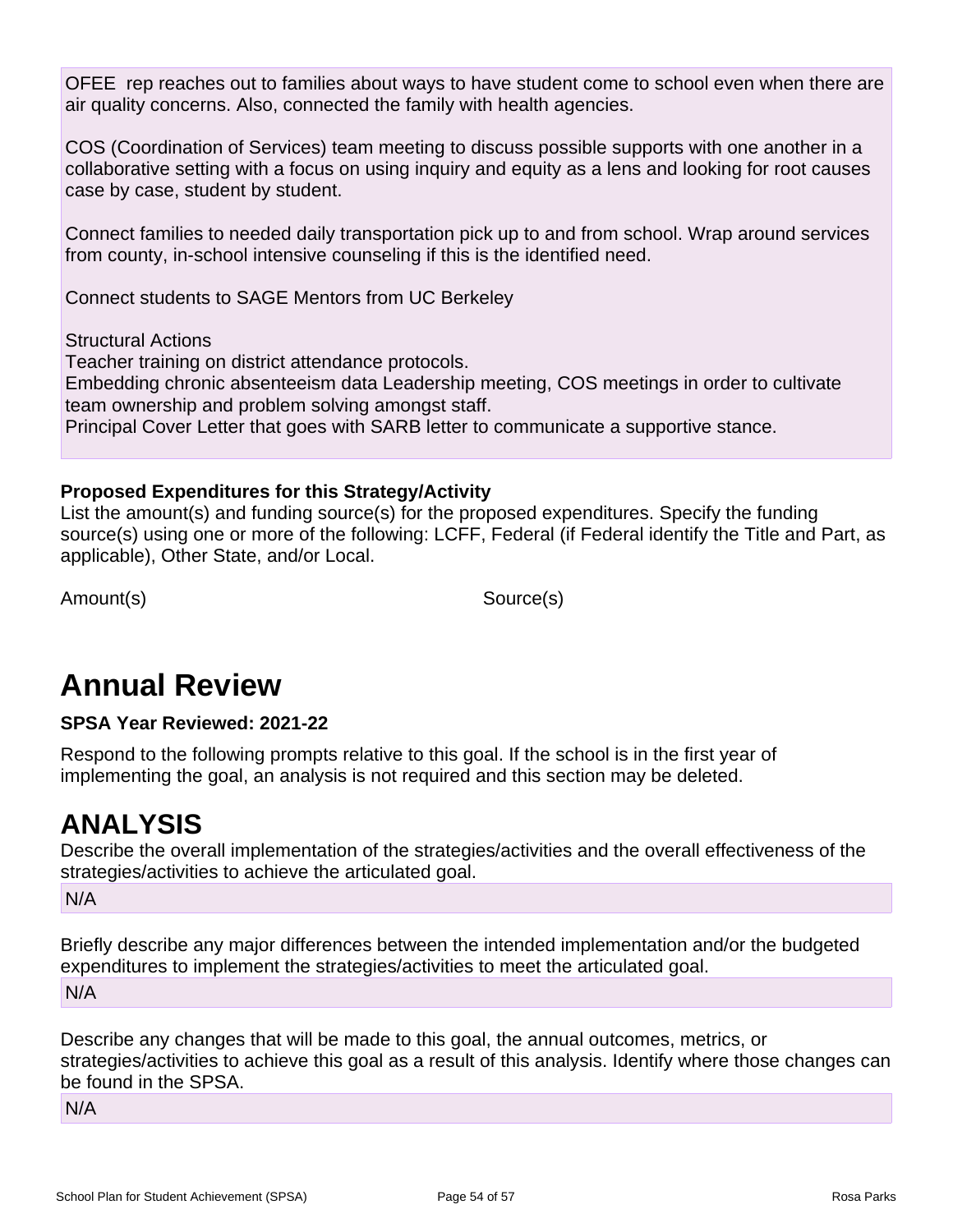## **Budget Summary**

Complete the table below. Schools may include additional information. Adjust the table as needed. The Budget Summary is required for schools funded through the ConApp, and/or that receive funds from the LEA for Comprehensive Support and Improvement (CSI).

## **Budget Summary**

| <b>Description</b>                                                      | Amount       |
|-------------------------------------------------------------------------|--------------|
| Total Funds Provided to the School Through the Consolidated Application | \$           |
| Total Federal Funds Provided to the School from the LEA for CSI         | \$           |
| Total Funds Budgeted for Strategies to Meet the Goals in the SPSA       | \$285,888.00 |
|                                                                         |              |

## **Other Federal, State, and Local Funds**

List the additional Federal programs that the school is including in the schoolwide program. Adjust the table as needed. If the school is not operating a Title I schoolwide program this section is not applicable and may be deleted.

| <b>Federal Programs</b> | <b>Allocation (\$)</b> |
|-------------------------|------------------------|
|                         |                        |

Subtotal of additional federal funds included for this school: \$

List the State and local programs that the school is including in the schoolwide program. Duplicate the table as needed.

| <b>State or Local Programs</b> | Allocation (\$) |
|--------------------------------|-----------------|
| <b>BSEP</b>                    | \$136,965.00    |
| <b>BSEP Carryover</b>          | \$10,000.00     |
| <b>District Allocation</b>     | \$18,000.00     |
| <b>PTA</b>                     | \$120,923.00    |

Subtotal of state or local funds included for this school: \$285,888.00

Total of federal, state, and/or local funds for this school: \$285,888.00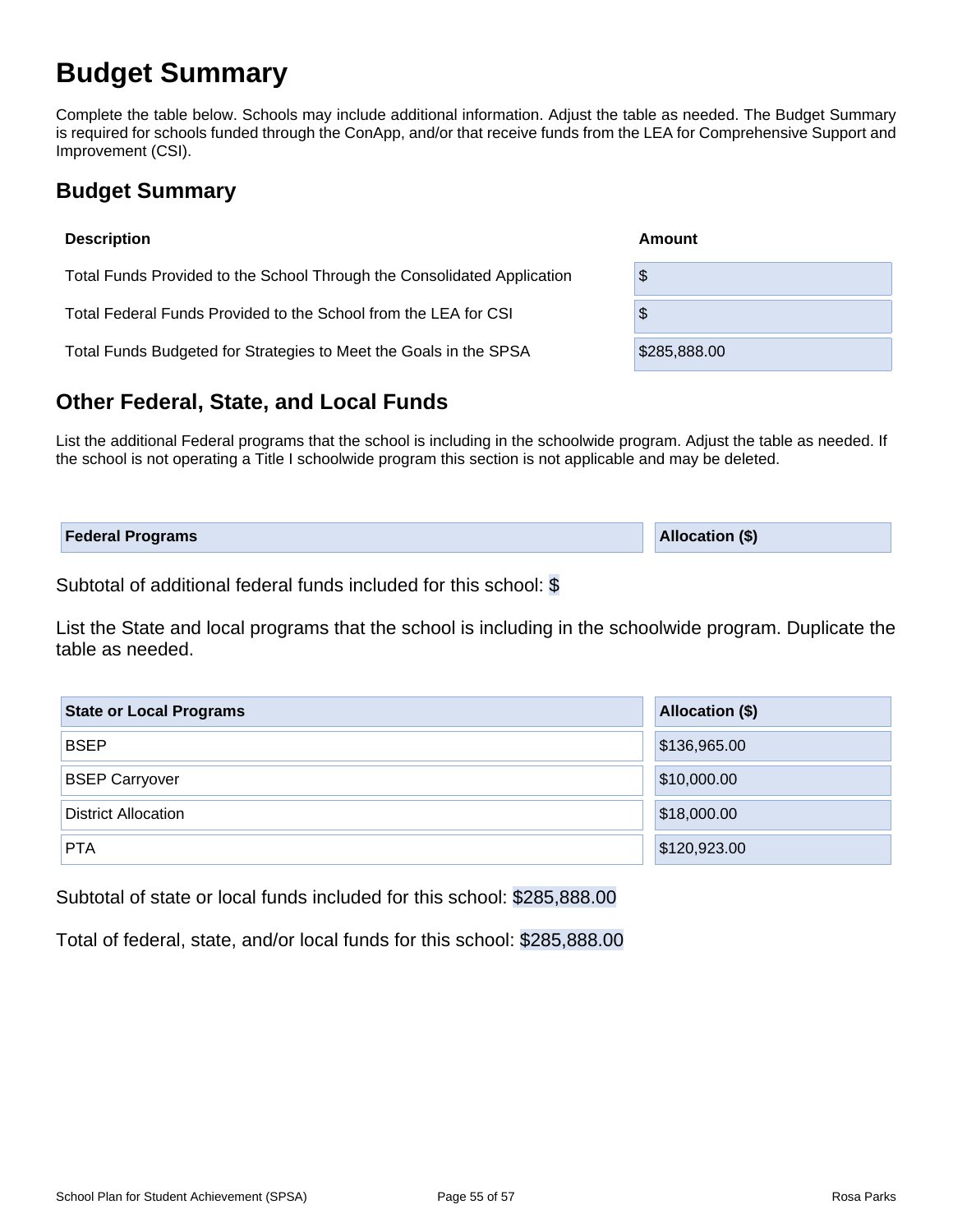## **School Site Council Membership**

California Education Code describes the required composition of the School Site Council (SSC). The SSC shall be composed of the principal and representatives of: teachers selected by teachers at the school; other school personnel selected by other school personnel at the school; parents of pupils attending the school selected by such parents; and, in secondary schools, pupils selected by pupils attending the school. The current make-up of the SSC is as follows:

Vanessa Flynn School Principal

1 Classroom Teachers

3 Other School Staff

4 Parent or Community Members

#### **Name of Members Role**

| Vanessa Flynn           | Principal                         |
|-------------------------|-----------------------------------|
| Marguerite Tally-Hughes | <b>Classroom Teacher</b>          |
| <b>Matilde Merello</b>  | <b>Other School Staff</b>         |
| Marguerite Tally-Hughs  | <b>Classroom Teacher</b>          |
| Jessie Baird            | <b>Other School Staff</b>         |
| Jay Hirschton           | <b>Parent or Community Member</b> |
|                         | Parent or Community Member        |
| <b>Candice Martinez</b> | <b>Parent or Community Member</b> |
| Kacy Robinson           | <b>Parent or Community Member</b> |
| Sara Ejigu              | <b>Parent or Community Member</b> |
| Chitana Bisarya         | Parent or Community Member        |
| Nabetah Ahmed           | <b>Other School Staff</b>         |
| Alicia Barajas          | <b>Other School Staff</b>         |
|                         | <b>Parent or Community Member</b> |

At elementary schools, the school site council must be constituted to ensure parity between (a) the principal, classroom teachers, and other school personnel, and (b) parents of students attending the school or other community members. Classroom teachers must comprise a majority of persons represented under section (a). At secondary schools there must be, in addition, equal numbers of parents or other community members selected by parents, and students. Members must be selected by their peer group.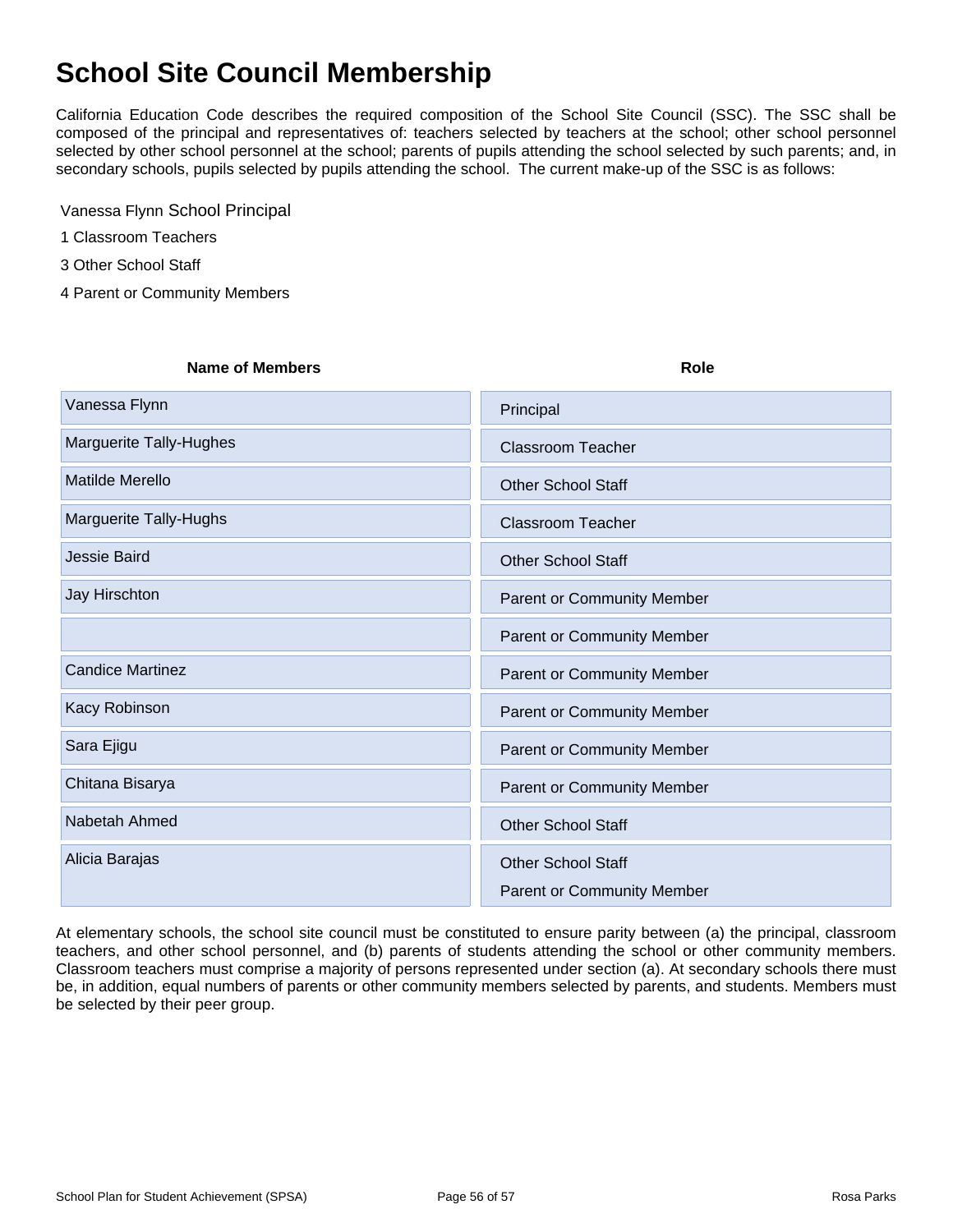## **Recommendations and Assurances**

The School Site Council (SSC) recommends this school plan and proposed expenditures to the district governing board for approval and assures the board of the following:

The SSC is correctly constituted and was formed in accordance with district governing board policy and state law.

The SSC reviewed its responsibilities under state law and district governing board policies, including those board policies relating to material changes in the School Plan for Student Achievement (SPSA) requiring board approval.

The SSC sought and considered all recommendations from the following groups or committees before adopting this plan:

#### **Signature Committee or Advisory Group Name**

State Compensatory Education Advisory Committee

The SSC reviewed the content requirements for school plans of programs included in this SPSA and believes all such content requirements have been met, including those found in district governing board policies and in the local educational agency plan.

This SPSA is based on a thorough analysis of student academic performance. The actions proposed herein form a sound, comprehensive, coordinated plan to reach stated school goals to improve student academic performance.

This SPSA was adopted by the SSC at a public meeting on 5/17/2022.

Attested:

Principal, Vanessa Flynn on 5/17/2022

SSC Chairperson, Candace Martinez on 5/23/22

Kathy Fleming Director of Local Resources and Date Signature  $\mathcal O$  Signature Date

Ruben Aurelio

5/25/22

Associate Superintendent, Educational Services Signature Signature Date